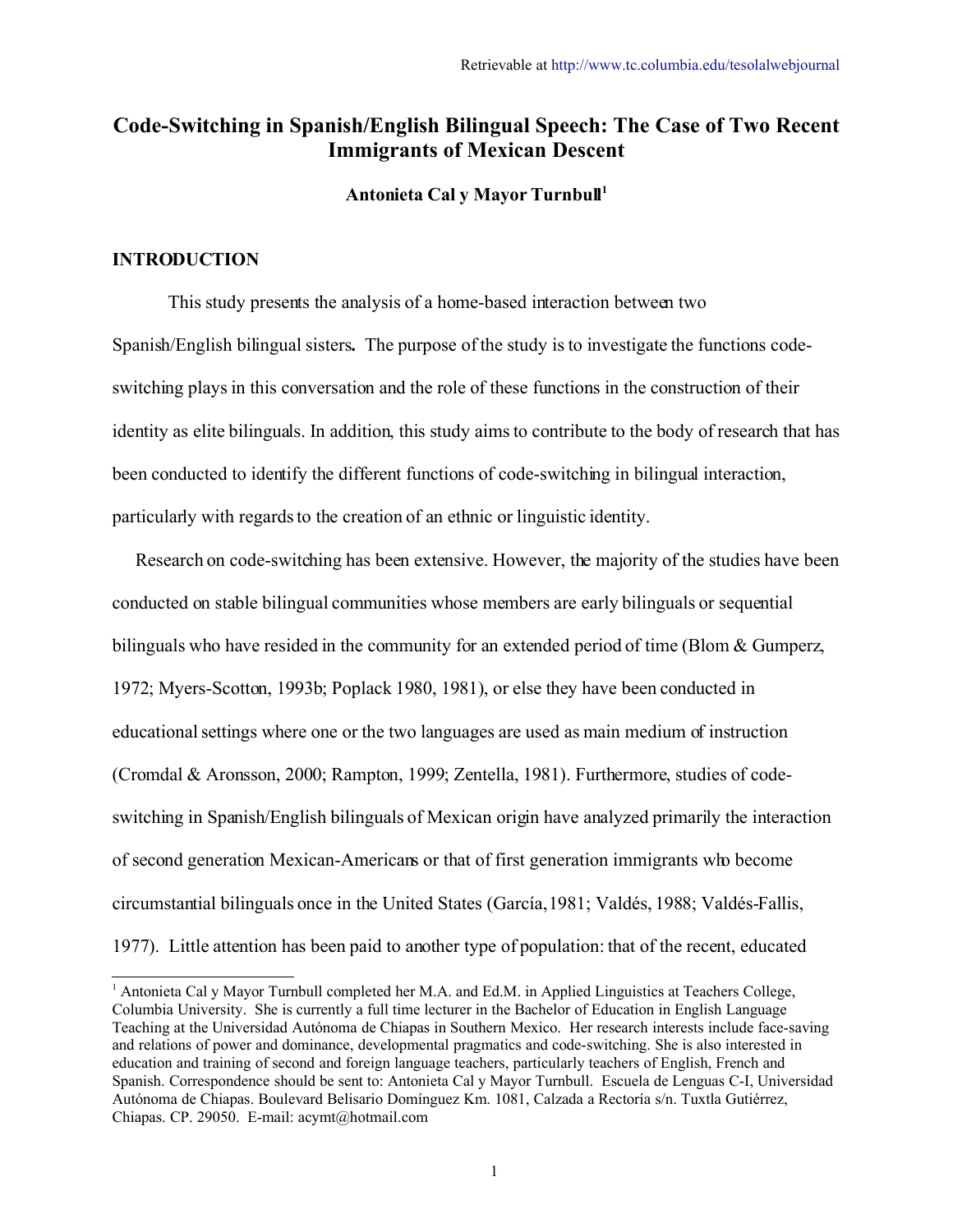immigrant who is already an elite bilingual. The current study thus attempts to fill this gap in the literature by analyzing the functions of code-switching in the interaction oftwo recent Spanish/English bilingual immigrants of Mexican descent.

## **REVIEW OF THE LITERATURE**

#### *Bilingualism and types of bilingualism*

 One of the greatest challenges when writing about bilingualism is finding a theoretical framework that clearly defines what bilingualism is and who is bilingual. In fact, researchers and theorists diverge on their definitions of who is purely monolingual and who is bilingual. The definitions of bilingualism in the twentieth and twenty-first centuries have evolved from a purely dichotomous approach (monolingual vs. bilingual) towards seeing bilingualism as a complex phenomenon that includes key features.

 May, Hill, and Tiakiwai (2005) present the historical evolution of the definition of bilingualism. They begin with Bloomfield (1935) who defines bilingualism as having native-like control of two languages. Then, they point out that later approaches, such as the ones posited by Haugen (1953) and Macnamara (1966), claim that a bilingual is a speaker of one language who is also able to communicate and understand another language, even if that capacity to communicate and understand is minimal. Finally, they introduce Weinreich's (1968) position, which considers bilingualism as the ability to alternatively use two languages. The above definitions are problematic because they tend to be minimalist or maximalist in terms of whom they see as bilingual, and because they do not take into account the enormous variability across individuals.

 In order to overcome the pitfalls of these early definitions, contemporary research has approached bilingualismfrom both a linguistic and a social perspective. Romaine (1995) and Valdés and Figueroa (1994) consider the degree of proficiency in each language as a key attribute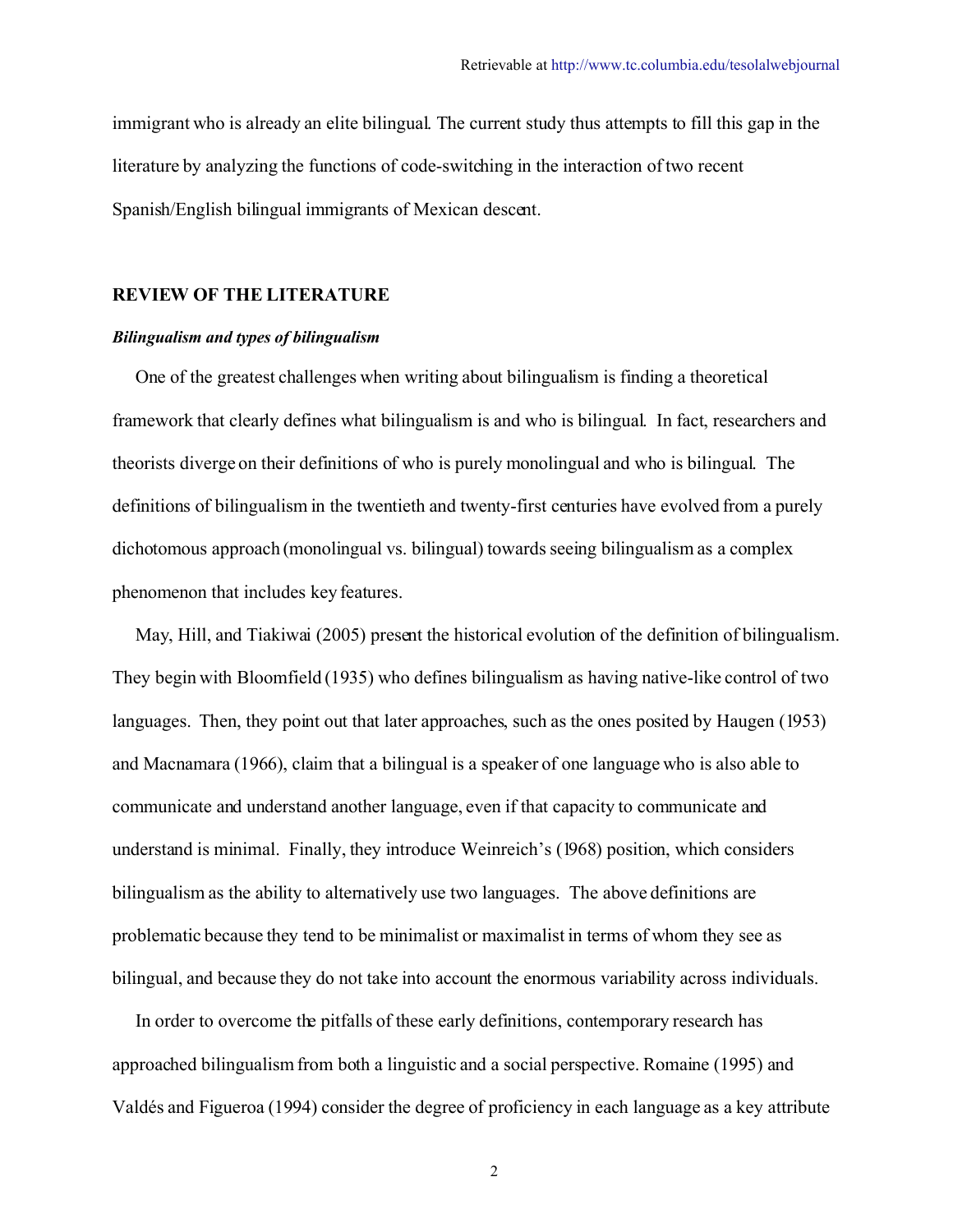of bilingualism. They argue that bilingualism can be determined by how fluent the speaker is in each language and to what degree the proficiency in both languages can be compared. That is, to them, one can be a *balanced bilingual* with equal proficiency in both languages, or have a dominant language and be bilingual nonetheless. May, Hill, and Tiakiwai (2005) consider age as an important factor. They draw the distinction between a *simultaneous bilingual,* a child who acquires two languages simultaneously as a result of family or societal bilingualism, and a *sequential or consecutive bilingual*, a person who acquires a second language after the first language, almost always in puberty or adulthood and often as the result of education. May, Hill, and Tiakiwai. (2005) also maintain that the social status of the two languages and the personal circumstances of the bilingual individuals will have an impact on how they see themselves vis-àvis the two languages, and whether they will consider themselves bilingual or not. Consequently, they argue the importance of distinguishing between the *elective or elite bilingual* and the *circumstantial bilingual.*

García (1997) and May (2002a, 2002b) point out that a person becomes an elite bilingual when the acquisition of the second language (L2) is actively promoted and supported, and it is clearly seen as a social and cultural asset. This individual usually becomes bilingual by means of the acquisition of an elite language in an educational setting. In this case, the learners/users of the second language  $(L2)$  are elective bilinguals, for they decide of their own free will to acquire the second language at school or in a study abroad context. Their native language (L1) and culture are not endangered by the acquisition of the L2. On the other hand, circumstantial bilinguals are those individuals who have to learn/acquire an L2 in order to survive in a given society without having a choice. This is the case of language minority speakers such as immigrants, refugees, and colonized indigenous people who have had to learn the language of their new country or of their colonizers in order to find a place in the mainstream society at the risk of losing their native language.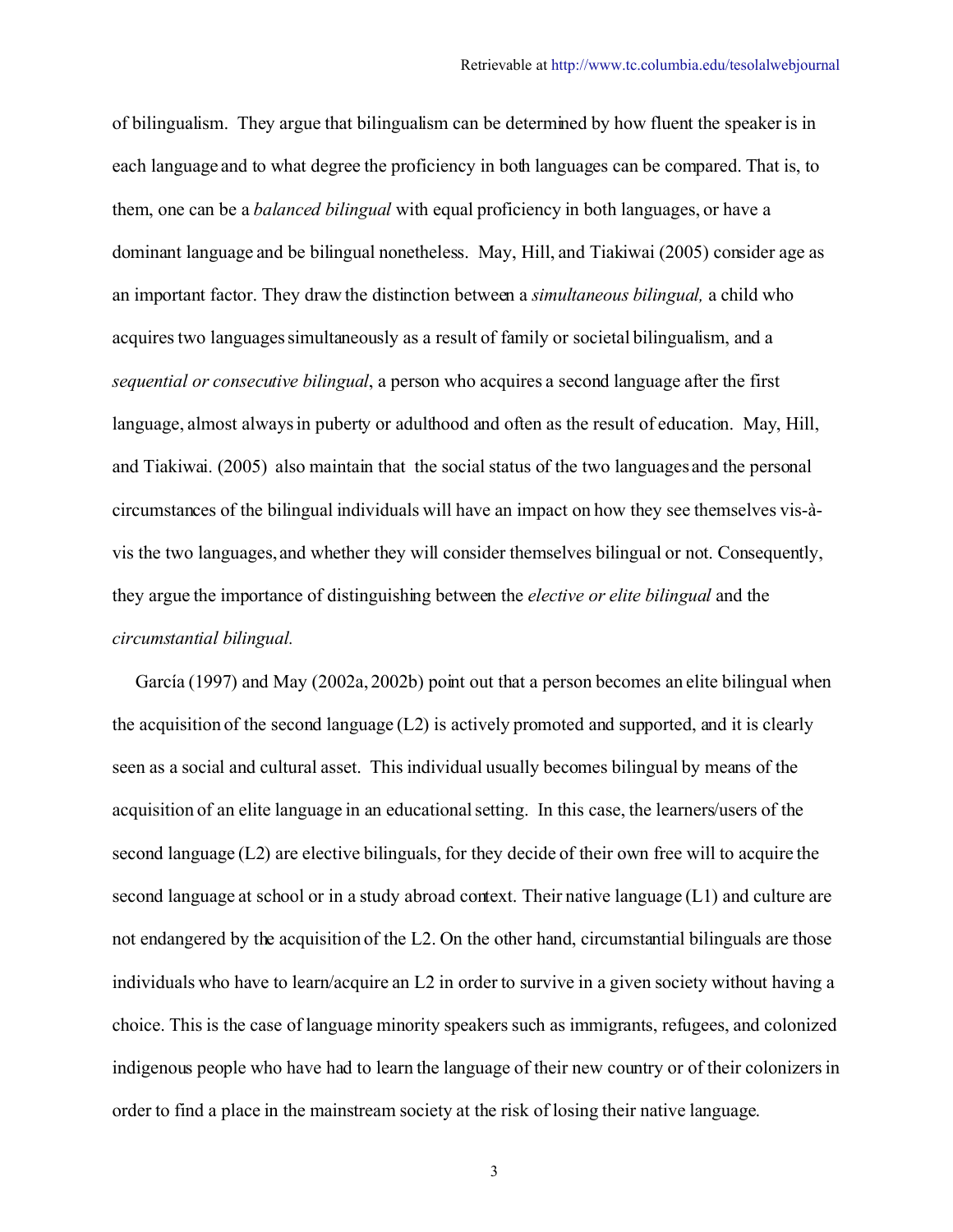#### *Defining code-switching*

 As with any aspect ofthe social sciences, particularly linguistics, research on code-switching (CS) is full of terminological confusion. Researchers use the same terms in different ways, or give different names to the same phenomena. In fact, there is some overlap and confusion on the uses of the terms *code-switching, code-mixing, code-alternation,* and *borrowing*.

Milroy and Muysken (1995) define code-switching as "the alternative use by bilinguals of two or more languages in the same conversation" (p. 7). They use CS as an overarching term under which different forms of language change take place. They distinguish between intra*-sentential CS*, which is used to refer to switches within the sentence, and *inter-sentential CS*, which is used for switches between sentences. Beebe (1977, 1981) and Gardner-Chloros (1991) emphasize that CS occurs not only between languages, but between dialects of the same language (e.g., French and Alsatian). Gumperz (1982) states that CS refers to "the juxtaposition within the same speech exchange of passages of speech belonging to two different grammatical systems or subsystems" (p. 59), thus making it clear that CS can occur on varieties of the same language.

Kachru (1983) and Singh (1985) use the term code-switching for inter-sentential switches and use code-mixing for intra-sentential switches. They claim that this is a necessary distinction since only code-mixing requires the integration of the syntactic rules of both languages, whereas plain code-switching does not. However, as Boztepe (2003) argues, the difference between codeswitching and code-mixing is also explained by the classification of intra-sentential and intersentential CS, making the use of either terminology a matter of personal preference, but one that can still create unnecessary confusion.

The term code-alternation has been used to refer to instances of one language being replaced by the other in the middle of a sentence, and it is usually related to longer stretches of CS. Code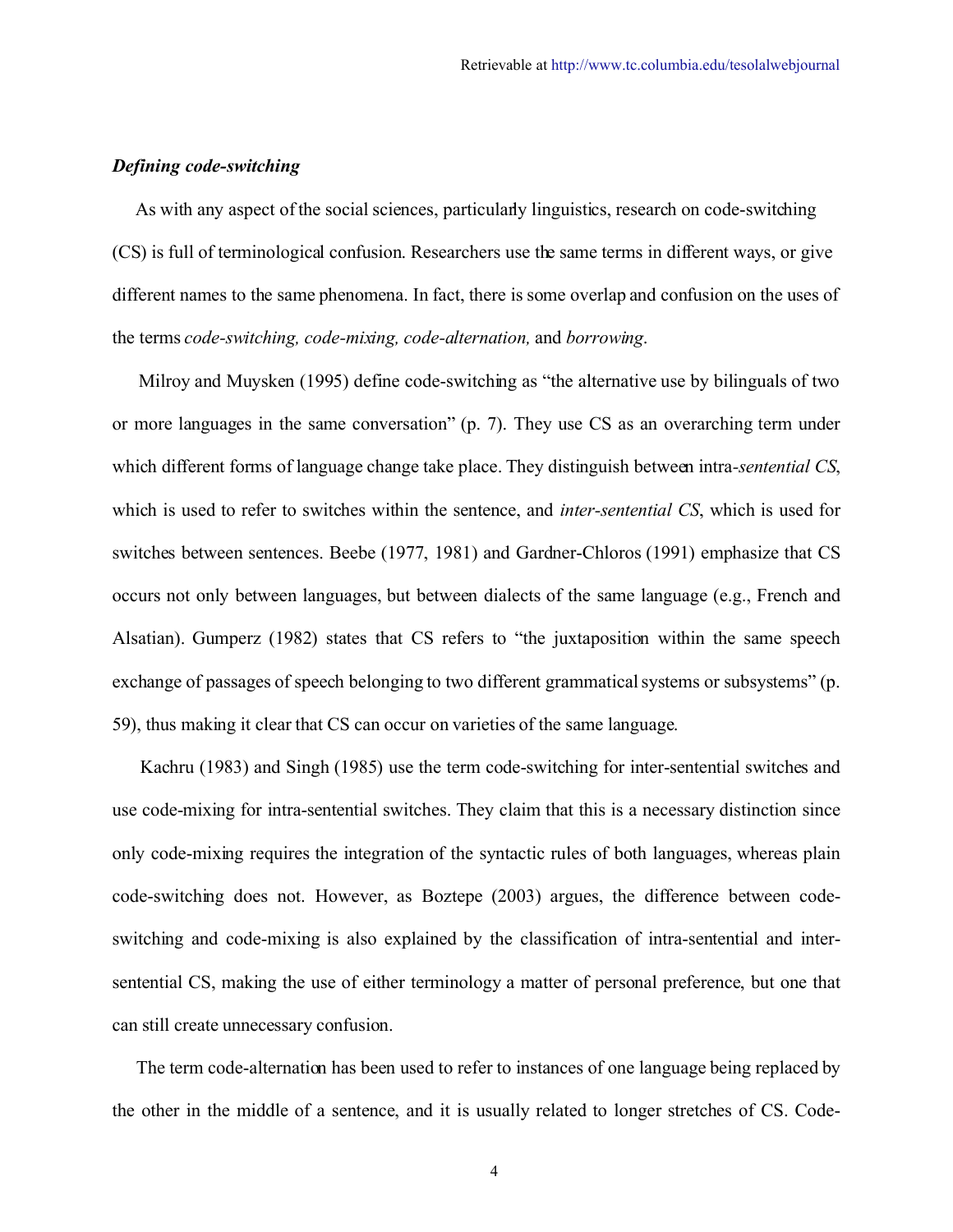alternation thus differs from insertion, in that the latter phenomenon refers to occurrences of single lexical items in the base or recipient language, that is, the main language in the code-switched utterances, or to put it plainly, the language in which the greatest part of the utterance is being delivered (Muysken, 2000).

Borrowing, on the other hand, has been defined as "the introduction of single words or short, frozen, idiomatic phrases from one variety into another" (Gumperz, 1982, p. 66). Poplack, Wheeler, and Westwood (1987) proposed a continuum for borrowing in CS utterances. At one end of the continuum are the nonce borrowings, that is, the lexical items that might lack phonological integration and refer only to content words. At the other end of the continuum are established loan words, those that are fully integrated into the base language and that are also recurrent, accepted, and widespread in the community.

Myers-Scotton (1992, 1993a) considers the distinction between code-switching and borrowing unnecessary. However, she still distinguishes between *cultural borrowing* and *core borrowing*. Myers-Scotton (1993a) argues that cultural borrowing refers to those lexical items that are new to the recipient language culture (e.g., whisky), while core borrowings refer to those lexical items that have equivalents or near equivalents in the recipient language, and therefore, do not really fulfill any lexical gap in the recipient language (e.g*., beer, cerveza, bière*). Gumperz (1982) posits that when the language of the core borrowed item has a higher symbolic value (cf. Bourdieu, 1991), the social prestige of the donor language produces the non-integration of the borrowed word. In fact, Myers-Scotton (1993a) suggests that educated bilingual speakers will try to pronounce borrowed items as closely to the originals as possible in order to show they belong to the elite group that knows the prestigiouslanguage. This is a common practice when using certain French expressions such as '*grande dame'* and '*savoir vivre'* (Gumperz, 1982, p. 68).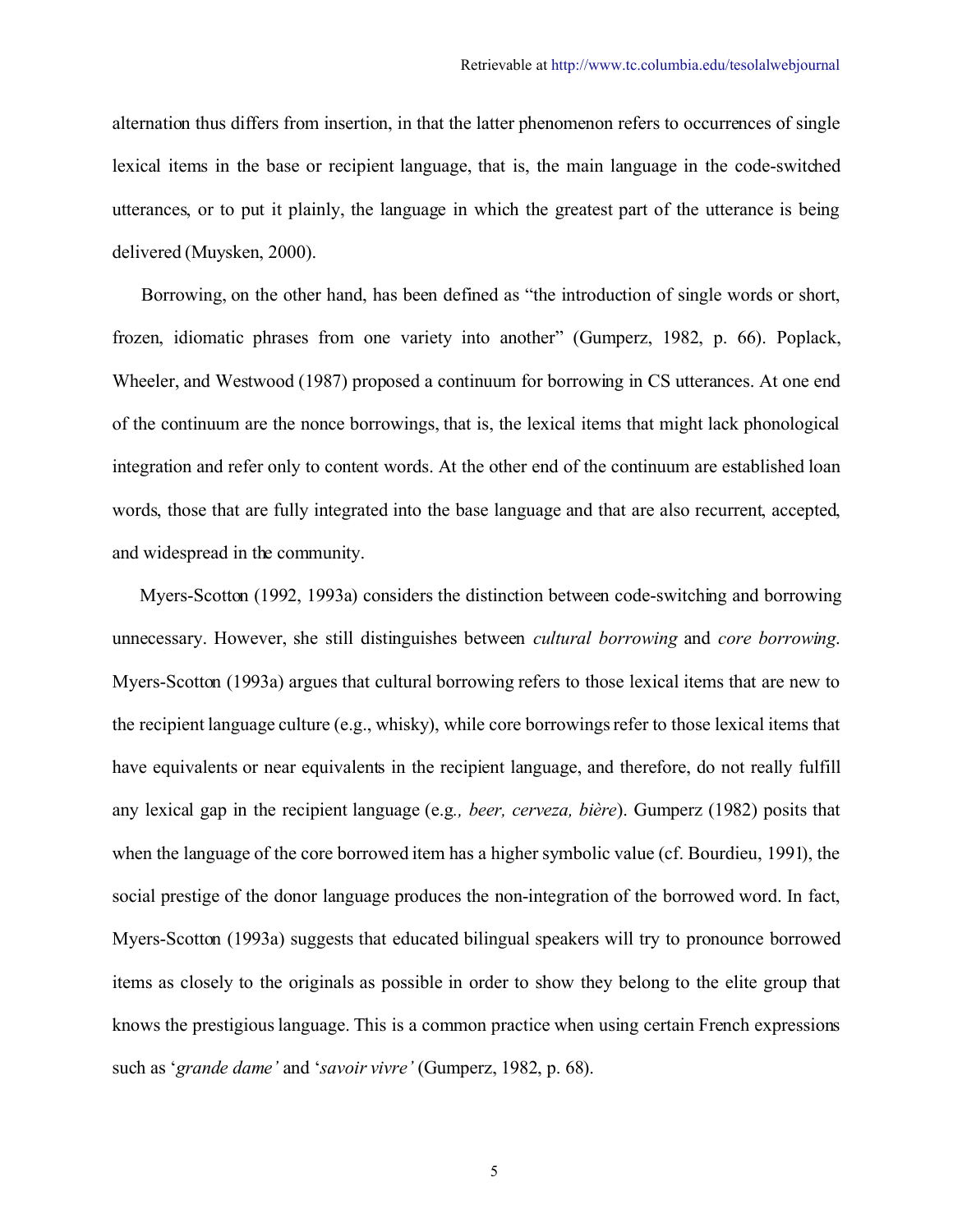Other researchers have followed Myer-Scotton's argument that borrowing and CS are related processes and part of a single phenomenon. Gysels (1992) and Backus (1996) stress that the line between borrowing and CS is not easy to draw. They argue that a non-base language lexical item can be either a switch or a borrowing, depending on the overall discourse structure or on the individual speakers' motivations.

Having analyzed the arguments and definitions provided above, it can be concluded that the term code-switching encompasses both code-mixing and code-alternation (intra-sentential and inter-sentential CS). It can also be concluded that a categorical distinction between CS and borrowing is unnecessary since they are related processes. Therefore, in the present paper, the term code-switching will be used to refer indistinctly to code-mixing, code-alternation, insertion, and borrowing. The term code-switching will be used in its broadest sense, that is, to indicate "the use of two or more linguistic varieties in the same conversation or interaction" (Scotton & Ury, 1977, p. 5).

#### *Functions of code-switching*

In a seminal account of discourse strategies, Gumperz (1982) adopted the cover term *contextualization cues* to refer to linguistic devices that index "what the activity is, how semantic content is to be understood and how each sentence relates to what precedes or follows" (p. 131). Gumperz (2001) also defines contextualization cues as "any verbal sign that, when processed in co-ocurrence with symbolic grammatical and lexical signs, serves to construct the contextual ground for situated interpretation and thereby affects how constituent messages are understood" (p. 221).

Gumperz (1997) identifies four different kinds of contextualization cues: (1) prosody, which includes intonation, stress, accenting and pitch shifts; (2) paralinguistic signs, which comprises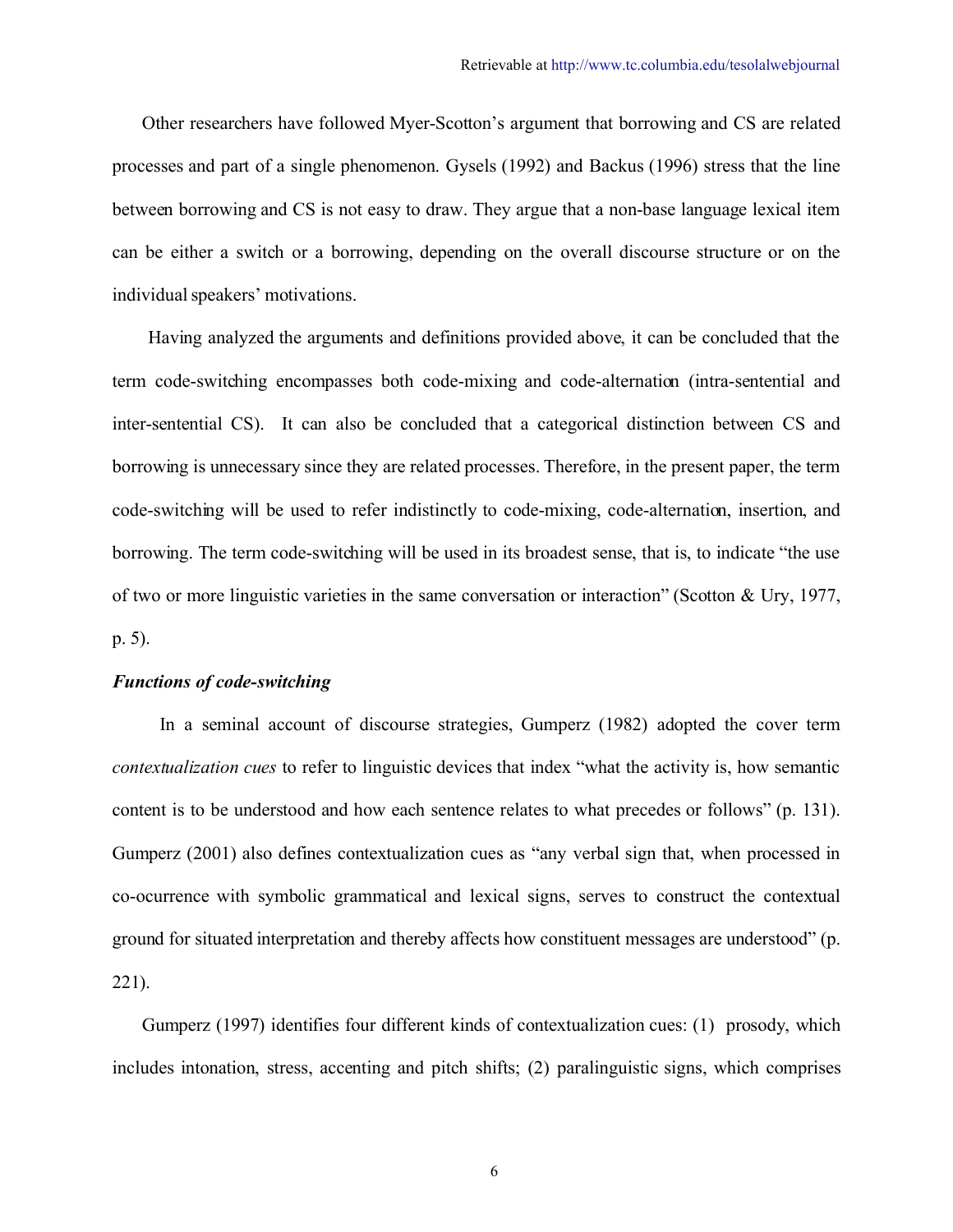tempo, pausing and hesitation, and conversational synchrony; (3) code choice, which consists of code-switching, style switching, phonetic, phonological and morphosyntactic choices; and (4) lexical forms and formulaic expressions, for instance, opening or closing routines.

 Contextualization cues play an important role in the co-construction of conversation and they are readily available to monolinguals, bilinguals, and multilinguals. Consequently, when code-switching is used for contextualization purposes in bilingual or multilingual situations, it is often accompanied by changes in intonation, pitch, and rhythm. In a study of the realization of four discourse features (asides, reiterations, buts, and quotations) by six members of the Punjabi/English bilingual community in London, Gardner-Chloros, Charles, and Cheshire (2000) found that, when acting monolingual, participants used a series of linguistic devices such as stress and intonation to accomplish the discourse features. On the other hand, when they acted bilingual, they simply added code-switching to those linguistic devices, thus double-signaling the conversational functions of the features. The researchers concluded that CS is simply an additional linguistic device at the disposal of bilinguals, the effect of which "was almost always over and above what could be achieved monolingually" (Gardner-Chloros, Charles, & Cheshire, 2000, p. 1335).

 Gumperz (1982) identified six basic discourse functions that code-switching serves in conversation. These are (a) quotations, (b) addressee specification, (c) interjections, (d) reiteration, (e) message qualification, and (f) personalization versus objectivization. Quotations are simply occurrences ofCS where someone else's utterance is reported as direct quotation or reported speech. In addressee specification, the switch serves to direct the message to one particular person among the several prospective addressees. Interjections simply serve to mark sentence fillers, such as the Spanish expression *ándale* (i.e., swell) in an otherwise purely English utterance. Reiteration occurs when the speaker repeats the message in the other code. It can be employed to clarify what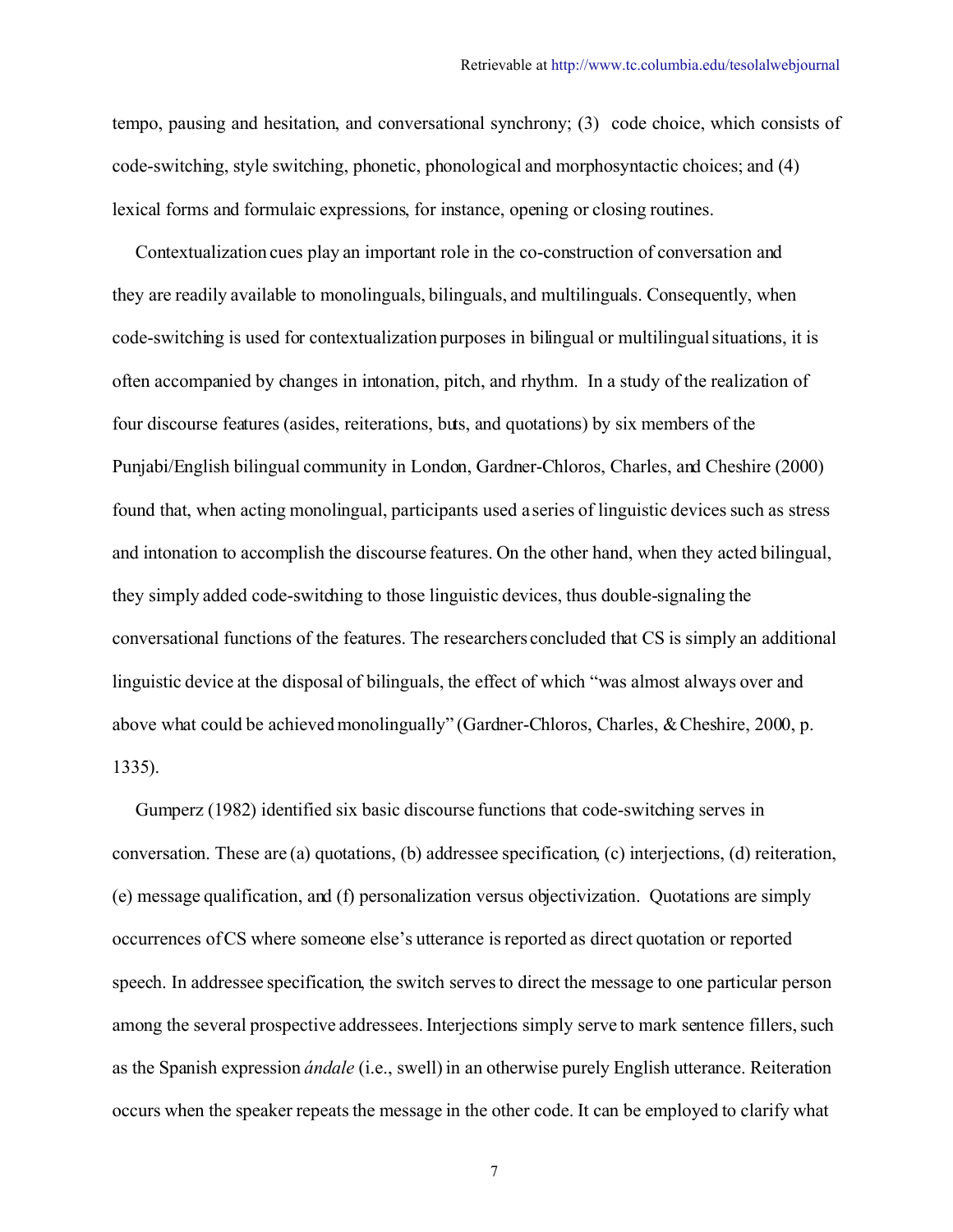has been said or to increase the utterance's perlocutionary effect. Message qualification is defined as an elaboration ofthe preceding utterance in the other code. Finally, personalization versus objectivization indicates the degree of speaker involvement in what is being said.

 Saville-Troike (1982) identified eight different functions of CS, some of which overlap with those proposed by Gumperz (1982). These functions are: (a) softening or strengthening of a request or command (b) intensification/elimination of ambiguity (repetition), (c) humorous effect, direct quotation and repetition, (d) ideological statement, (e) lexical need, (f) exclusion of other people within hearing, (g) avoidance strategy, and (h) repair strategy. Gardner-Chloros (1991) argues that functions of CS change according to the characteristics of the particular conversation. This is why CS may occur as an effect of the topic or the roles of the participants.

 Code-switching has many other functions that go beyond the discursive ones. Some of these functions are signaling group identity and/or ethnic identity, and showing solidarity among members of the same speech community or ethnic community (Crystal, 1987; Gal, 1978; Li, 1995; Lo, 1999; Myers-Scotton, 1993b). The non-compliance to code-switch, that is, the linguistic misalignments the speaker shows, can be seen as an attempt on the part of the speaker to distance himself or herself from the other participants, be it because he or she does not want to be taken as a member of that community, or because he or she does not want to accept the participant who is making the switch as part of his or her community (Lo, 1999). Gumperz's (1982) distinction of *we-code* versus *they-code* is related to one of the basic functions just mentioned, namely solidarity. While the *we-code* refers to in-group relations and a language or variety which is sometimes undervalued (e.g., Chicano Spanish, AAVE), the *they-code* refers to the dominant language which tends to serve as the means of communication for out-group relations with the mainstream society.

 Goffman (1981) suggests that code-switching is the prototypical device used by bilinguals to signal changes in frame and footing and to demonstrate whether they are aligned or not. Research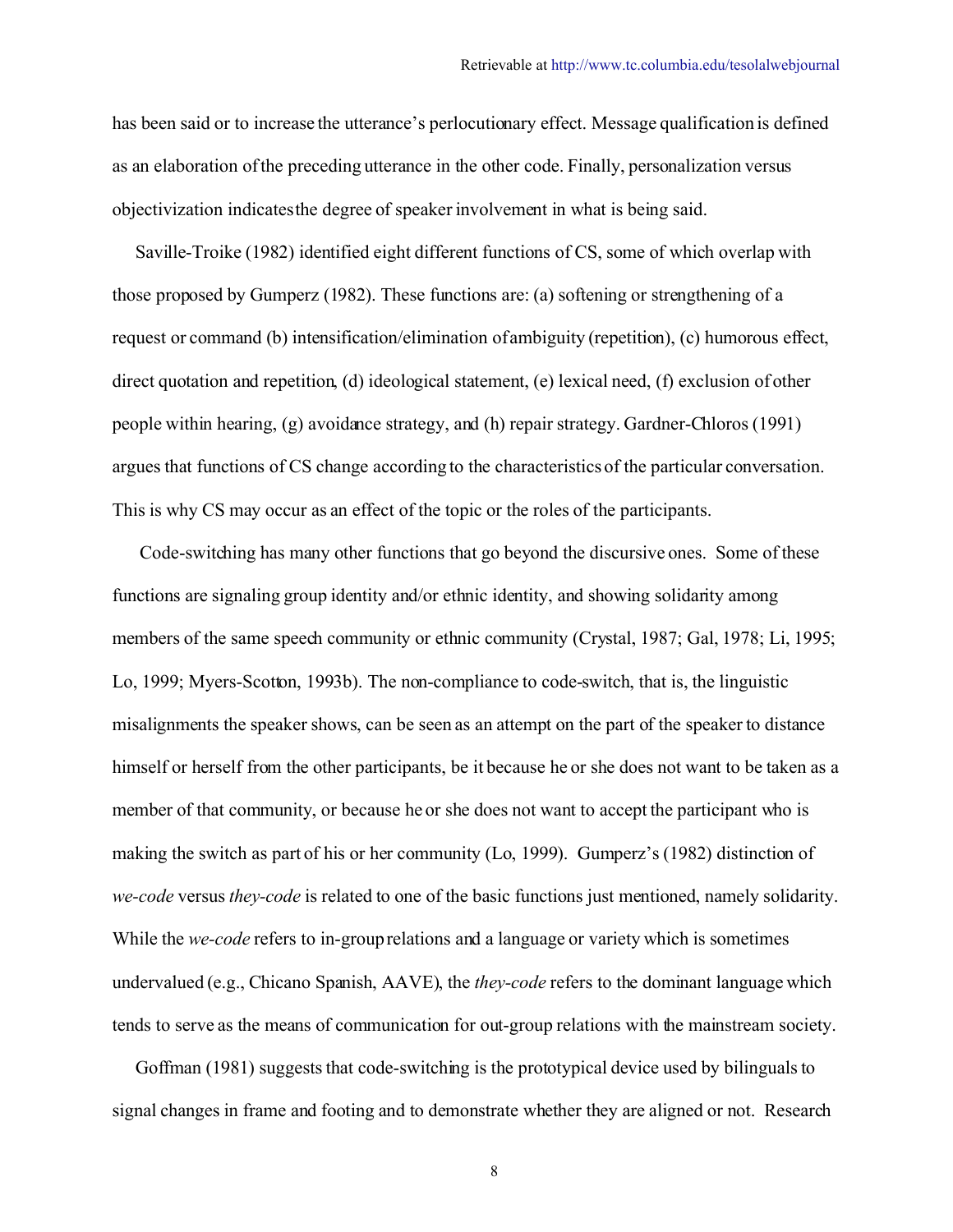on CS has shown that this is the case. Analyzing standard and regional Italian code-switching among adult speakers, Alfonzetti (1998) found that CS was used for story prefacing, frame shifting, misalignments, topic changes, and setting quotations. Auer (1984) studied language alternation in Italian-German peer talk and adult-child conversation and found that CS plays an important role to determine whether the speaker is addressing one or many participants in a group, thus signaling the listeners' role as *ratified or unratified participants*. Based on Goffman's (1974, 1979) work on footing, Cromdal and Aronsson (2000) analyzed the play interaction of Swedish/English bilingual children from a *production formats* and *participation framework* approach*.* They found that code-switching was used by the speakers to signaltheir roles as *animators* (relayers), *authors* (creators) or *principals* (fully backing what is said). They also found that code-switching was used by the speakers to signal the roles of the listeners as *ratified* or *unratified* participants, thus producing instances of *byplay*, *crossplay and sideplay* among the participants and bystanders.

 Code-switching also functions as a device to establish an identity and negotiate relations of power and dominance (Bolonyai 2005) and, in the case of developing bilinguals; it serves as a device to fill in a lexical gap (Jisa, 2000). CS also serves as a device to accommodate the linguistic needs of the listener. In interaction with a monolingual speaker, the bilingual speaker will code-switch into the listener's language, not only as a means to address him/her directly (addressee specification) but as a means to make him or herself understood.

#### **RESEARCH QUESTION**

The research question addressed in this paper is the following:

What functions does code-switching perform in the informal interaction between two Spanish/English bilinguals?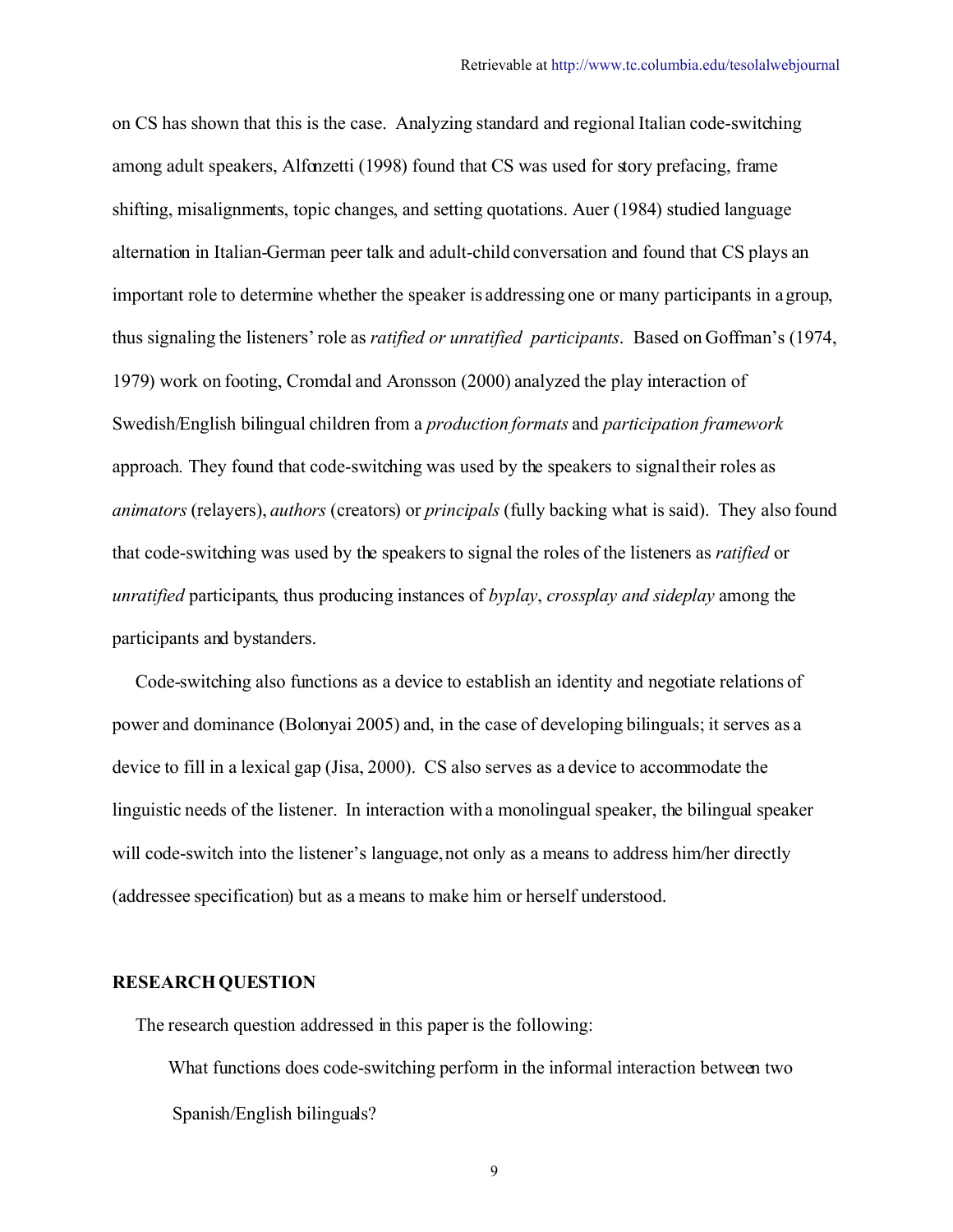#### **METHOD**

#### **Participants**

 The two participants in this study are sisters Martha and Sara Martínez. Martha and Sara were born and raised in Mexico and have lived in the United States during different periods of their lives. However, this is the first time they are living together in the United States. On previous occasions, they had come as exchange students and lived with English monolingual American families. During those occasions, they attended school alongside native English speakers in mainstream classrooms and were never placed in an English as second language class.

 Martha is a thirty-five year old physician who self identifies as a Spanish/English bilingual, with Spanish as her dominant language, but English as her preferred language while in the United States. She first came into contact with English at the age of ten. Martha lived in the United States for two months at the age of ten, for one year at ages thirteen and eighteen, respectively. In between these two years she studied English in Mexico. She has also traveled to the United States for pleasure or work several times as an adult.

 Sara is a thirty-one year old graduate student who self identifies as a Spanish/English bilingual with Spanish as her dominant language. She stated no preference for either language, saying that she likes to speak both and has no problem accommodating to whatever language her interlocutor wants to use. Her first contact with English was at the age of twelve. Sara lived in the United States for one year at agestwelve and eighteen, respectively. In between these two years she studied English in Mexico. She has also traveled to the United States for pleasure several times as an adult.

 Martha and Sara lived together in their hometown until Martha finished High School and left home to attend Medical School. They both claim they only used Spanish while living in their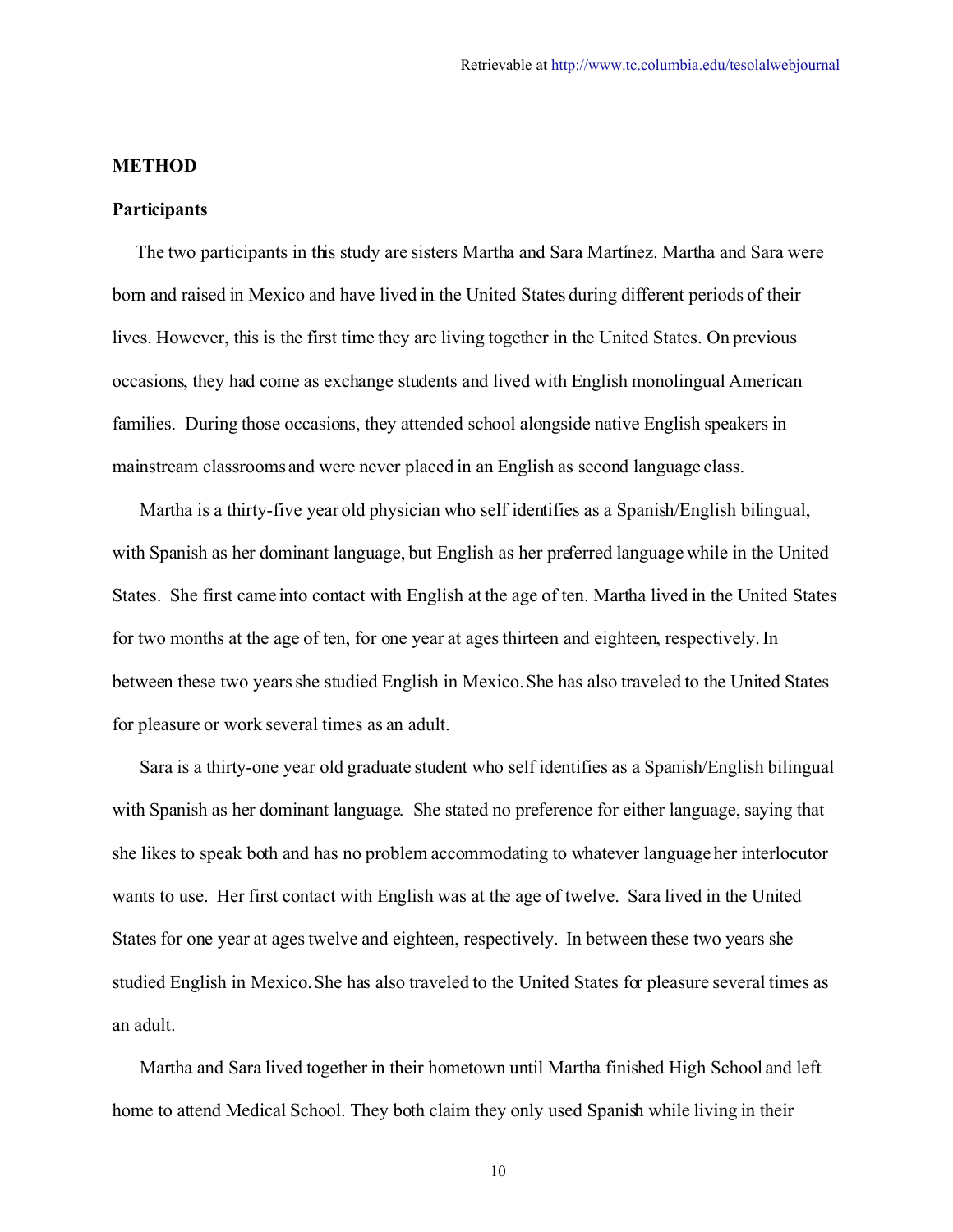hometown. The sisters communicated in English on rare occasions and only when they wished to prevent understanding from bystanders, a behavior they considered rude and tried avoiding.

 At the onset of data collection, Sara had been living in the United States for twenty months. She moved in with Martha when the sister arrived in the country ten months before the recording took place. Since then, Sara and Martha have been living together. Martha and Sara can be considered recent immigrants because they have resided in the United States for less than three consecutive years and still hold strong connections with their home country (Matute-Bianchi, 1991; Valdés, 1997).

#### **Setting**

 The interaction which will be analyzed was held in the participants' apartment during lunch time on a weekend. The participants kept moving around the apartment (from kitchen to living room to bedroom) while the conversation was being taped. However, during most of the conversation they were in the kitchen preparing food, cleaning, or eating. The background noises and the constant movement of the participants made the conversation unintelligible at times. However, since the purpose of the study was to identify how code-switching operates in casual conversation, it seemed that recording the sisters in their own environment interacting in a nonformal way would make the data more authentic.

#### **Data Collection Procedures**

 The researcher knows the participants well and knew they are Spanish/English bilinguals. However, along with a brief informal interview about their growing up and linguistic experience, the researcher asked them whether they considered themselves to be bilingual or not, and what their preferred and dominant languages were. This informal interview took place several days before the conversation was taped.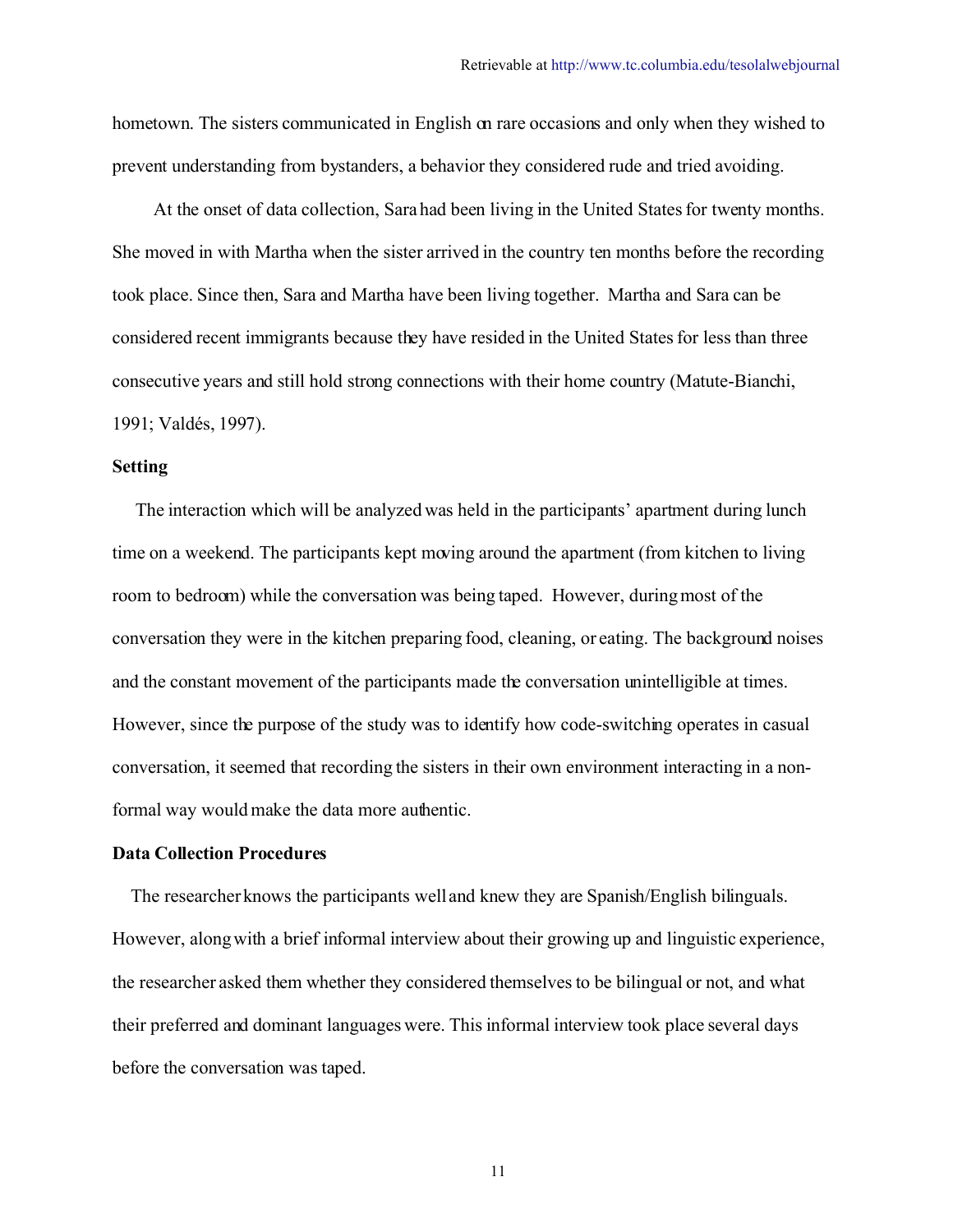The day of the interaction, the two participants were asked permission to be video- and taperecorded. Martha did not agree to be video-recorded; therefore, video was not used as part of data collection. Both participants agreed to be audio-recorded, but required the use of pseudonyms for themselves and for any other person or place mentioned in the conversation in order to preserve their anonymity. A Panasonic cassette recorder was placed on the dining room table and moved onto the kitchen counter as the participants proceeded to the kitchen. The interaction lasted about thirty-five minutes.

#### **Data Analysis Procedures**

 The recorded interaction was heard and transcribed in its entirety by the researcher in order to identify instances of code-switching. Once it was evident that code-switching occurred during the interaction, the transcript was improved by the insertion of different contextualization cues used by the participants. Then, the passages in which code-switching occurred were coded according to their conversational functions following Gumperz (1982) and Saville-Troike's (1982) classification. Next the instances of code-switching were reanalyzed to identify if they signaled changes in topic, frame, alignment, and footing; or whether they fulfilled the listener's linguistic needs. Finally, the instances of code-switching were carefully analyzed to identify whether they contributed to the creation ofthe participants' identity as elite bilinguals. The instances of codeswitching that were found to play solely a discursive role, such as interjections or sentence fillers, were marked but not taken into consideration for the final analysis of the data.

#### **FINDINGS AND ANALYSIS**

 The data showed that both participants used English and Spanish interchangeably, and that they tended to use one language or the other for an extended period of time. That is, they tended to act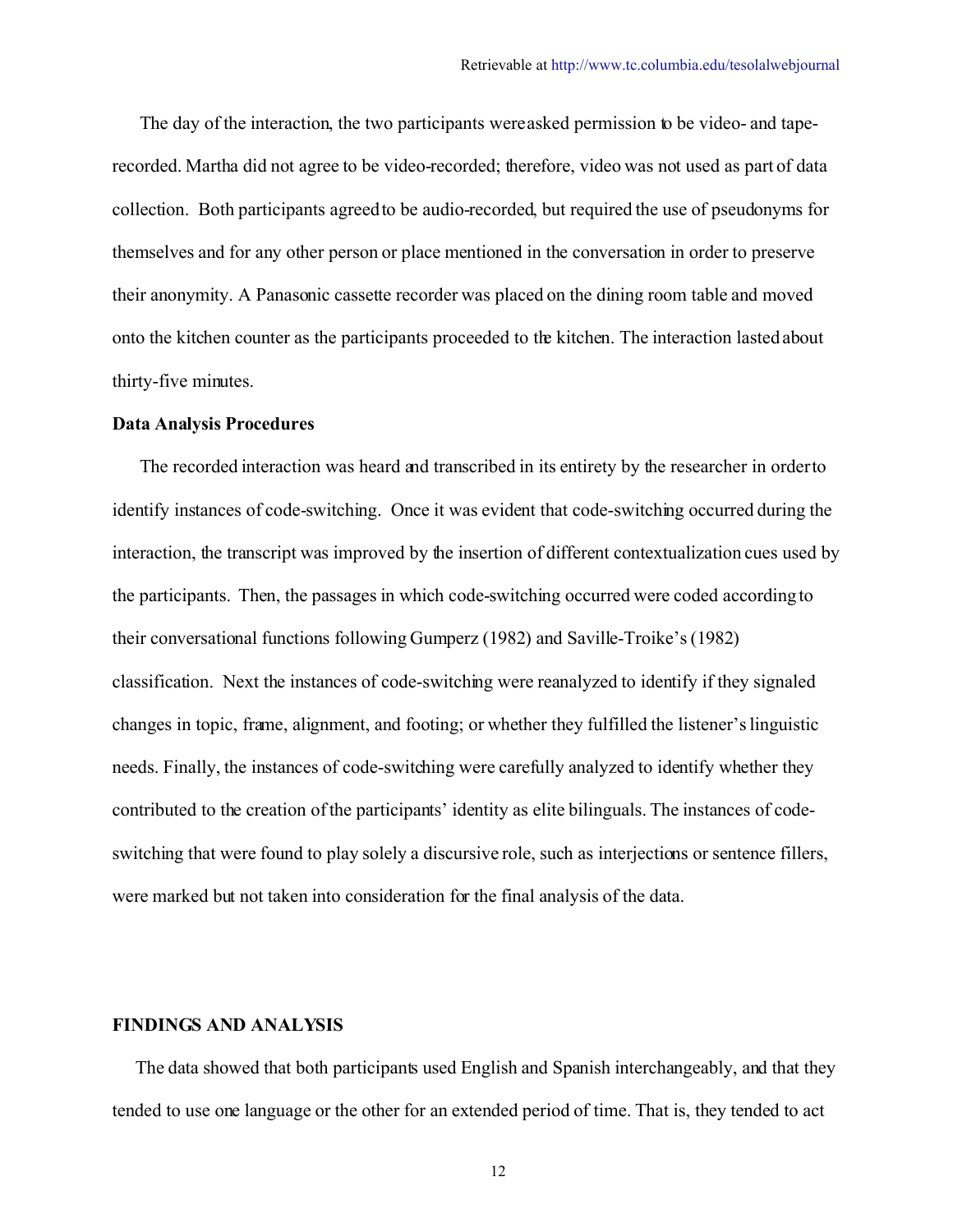monolingual, and relied primarily on inter-sentential code-switching. The data also provided evidence for the continuous changes in the matrix language throughout the conversation. There were periods where the matrix language (ML) was English and the embedded language(EL) was Spanish, and instances where Spanish was the EL and English the ML. There were also periods in which the matrix language was simply changed (from English to Spanish or vice versa), without any of the two acting as the embedded language.

 The main topics of the conversation were Martha's experience working in St. Mary's hospital and an interview she had the previous working day at St. Mark's hospital. However, other topics were also found in the conversation, primarily related to having lunch, cleaning the apartment, a visit from friends, and gossip about their hometown acquaintances.

 In this conversation, CS performed a wide variety of functions often being multifunctional. Code-switching was used to quote, to fulfill the listener's linguistic needs, and to signal misalignments and changes in topics, frames, and footing. It was also used to provide evaluations of the situation being narrated and to enhance the illocutionary force of a command, particularly of indirect requests.

#### *Quotations and changes in footing*

 One of the most recurrent functions of CS was that of quotation. CS was used by Martha throughout the interaction in order to personify the different interlocutors that appeared in the narration of events at her workplace and her interview at St. Mark's hospital, while the narration was conducted in Spanish. It is interesting to note that by code-switching she also signaled a change in footing from a *production formats* perspective (Goffman, 1974, 1979).

 At the beginning of the conversation, which is presented in excerpt 1 below, Martha shows her relief by not having to go to the hospital and goes on complaining about being paged all the time. She expresses her complaint in Spanish (lines 3, 4, 8, 12 and 13) but switches into English to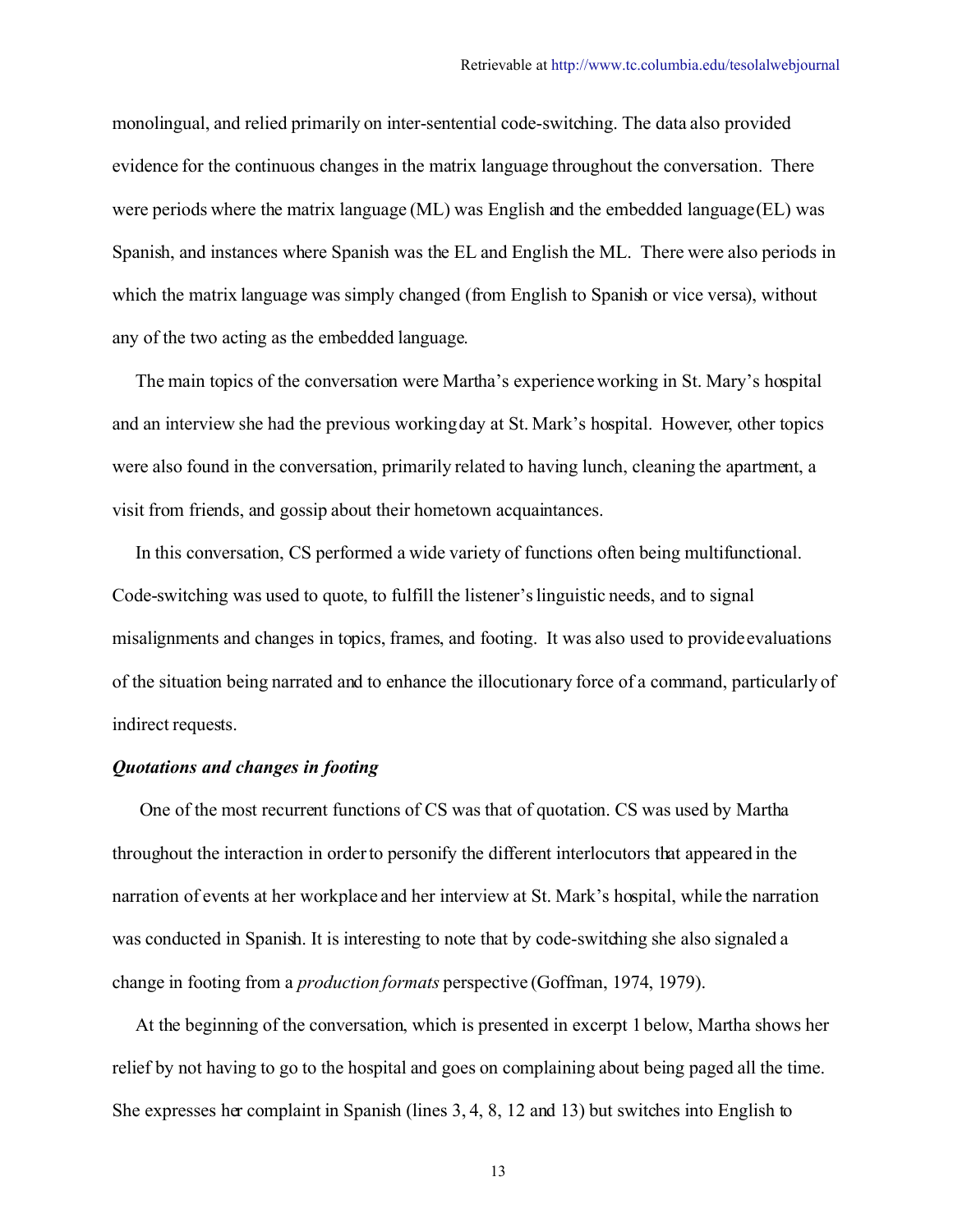impersonate the conversations she has with the nurses (lines 5-7 and 9-12). It appears that the instances of CS also help Martha to take the role of animator, author, or principal. In lines 8 and 12, by switching back to Spanish and using her normal tone of voice, she appears to position herself as the author and principal of the narration, but remaining as the animator of the quotes. When quoting herself in lines 5 and 9 she seems to act as both animator and author. However, by changing her tone of voice to a higher pitch, she appears to rejects the role of principal. She uses a sweet voice that is not her normal tone of voice. Nevertheless, the latter is a speculation for she may in fact use that voice when she calls the nurses after receiving a page. If this is the case, then in lines 5 and 9 she is assuming the role of animator, author, and principal at once.

 On the other hand, when she quotes the nurses in lines 7 and 11, she uses a different tone of voice, as if she were imitating the nurses. The code-switching alongside the change of voice allows her to detach herself from the quotes thus acting solely as mere animator.

#### **Excerpt 1**

|    | Sara:   | Ay <sup><math>\dagger</math></sup> , qué bonito es ver llover y no moja: rse<br>{It's so nice to see the rain and not get wet}   |
|----|---------|----------------------------------------------------------------------------------------------------------------------------------|
| 2  | Martha: | Sí, y sobretodo si tiene uno el día libre                                                                                        |
|    |         | {Yes, and specially if one has the day off}                                                                                      |
| 3  | Sara:   | Y yo que no puedo salir decc>pues tengo que hacer lo de la escuela<<br>{And I that can't go out because I have schoolwork to do} |
| 4  | Martha: | Y yo tan solo de no estar oyendo pin pin pint                                                                                    |
|    |         | {And I at least I'm not hearing pin pin pin}                                                                                     |
| 5  |         | (Changing to a slight higher pitch))Hi, this is doctor Martinez from team five                                                   |
| 6  |         | did some one page me? ((Chaging tone of voice to an ever higher pitch))                                                          |
|    |         | Yes, hi doctor Martinez, I wanted to ask you about Mr. Suárez.                                                                   |
| 8  |         | ((She returns to her own voice))Y cin:co minutos màs tarde otra vez acc--pin                                                     |
|    |         | {And five minutes later again pin pin pin}                                                                                       |
| 9  |         | pin pin <sup>t</sup> --((Changing to a slight higher pitch)) Hi, this is doctor Martinez from                                    |
| 10 |         | team five, did someone page me?((Changing voice to an ever higher pitch))                                                        |
| 11 |         | Oh, hi doctor Martinez I wanted to discuss with you the treatment for Miss                                                       |
| 12 |         | Smith ((she goes back to her own voice)) y luego otra vez. y a cada rato.<br>{and then again and every short while.}             |
| 13 |         | así es mi vida en el hospital<br>{that's my life in the hospital}                                                                |

 Martha continues to complain in Spanish, this time about the inexperience of the interns, as shown in excerpt 2. In order to illustrate an argument between an intern and a nurse she switches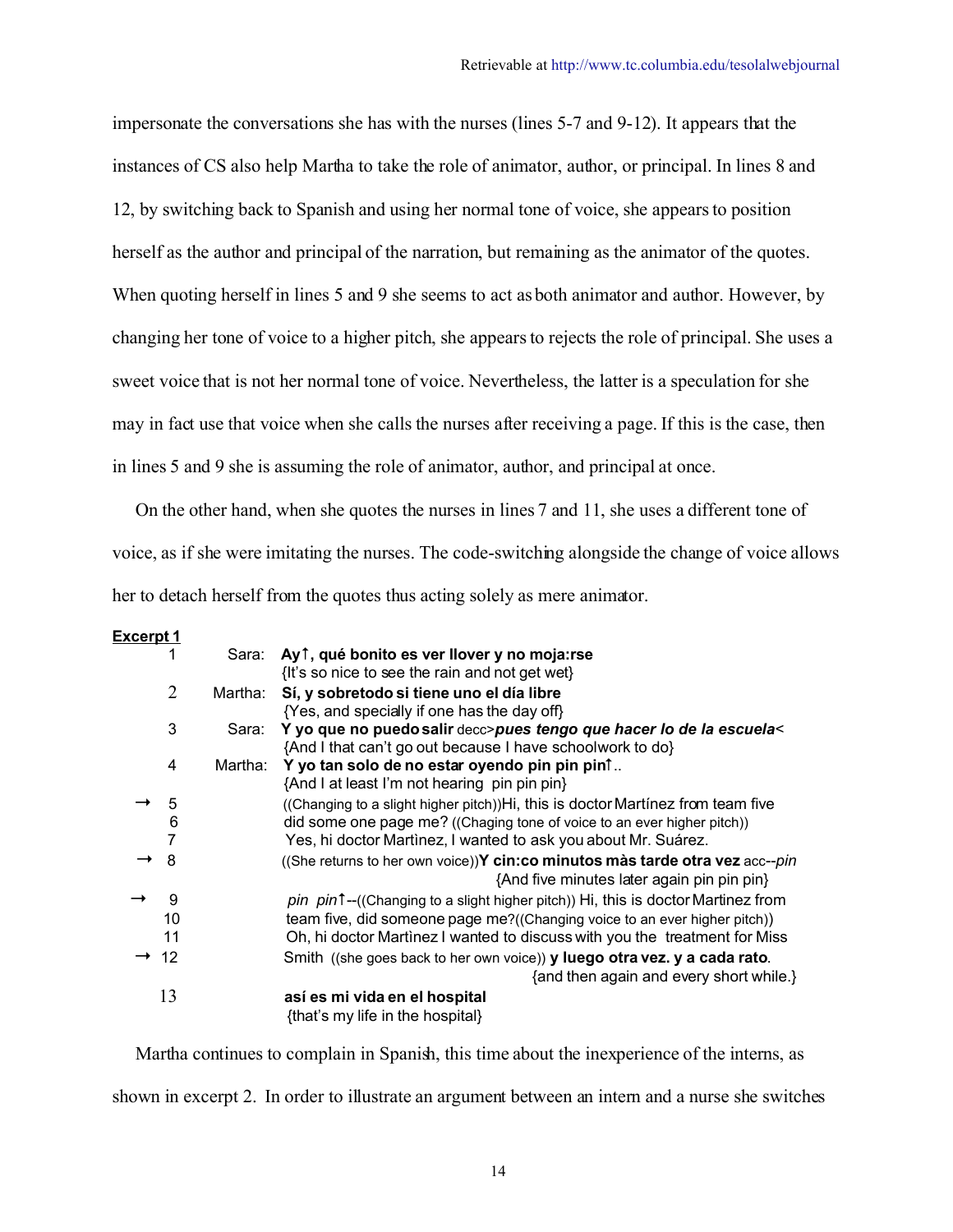into English in lines 19-21. Even if in line 19 she had announced that she was quoting the interns by saying "por ejemplo dicen" {for instance they say}, creating thus the possibility of retelling their words in Spanish, she decides to quote them in English. This allows her to present herself only as the animator of the quote. Had she quoted in Spanish, she could have been mistaken for the author. In line 21, she switches into Spanish thus being again the author and principal of the complaint.

### **Excerpt 2**

| 17 | a donde sea que hayan ido . el problema es que todo lo aprendieron de<br>{wherever they went. The problem is that they learnt everything from} |
|----|------------------------------------------------------------------------------------------------------------------------------------------------|
| 18 | de un libro decc>no tienen experiencia< y luego discuten con las<br>{a book decc>they have no experience< and they they argue with the}        |
| 19 | enfermeras. por ejemplo dicen ((Changing to a dictatorial tone of voice)) Give<br>{nurses. for instance they say}                              |
| 20 | him three runs ((Changing to a high pitch with a somewhat upset voice)) Why t                                                                  |
| 21 | three runs doctor? ((She returns to her own voice)) y no dan una explicación<br>{and they don't give an explanation}                           |

 Code-switching was also used by Sara to quote. As shown in excerpt 3, Sara uses CS to quote Martha and, at the same time, she positions herself solely as the animator of the quote. She does this by stating "let me understand" (line 381) in a tone of voice imitating Martha. Martha, on the other hand, repeats the sentence (line 382) with her own voice, thus quoting herself and reiterating that she is not only the animator, but also the author and principal of the quote. In this excerpt, Martha switches back to Spanish (lines 384 and 386) in order to continue her story thus emphasizing her role as author and principal of the narration. However, when confronted with the need to quote another resident, she switches back into English (line 385) so that she is the mere animator of the quote.

| Excerpt 3         |         |                                                                          |
|-------------------|---------|--------------------------------------------------------------------------|
| 379               | Martha: | si ella no es agencia de conseguir spots                                 |
|                   |         | {she is not an agency to get}                                            |
| 380               | Sara:   | Por eso ella te está ayudando porque mira tú nunca le reclamaste         |
|                   |         | {That's why she's helping you because look you never complained to her}  |
| $\rightarrow$ 381 |         | <b>nomás le dijiste</b> ((imitating Martha's voice)) Let me un[derstand] |
|                   |         | {you only told her}                                                      |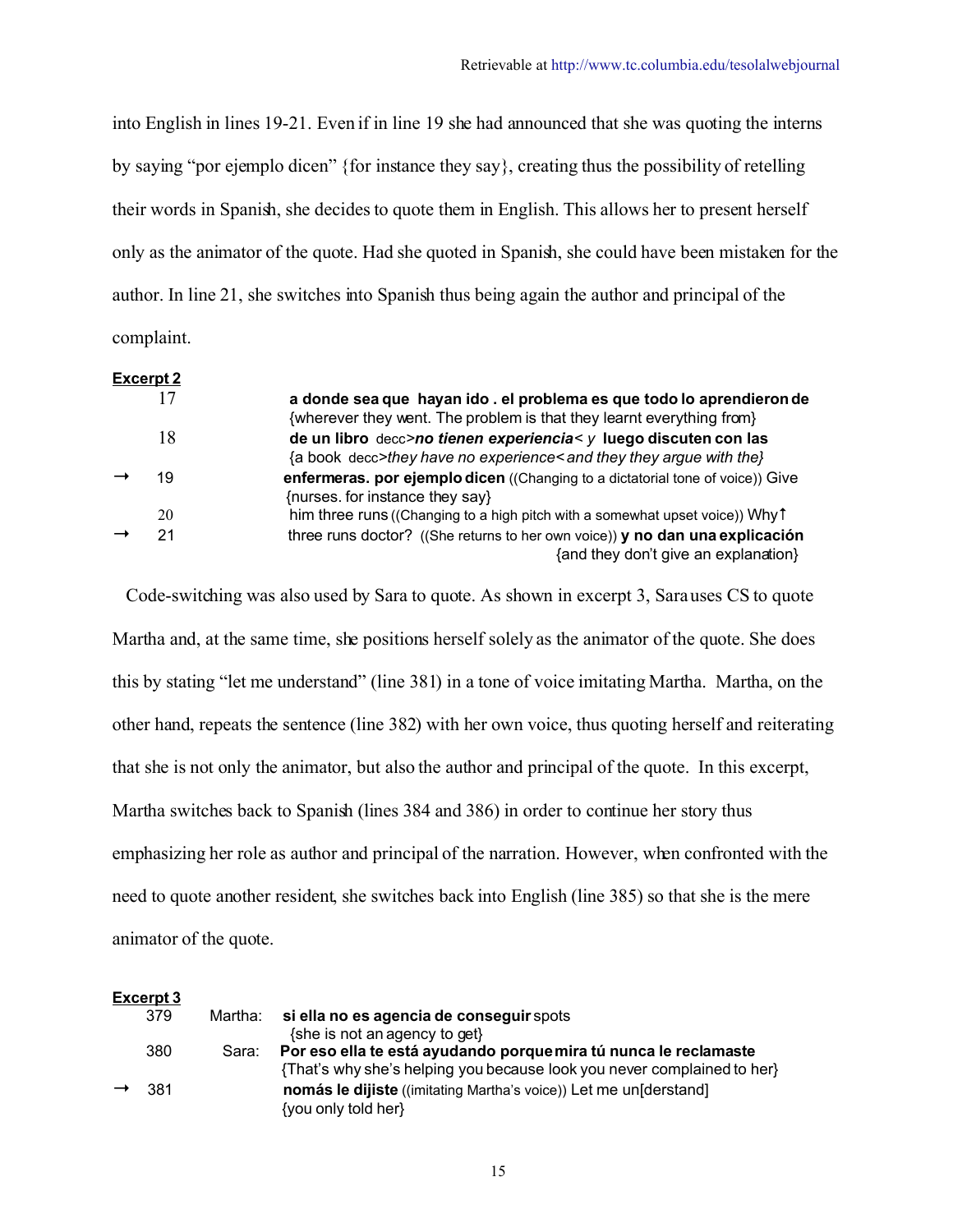| 382               | Martha: |                                                                                                | [Let me un] derstand= |
|-------------------|---------|------------------------------------------------------------------------------------------------|-----------------------|
| 383               | Sara:   | $=$ understand ((laughs))                                                                      |                       |
| $\rightarrow$ 384 |         | Martha: Qué crees que me dijo el residente el chief de allá ((changing her voice))             |                       |
|                   |         | {What do you think the resident the}                                                           | {from there told me}  |
| -385              |         | so how come they are not giving you another preliminary? ((going back to                       |                       |
| 386               |         | her voice)) Es el enamorado ay tan buena gente<br>{It's the one in love ay such a good person} |                       |

 Martha continues to code-switch in order to quote what she and the other resident said during the conversation. When quoting herself, as shown in excerpt 4, Martha does not change her tone of voice thus positioning herself as animator, author, and principal of the quote (lines 389 and 391). However, when quoting her fellow resident she once again changes her tone of voice thus becoming solely the animator of the quote (line 392). Then, she switches back to Spanish (line 393) to continue with her narration, emphasizing her role as author and principal.

| Excerpt 4         |                                                                                                                                                                   |
|-------------------|-------------------------------------------------------------------------------------------------------------------------------------------------------------------|
| 387               | Sara: El que se va a casar?                                                                                                                                       |
|                   | {The one who is getting married?}                                                                                                                                 |
| 388               | Martha: Sí el que se va a casar el chief el más joven está en las nubes. Aparte le<br>{Yes the one who is getting married the} {the youngest he's distracted now} |
| $\rightarrow$ 389 | pregunte sobre su fiancé What's her name? y le hice mmm: porque nunca<br>{besides I asked him about his} {and I said mmm:: because I never}                       |
| 390               | hago un comentario personal ni nada nunca nunca pero como él estaba<br>{make a personal comment or anything never never but because he was}                       |
| $\rightarrow$ 391 | hablando de su fiancé a la hora del lunch le pregunté what's her name<br>$\{speaking about his\}$ $\{ during\}$<br>{time I asked}                                 |
| $\rightarrow$ 392 | ((changing her tone of voice)) Her name is:: ((going back to her own voice)) y se<br>$\{$ and he $\}$                                                             |
| $\rightarrow$ 393 | quedó así pensativo entonces le hice asi ((changing her voice)) sh cómo<br>{stayed like this thinking so I did like this}<br>$\{ sh. \; how\}$                    |
| 394               | que no sabes su nombre ((going back to her own voice)) nada que ver<br>{is it that you don't know her name}<br>{that was so weird}                                |

## *Fulfillment of the listener's linguistic needs*

At one point in the conversation, Martha receives a phone call. The other person on the line

is Pedro, a monolingual Spanish speaker calling from Mexico. As shown in excerpt 5 Martha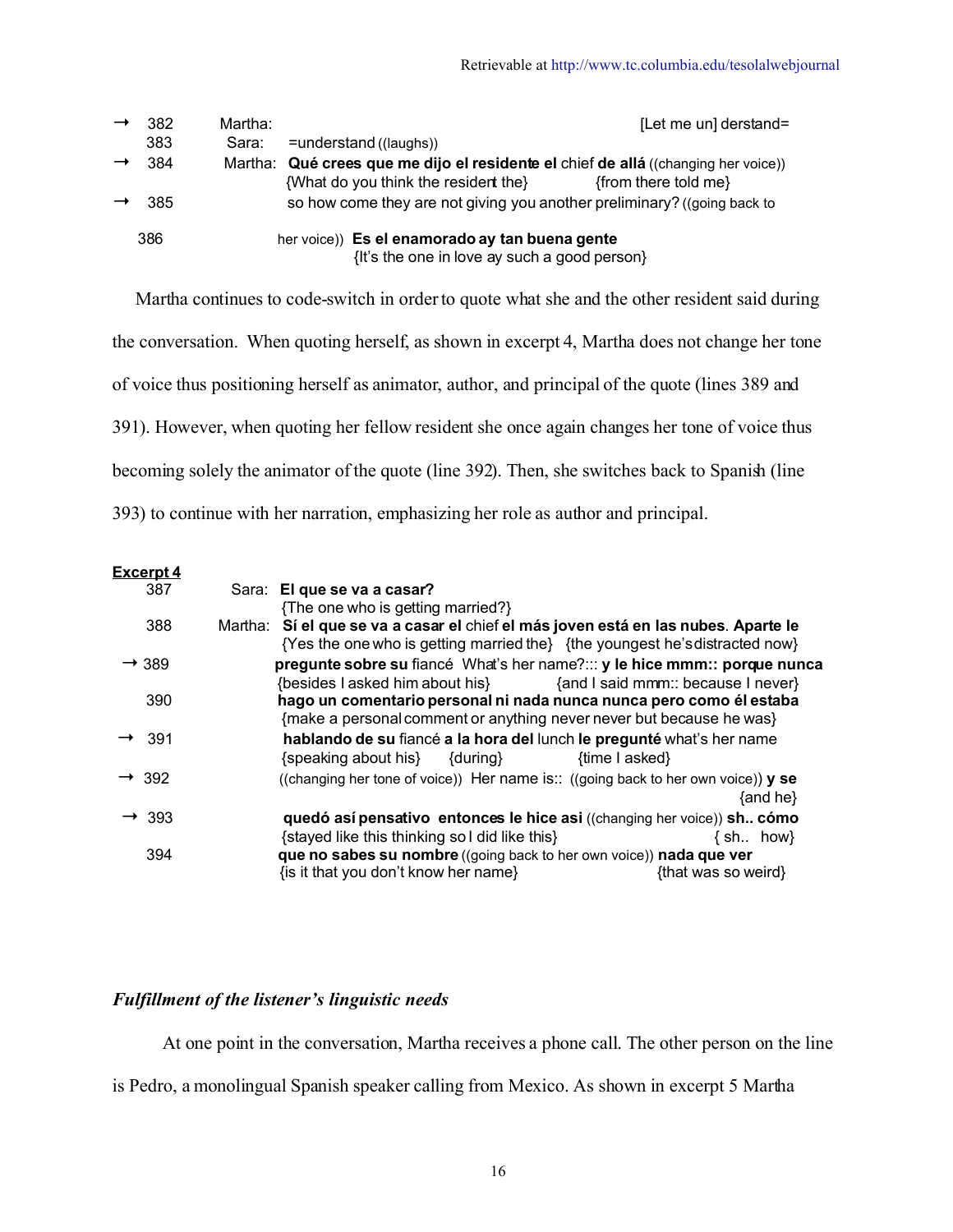immediately changes from English into Spanish (line 22) when she realizes her interlocutor is a native Spanish speaker. She answers with "hello?" and changes into "hola?" and then carries out the conversation in Spanish, with a few formulaic expressions in English which apparently did not impede communication.

#### **Excerpt 5**

| 22 | Martha: | ((phone rings)) let me answer ((phone rings again)) hello? $(0.2)$ hola? $(0.5)$ Ah |
|----|---------|-------------------------------------------------------------------------------------|
| 23 |         | Pedro quihubo? cómo estás? (1) Oh, I don't know, bueno te paso a Sara               |
|    |         | {Peter what's up? How are you?} {well I'll put Sara on the phone}                   |
| 24 |         | $(0.2)$ bueno quihubo? (4) bueno when? cuándo? en qué fechas? (5.5)                 |
|    |         | {OK what's up?} {OK} {when? in what dates?}                                         |
| 25 |         | Ah! (0.2) Caray hijola (0.3) pero qué le contaste no le contas (8) ah hijola        |
|    |         | {but what did you tell him you didn't tell}{ah upss}<br>{uppss}                     |
| 26 |         | (0.2) tú que le contaste cuando te dijo cuéntame de Martha} (7) no no               |
|    |         | {what did you tell him what did you tell him when he told you tell me about}        |
| 27 |         | tras (1.5) ajá (19) si gracias por la advertencia OK (7.2) si (3.2) bueno           |
|    |         | {Martha no no ups yeah} {yes thank you for the warning} {yes}<br>${well}$           |
| 28 |         | pues a ver que pasa ((laughter)) (2) bueno (1) $/xxx/$ (8) ((laughter))             |
|    |         | {we'll see what happens}<br>${O(K)}$                                                |
| 29 |         | Asi dijo? órale (7) ajá (8) bueno Pedro igualmente que estés muy bien               |
|    |         | {He said so? wow} {yeah} {well Peter you too I hope you are doing fine}             |
| 30 |         | te paso a Sara hasta luego bye                                                      |
|    |         | {Here is Sara see you later}                                                        |

#### *Evaluation of the situation being narrated*

 During the narration about her interview at St. Mark's hospital, Martha uses English to tell the story and to quote the participants; however, as shown in the excerpts presented in this section, Martha uses Spanish as a means to evaluate the situation being narrated. She provides judgments on the situation in Spanish. These judgments are sometimes followed by comments made by Sara.

 In excerpt 6, Martha tells of her arrival in the hospital and the welcome she received from one of the secretaries. In line 193, she evaluates the situation positively, by saying "haz de cuenta que llegó la reina the Prusia" {just as if the Java queen had arrived}, emphasizing the word "reina" {queen}. With this sentence she evaluates the situation indicating that she was being treated with respect and deference, just as if she had been a very important person, a queen. Then, after the evaluation, she continues her narration in English.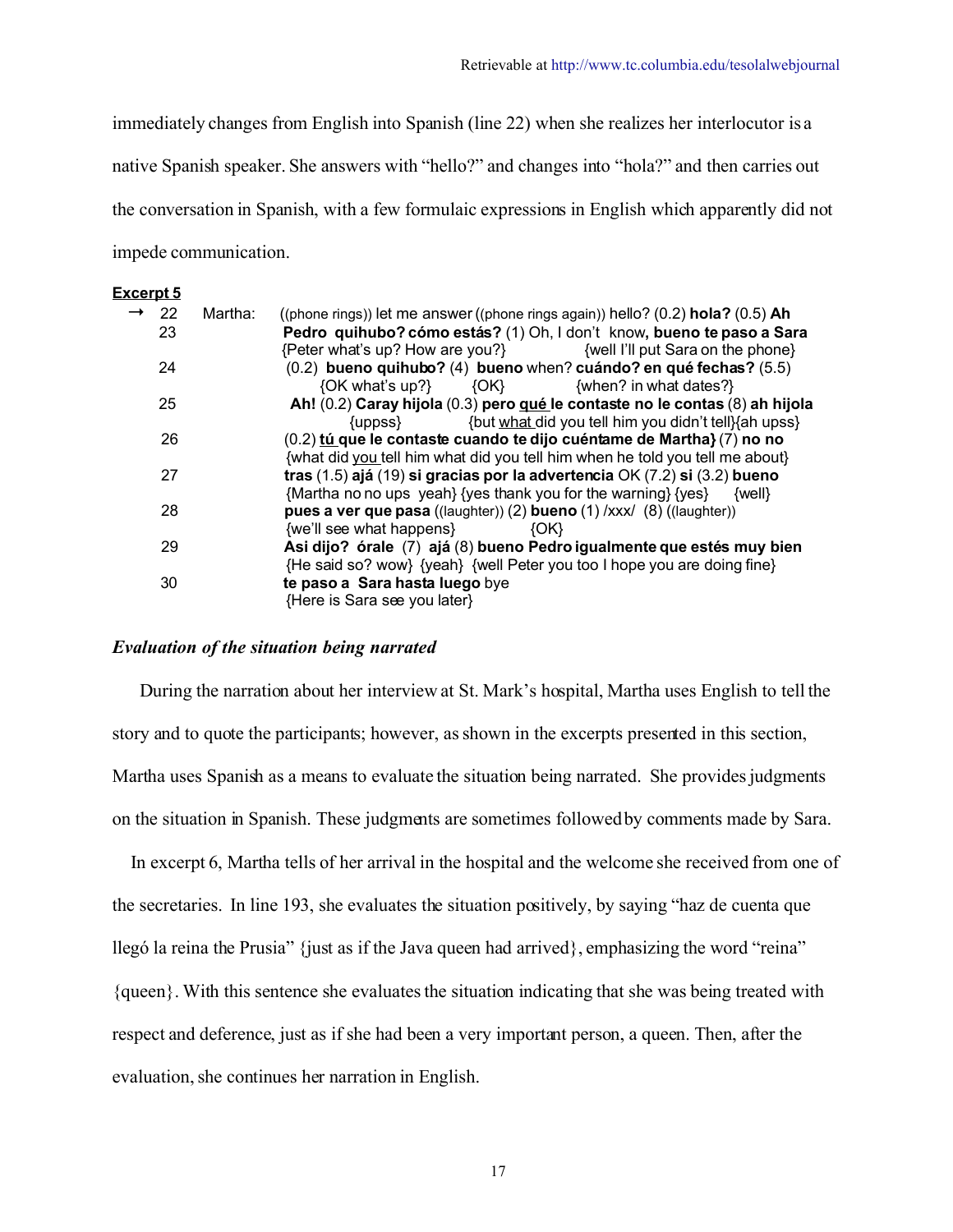| Excerpt 6 |         |                                                                                   |
|-----------|---------|-----------------------------------------------------------------------------------|
| 190       | Martha: | thank you very much /xxxx/ so so then first by the way when I first arrived the   |
| 191       |         | secretary that I had to write an e-mail since I got there she was (0.2) ((raising |
| 192       |         | her pitch and with an enthusiastic voice)) Martha! (0.2) ((going back to her own  |
| 193       |         | voice)) haz de cuenta que llegó la reina de Pru:sia! (0.2) and then that          |
|           |         | {just as if the Ja: va gueen had arrived}                                         |
| 194       |         | office where they tookme=                                                         |
| 195       | Sara:   | $=$ mmm $=$                                                                       |
| 196       | Martha: | =the female surgeon who interviewed me                                            |
| 197       |         | she has a new office she remodeled it=                                            |

 Martha continues to narrate her encounter with other secretaries. In excerpt 7 she tells about one encounter and quotes herself and a secretary in English. However, when questioned by Sara about the identity of her interlocutor, she replies that it was a secretary and once again evaluates the behavior of that secretary towards her in Spanish. In line 216 she mentions "pero no tenía necesidad de" {she did not have the need to} and Sara aligns with her and completes her sentence in Spanish by saying in line 218 "ser amable" {be kind}. After both Sara and Marta co-evaluate the situation, Martha goes back to telling the story in English in line 219.

#### **Excerpt 7**

| <u> — 2000 — 2000 — 2000 — 2000 — 2000 — 2000 — 2000 — 2000 — 2000 — 2000 — 2000 — 2000 — 2000 — 2000 — 2000 — 20</u> |         |                                                                                                       |
|-----------------------------------------------------------------------------------------------------------------------|---------|-------------------------------------------------------------------------------------------------------|
| 211                                                                                                                   |         | Oh! you must be very tired ((back to her normal voice)) no no, I was very                             |
| 212                                                                                                                   |         | lucky because I got here fast/unintelligible/ and then she was ((raising pitch of                     |
| 213                                                                                                                   |         | voice)) nice to meet you nice to meet you=                                                            |
| 214                                                                                                                   | Sara:   | $=$ that was the secretary right?=                                                                    |
| 215                                                                                                                   | Martha: | $=$ yes                                                                                               |
| $\rightarrow$ 216                                                                                                     |         | the secretary $(0.5)$ pero no tenia necesidad de=                                                     |
|                                                                                                                       |         | {but she did not have the need to}                                                                    |
| $\rightarrow$ 217                                                                                                     | Sara:   | =ser amable                                                                                           |
|                                                                                                                       |         | $\{be$ kind $\}$                                                                                      |
| 218                                                                                                                   |         | (0.2) especialmente en esta ciudad                                                                    |
|                                                                                                                       |         | {particularly in this city}                                                                           |
| 219                                                                                                                   | Martha: | <b>Y después de eso</b> So the first male doctor went well he said ((changing her<br>{and after that} |
|                                                                                                                       |         |                                                                                                       |

 Martha continues her narrations by telling about her encounters with the doctors. In excerpt 8 she is quoting in English what one of them told her (lines 240-244). Once again, she evaluates the situation in Spanish, talking about the protective attitude of the doctor (line 245), and then reflecting on her beliefs regarding the doctor's sincerity (line 247). Once more, Sara aligns with her and helps in the evaluation of the situation finishing Martha's thought (line 249). The data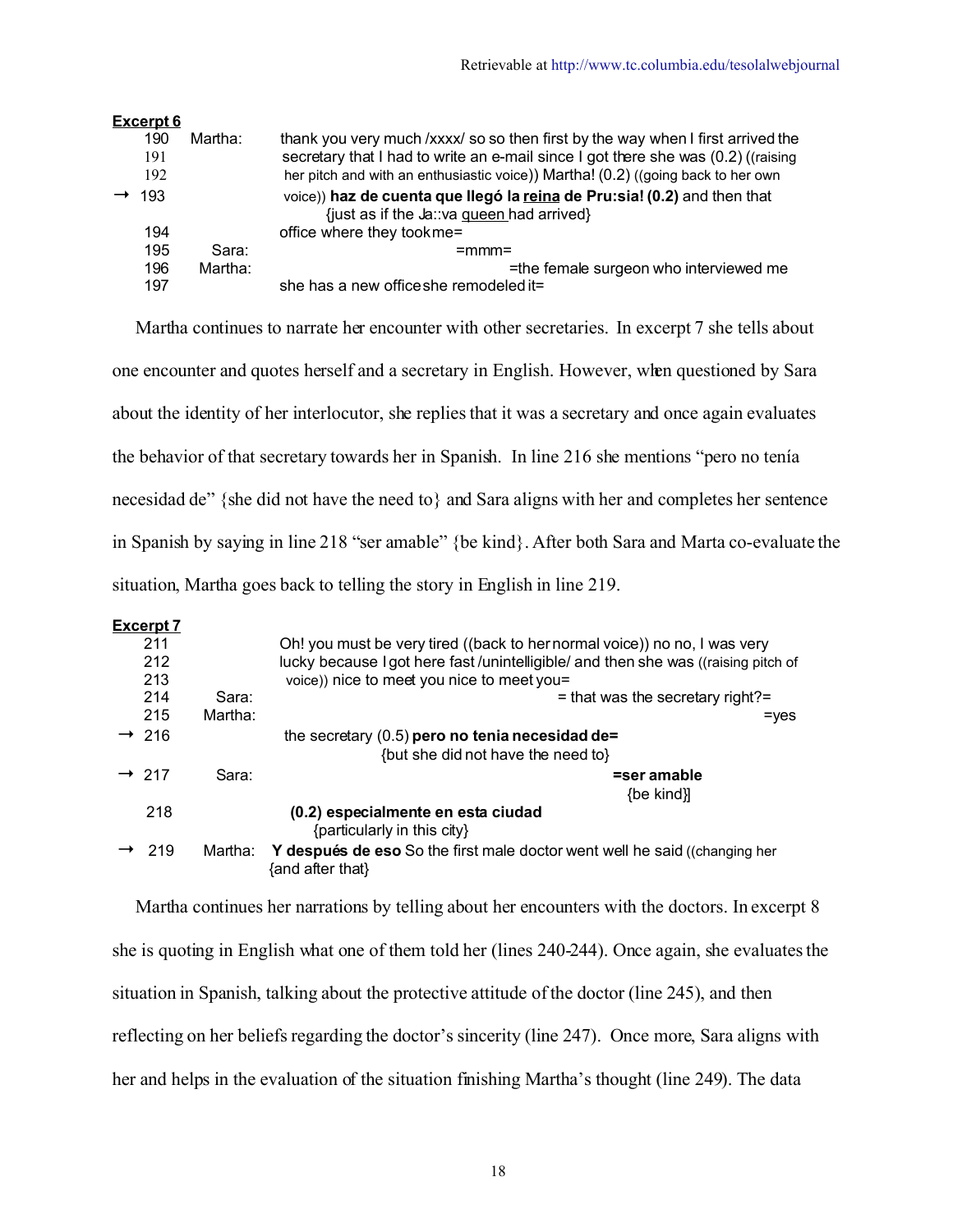seems to evidence that both participants are aligned as Martha, in line 251, continues the story in

English, without contradicting Sara's comment.

| Excerpt 8                |         |                                                                                                                                                                  |
|--------------------------|---------|------------------------------------------------------------------------------------------------------------------------------------------------------------------|
| 238                      | Sara:   | Oh no on the contrary someone who's here might get kicked out and you might                                                                                      |
| 239                      |         | get the place=                                                                                                                                                   |
| 240                      | Martha: | =exactly ((changing her voice again)) because you know many                                                                                                      |
| 241                      |         | times we unfortunately find out too late that we made a mistake you know in                                                                                      |
| 242                      |         | the match the PG1 the first year residents we choose them without knowing                                                                                        |
| 243                      |         | them and then when they are here we realize that we made a mistake and                                                                                           |
| 244                      |         | that's why we prefer to give it someone like you and not someone like that                                                                                       |
| $\rightarrow$ 245        |         | ((going back to her own voice)) pero el ya hablándome como protegiéndome                                                                                         |
|                          |         | {but he already talking like protecting me}                                                                                                                      |
| 246                      | Sara:   | Mmm                                                                                                                                                              |
| $\rightarrow$ 247        |         | Martha: Pero te voy a decir no conozco la honestidad del doctor pero yo creo por<br>{Let me tell you I do not know how sincere the doctor is but I believe from} |
| 248                      |         | que he visto [que]                                                                                                                                               |
|                          |         | {from what I've seen [that]}                                                                                                                                     |
| $\rightarrow$ 249        | Sara:   | [aquí] la gente no te promete algo así a menos que te va                                                                                                         |
|                          |         | {[here] people don't promise you anything like that unless}                                                                                                      |
| 250                      |         | a cumplir                                                                                                                                                        |
|                          |         | {they are going to stick to their word}                                                                                                                          |
| $\rightarrow$ 251<br>252 | Martha: | And the other doctor the female doctor she told me ((changing her voice))<br>you know Martha here you have a high possibility of getting a categorical           |

## *Increasing illocutionary force of a command alongside changes in frame and footing*

 Code-switching is also used by Martha as a means to increase the illocutionary force of a command. Three times during the conversation she uses Spanish to give Sara direct or indirect orders to do certain household tasks. In these cases, Martha did not use Spanish as a reiteration of a command said in English; instead, she used Spanish directly to command Sara. This immediate use of Spanish could be seen as a means to position herself as a figure of authority, since in Mexican culture the eldest sibling usually has authority over the younger ones. Therefore, by switching into Spanish, Martha does not only increase the illocutionary force, but she also signals a change in frame and footing.

 In excerpt 9, Martha is narrating her visit to the hospital (line 109), but realizes that the garbage can is full and therefore utters a complaint that can be interpreted as a command. In lines 112-113 Martha tells Sara "este bote ya se llenó, a ver si lo vas cambiando" {this trash can is already full,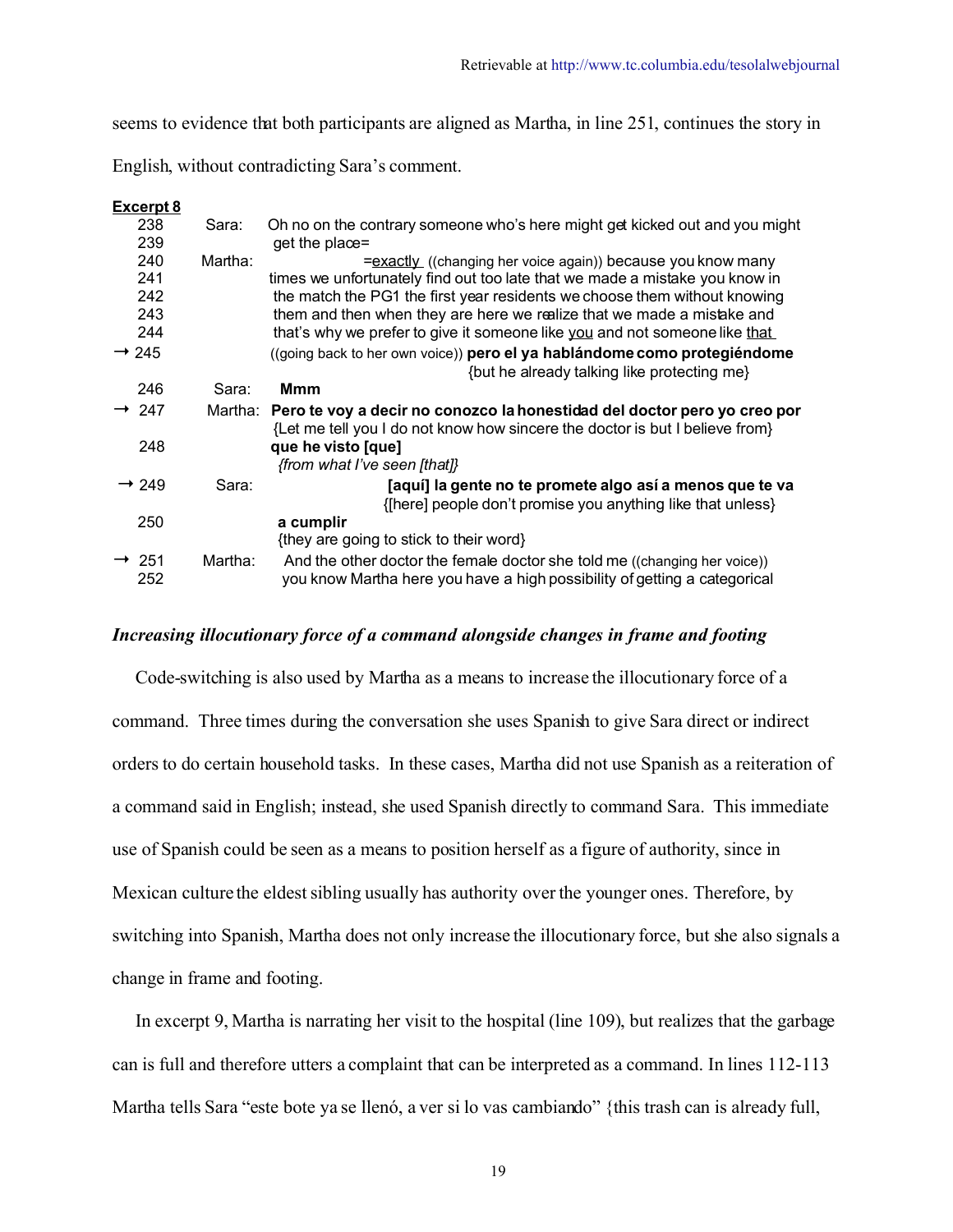why don't you change it}, thus signaling a change in frame and footing. Martha is no longer the narrator of the story; she is now the older sister who is upset about her younger sister not cleaning up the apartment, and one who has the right to order the younger sibling to clean it up. She signals the change not only by code-switching, but also by using a complaining tone of voice. A frame shift also occurs. Martha and Sara are no longer in the narration of the interview frame; they are now in the complaining about cleaning frame. Sara aligns with Martha by immediately emptying the garbage can and replacing the garbage bag.

#### **Excerpt 9**

| $\rightarrow$ | 109               | Martha: | Ya voy (Martha enters the kitchen 20 seconds later)) The subway is about               |
|---------------|-------------------|---------|----------------------------------------------------------------------------------------|
|               |                   |         | $\{l'm coming\}$                                                                       |
|               | 110               |         | two big blocks away from the hospital                                                  |
|               | 111               | Sara:   | Is that the closest to the hospital?                                                   |
|               | $\rightarrow$ 112 | Martha: | Yes, ((looking down and with a complaining voice)) <b>este bote ya se llenó, a ver</b> |
|               |                   |         | {this trash can is already full,}                                                      |
|               | 113               |         | si lo vas cambiando, siempre es lo mismo                                               |
|               |                   |         | {why don't you change it, it's always the same}                                        |

 ((Martha goes to the dish washer and starts emptying it, Sarah empties the garbage can, closes the bag and puts in a new bag, then proceeds to wash her hands – about three minutes elapse between lines 114 and 115))

In excerpt 10, Martha once again uses Spanish to give Sara an indirect command. After Sara's suggestion that they should eat first and then empty the dishwasher, Martha misaligns with her complaining in Spanish "como si fueras a vaciar la lavadora" {as if you were going to empty the dishwasher} (line 115). Sara immediately aligns with Martha replying in Spanish that she will do it later (line 116), thus accepting that it is her job to empty the dishwasher. Sara then switches into English to ask Martha about the hospital (line 117). With the last code-switch Sara is signaling a change in frame and footing. She is no longer the young sister who follows orders, but an eager listener to a narration. She also accomplishes a change in frames which is followed by Martha who continues her story in English thus accepting the narration frame (line 118).

#### **Excerpt 10**

| 114               | Sara: Let's eat first and then I'll empty the dish-washer |
|-------------------|-----------------------------------------------------------|
| $\rightarrow$ 115 | Martha: como si si fueras a vaciar la lavadora            |
|                   | {as if you were going to empty the dishwasher}            |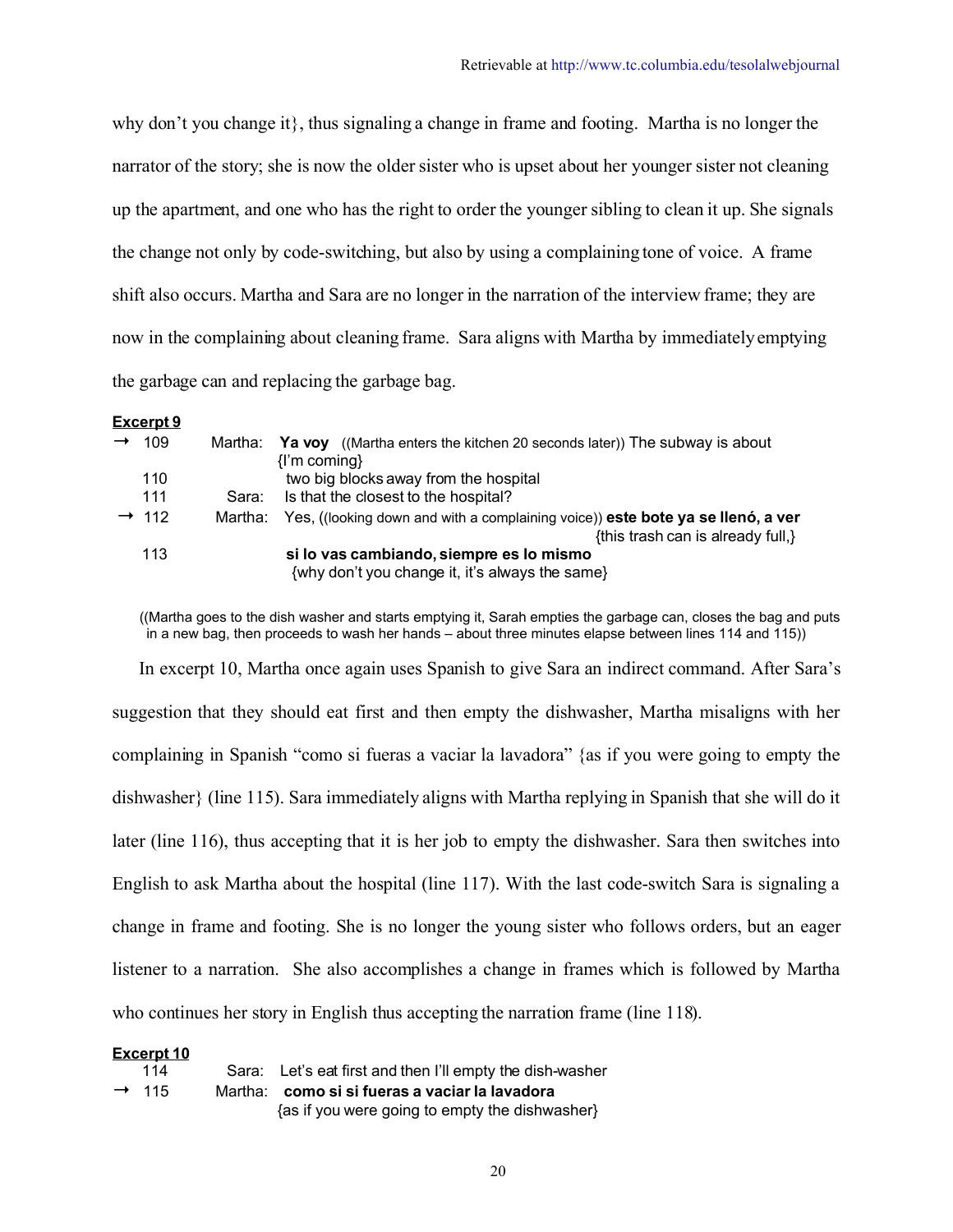| $\rightarrow$ 116        |         | Sara: Sí luego lo hago<br>{Yes I'll do it later}                                                          |
|--------------------------|---------|-----------------------------------------------------------------------------------------------------------|
|                          |         | ((Martha closes the dishwasher and goes to the table))                                                    |
| $\rightarrow$ 117        | Sara:   | (2) So what happened? Since the hospital was two blocks away                                              |
| $\rightarrow$ 118<br>119 | Martha: | You think we live in a Jewish neighborhood? You don't know what's Jewish<br>people I've been in a movi e= |
| 120                      | Sara:   | =Oh my goodness!                                                                                          |

Excerpt 11 is the last instance in which Martha uses Spanish to increase the illocutionary force

of a request. She is giving Sara details about her interview with one of the doctors, when,

suddenly noticing that the sink is not clean she tells Sara "mira esto no se lavó bien, hay que

fijarse" {see this is not clean enough, one needs to pay attention} (line 176). Although Sara does

not align in an express manner with Martha, she also does not contradict her, for she allows Martha

to go back to the narration frame without interrupting her, even though a second pause elapsed in

which she could have stolen the floor to misalign with Martha.

| ≺cerpt<br>= x |  |  |
|---------------|--|--|
|               |  |  |

| 171               | Martha: | ((with to her own voice)) before and during=                                |
|-------------------|---------|-----------------------------------------------------------------------------|
| 172               | Sara:   | $= What's that? =$                                                          |
| 173               | Martha: | $=$ during $=$                                                              |
| 174               | Sara:   | $=$ Ah before                                                               |
| 175               |         | and during $OK$ acc--I didn't get it $-$                                    |
| 176               | Martha: | ((Walking towards the sink)) mira esto no se lavo bien, hay que fijarse (1) |
|                   |         | {see this is not clean enough, one needs to pay attention}                  |
| $\rightarrow$ 177 |         | but but (0.5) then he said I did it more for the benefits than for the pay  |
| 178               | Sara:   | Smart person                                                                |

## *Signaling changes in frames and topic*

 Throughout the conversation it seems that frame and topic are somehow interrelated. In excerpt 12 Sara uses code-switching across turns in order to signal a change in topics. In line 49, Sara questions Martha about her appointment thus aligning with the narration of the interview frame. However, in line 51, Sara decides to change the topic. She accomplishes this by code-switching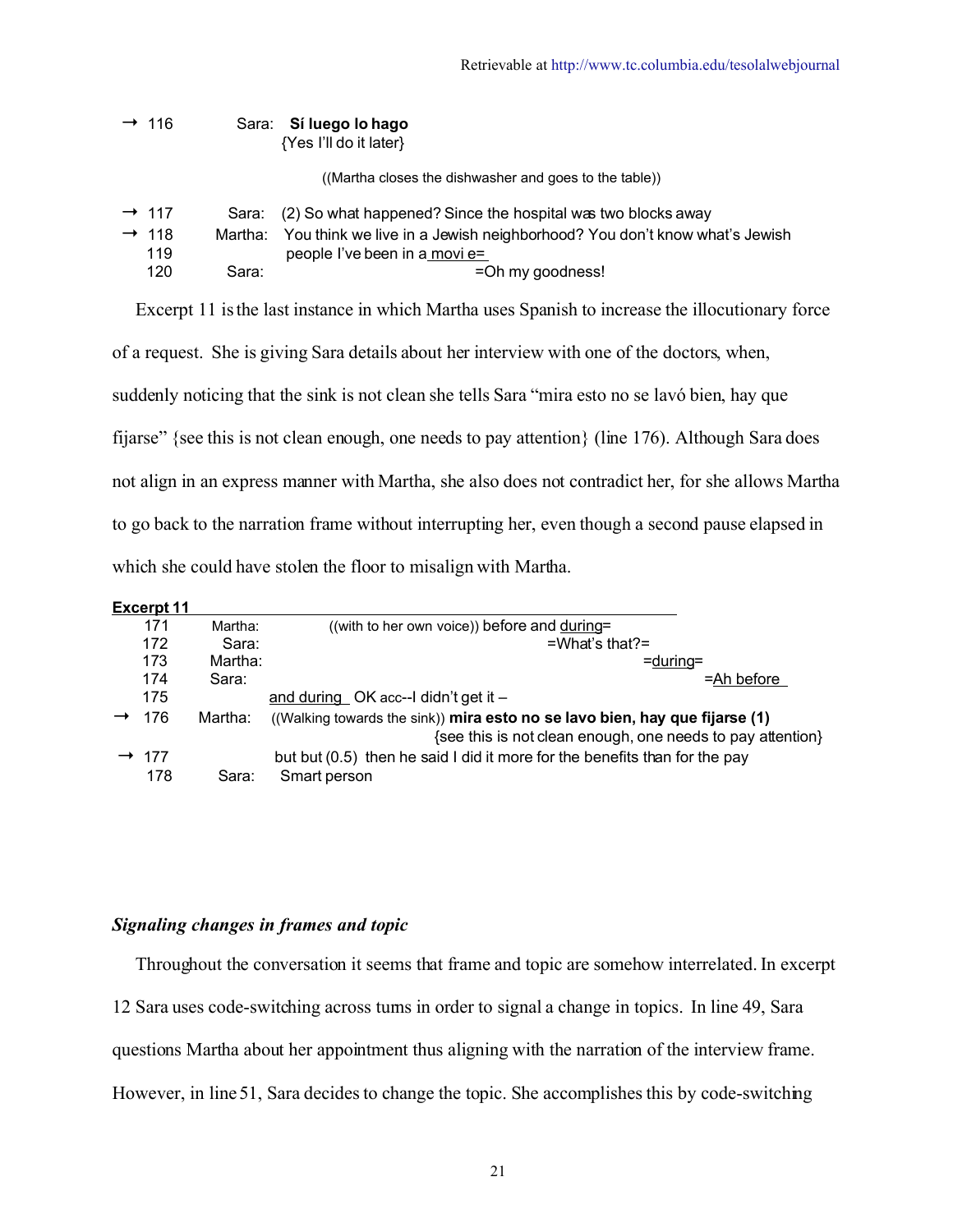into Spanish and asking Martha if the notes she gave her were useful. Martha does not codeswitch, but aligns with her explaining why the notes were wrong and how she managed to get to the hospital.

 The whole conversation revolving around subways and maps takes place in English (lines 53- 66). Then, in line 66 Sara asks Martha "So what happened" and in line 67 reiterates her question in Spanish "qué hiciste cuando llegaste?" {what did you do when you arrived}, thus signaling a change in topics and frames. By reiterating the question in Spanish she seems to close the discussion about the subway thus bringing Martha and herself back into the narration of the interview frame. Although Martha does not code-switch, it is interesting to note that she acknowledgesthe two instances in which Sarah code-switches aligningwith her and the topics the code-switch introduced: the discussion about the subway and the interview at St. Mark's.

#### Excerpt 12

|               | __________ |         |                                                                                   |
|---------------|------------|---------|-----------------------------------------------------------------------------------|
|               | 49         | Sara:   | What time was your appointment?=                                                  |
|               | 50         | Martha: | $=One=$                                                                           |
| $\rightarrow$ | 51         | Sara:   | =So: acc--las notas que te escribí                                                |
|               |            |         | facc-- were the notes I wrote for}                                                |
|               | 52         |         | te sirvieron?--                                                                   |
|               |            |         | {you useful?}                                                                     |
|               | 53         | Martha: | Guess what? No=                                                                   |
|               | 54         | Sara:   | $= No? =$                                                                         |
|               | 55         | Martha: | =You take the cross town and then you need to take                                |
|               | 56         |         | the $\underline{D}$ or $\underline{C}$ change at Columbus Circle=                 |
|               | 57         | Sara:   | =Oh! But so the map is not right, but                                             |
|               | 58         |         | then it was the same, you went to fifty-ninth then?                               |
|               | 59         | Martha: | Oh yeah, it worked perfectly but look at the map here look at the crosstown       |
|               | 60         |         | look a the map ((giving Sara the map))                                            |
|               | 61         | Sara:   | But here it doesn't show apparently on ninety sixth street they have the          |
|               | 62         |         | $A, C, E, D =$                                                                    |
|               | 63         | Martha: | =No, no, no because [look]                                                        |
|               | 64         | Sara:   | [AH:::] I didn't pay attention I even though of                                   |
|               | 65         |         | telling you like if it doesn't come go to fifty-ninth street, acc--because that's |
|               | 66         |         | What I did the other time?--but acc--you figured it out-- So, what happened?      |
|               | 67         |         | Qué hiciste cuando llegaste a las doce?                                           |
|               |            |         | {What did you do when you got there at twelve?}                                   |
|               | 68         | Martha: | I arrived (1) and I waited                                                        |
|               | 69         | Sara:   | Where?                                                                            |
|               | 70         | Martha: | Fifteen minutes downstairs in another chair where [/xxx/]                         |
|               | 71         | Sara:   | [Ah OK] ((laughs))                                                                |
|               |            |         |                                                                                   |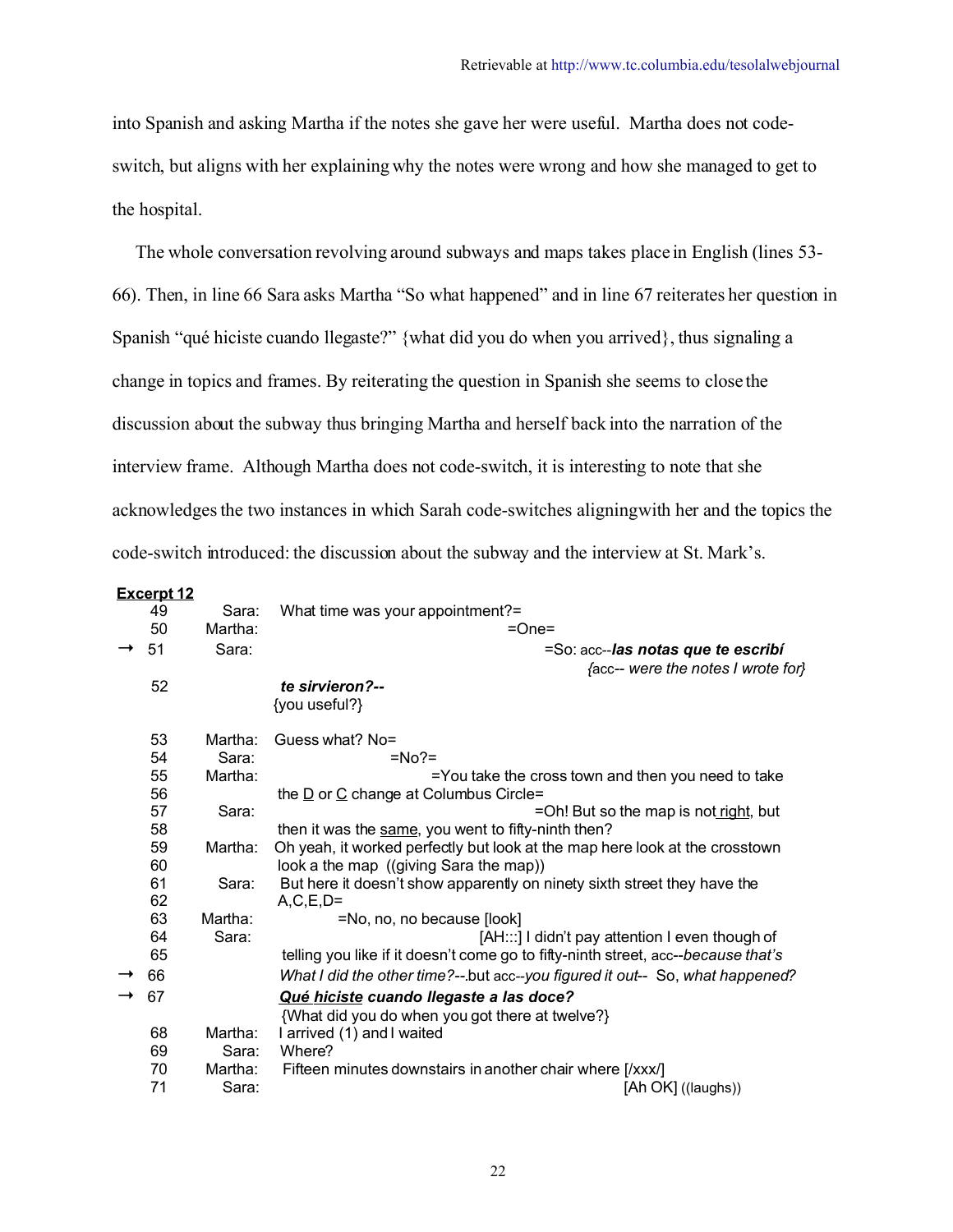Sometimes, as evidenced in excerpt 13, code-switching served a two-fold purpose: to signal a frame change and alignment between the participants. In line 105, by switching into Spanish, Sara signals that the narration frame is over and that the lunch frame has begun. Martha shows no objection to this abrupt change of frame and topic. On the contrary, she aligns with Sara by replying to her question in Spanish (line 107). She could have also aligned by replying in English, but it seems that her reply in Spanish and the use of the diminutive for soup "sopita", which is very common in their hometown, also serves to reinforce solidarity between the sisters**.** 

At the end of the excerpt, Martha brings both of them back into the narration frame by switching into English and telling Sara about the location of the hospital (line 109). Sara aligns with her and accepts the narration frame and her role as listener by asking Martha a question in English (line 110).

| Eligiisii (iliit 110).                        |                  |                                                                                                                                                                                                                                                                                                                                 |
|-----------------------------------------------|------------------|---------------------------------------------------------------------------------------------------------------------------------------------------------------------------------------------------------------------------------------------------------------------------------------------------------------------------------|
| Excerpt 13<br>100<br>101<br>102<br>103<br>104 | Martha:<br>Sara: | (0.5) here there's a policy so a lesser chance that they will give me a<br>position (0.5) over there the first thing that the doctor told me well here the<br>first think Dr. Jones told me it's a very competitive program maybe the most<br>that we can do is give you a push to something elsewhere=<br>$=$ You told me that |
| 105                                           |                  | <i>before</i> < $(0.2)$ Um, <b>déjame ir a ver la sopa</b> $((\text{Sara goes to the kitchen}))$<br>{let me go check the soup}                                                                                                                                                                                                  |
| 106                                           |                  | la quieres caldosa o cómo?<br>{do you want it with broth?}                                                                                                                                                                                                                                                                      |
| 107                                           | Martha:          | Mira primero caldosa para tomarla como sopita<br>{First with broth to take it like little soup}<br>((Five minutes later Sara calls from the kitchen))                                                                                                                                                                           |
| 108                                           | Sara:            | Ya está<br>$\{$ f's ready $\}$                                                                                                                                                                                                                                                                                                  |
| $\rightarrow$ 109                             | Martha:          | <b>Ya voy</b> ((Martha enters the kitchen 20 seconds later)) The subway is about<br>$\{I'm coming\}$                                                                                                                                                                                                                            |
| 110                                           |                  | two big blocks away from the hospital                                                                                                                                                                                                                                                                                           |
| $\rightarrow$ 111                             | Sara:            | Is that the closest to the hospital?                                                                                                                                                                                                                                                                                            |

 In excerpt 14 Sara shows she is in the narration frame by asking Martha a question in English (line 117). Although Martha acknowledges the narration frame, the data shows that she begins by making a comment about the neighborhood in English and then suddenly changes into Spanish to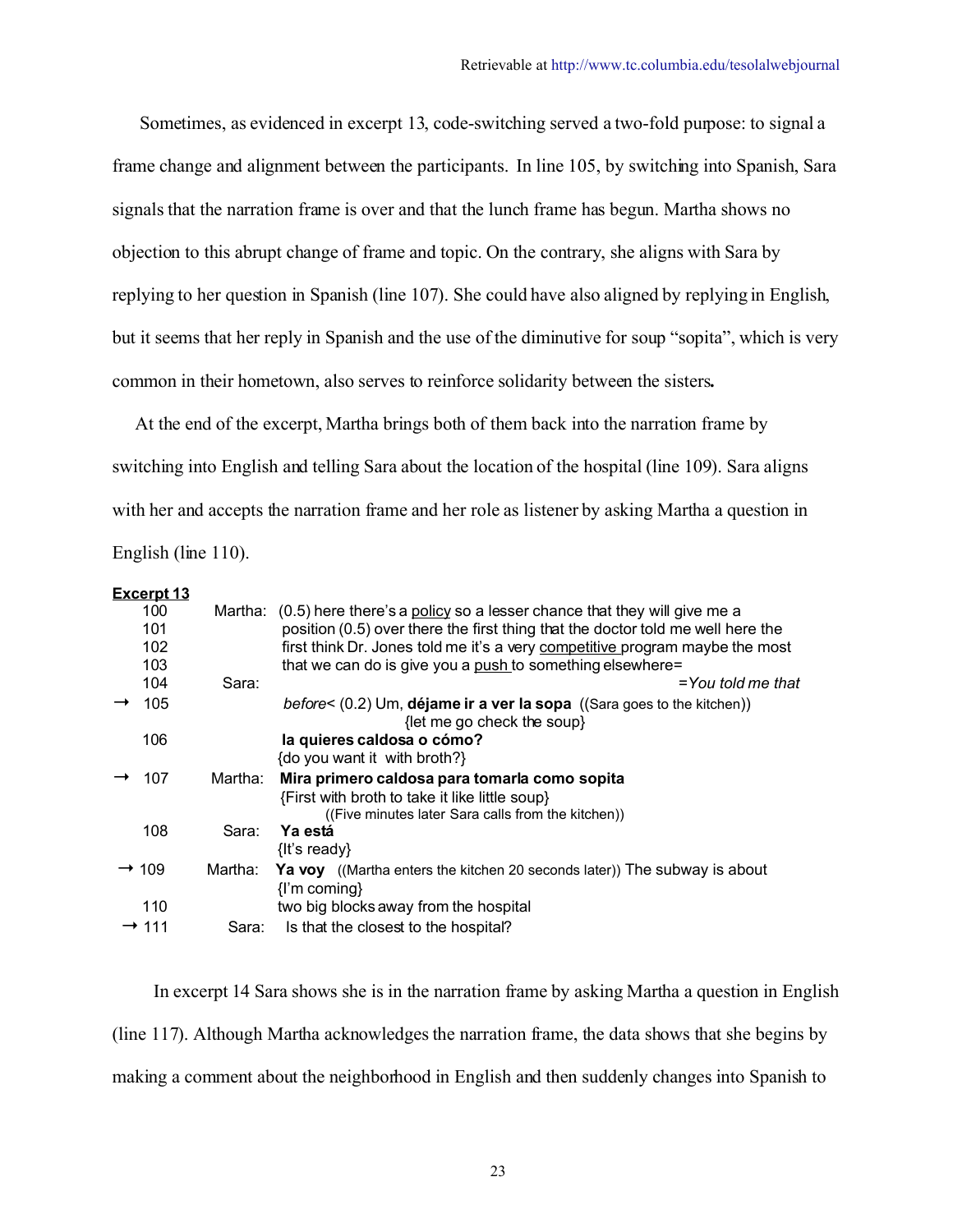talk about the people that live in the neighborhood (line 121). It appears that by code-switching into Spanish, Martha is setting a new frame: the gossip frame.

As evidenced in excerpt 14, both Sara and Martha engage in gossip about Jewish people,

describing how they look, comparing them with Asians and with the stereotypes of films and plays

(Fiddler on the roof, line 131). By doing this in Spanish, it seems that they signal that, although

they are immigrants themselves, they are different from the Jewish immigrants. By switching into

Spanish, it appears as if the sisters use the "we-code" to distinguish themselves from all other

immigrants who must use a common code, English, to communicate with one another.

|               | <b>Excerpt 14</b> |         |           |                                                                                                                      |                                                                        |
|---------------|-------------------|---------|-----------|----------------------------------------------------------------------------------------------------------------------|------------------------------------------------------------------------|
|               | 117               | Sara:   |           | (2) So what happened? Since the hospital was two blocks away                                                         |                                                                        |
| $\rightarrow$ | 118<br>119        | Martha: |           | You think we live in a Jewish neighborhood? You don't know what's Jewish<br>people l've been in a movi e=            |                                                                        |
|               | 120               | Sara:   |           | =Oh my goodness!=                                                                                                    |                                                                        |
|               | $\rightarrow$ 121 | Martha: |           |                                                                                                                      | = Los cairelitos y todas las<br>$=$ {the little hair curls and all the |
|               | 122               |         |           | mujeres con sus bombinetos y sus faldas esas ((laughs)) como los<br>{women with their special hats and those skirts} | $\{$ it is like the $\}$                                               |
|               | 123               |         | son       | asiáticos que no sabe uno (0.5) todas las mujeres haz de cuenta                                                      |                                                                        |
|               |                   |         |           | {Asian that one doesn't know (0.5) all the women are as if they are}                                                 |                                                                        |
|               | 124               |         |           | twins y los hombres son twins=                                                                                       |                                                                        |
|               |                   |         |           | {and the men are}                                                                                                    |                                                                        |
|               | 125               |         | Sara:     | =con sus cair[elitos]=                                                                                               |                                                                        |
|               |                   |         |           | ={with their little [curls}]=                                                                                        |                                                                        |
|               | 126               |         | Martha:   |                                                                                                                      | $[todos] =$                                                            |
|               |                   |         |           | {all of them}=                                                                                                       |                                                                        |
|               | 127               |         | Sara:     |                                                                                                                      | =Oh María                                                              |
|               |                   |         |           |                                                                                                                      | $=\{Oh \, Blessed \}$                                                  |
|               | 128               |         |           | Santísima!=                                                                                                          |                                                                        |
|               |                   |         | $Mary! =$ |                                                                                                                      |                                                                        |
|               | 129               |         | Martha:   | =Como en una como viviendo en una película=                                                                          |                                                                        |
|               |                   |         |           | $=\{$ Like in a like living in a movie $\}=$                                                                         |                                                                        |
|               | 130               | Sara:   |           |                                                                                                                      | =Sacado del                                                            |
|               |                   |         |           |                                                                                                                      | ={Taken from                                                           |
|               | 131               |         |           | violinista en el tejado?=                                                                                            |                                                                        |
|               |                   |         |           | {Taken from the fiddler on the roof?}=                                                                               |                                                                        |

 In excerpt 15, Martha switches into Spanish to signal a change in frames. She exits the narration frame in line 225 by asking Sara in Spanish about the soup. Sara aligns and accepts the lunch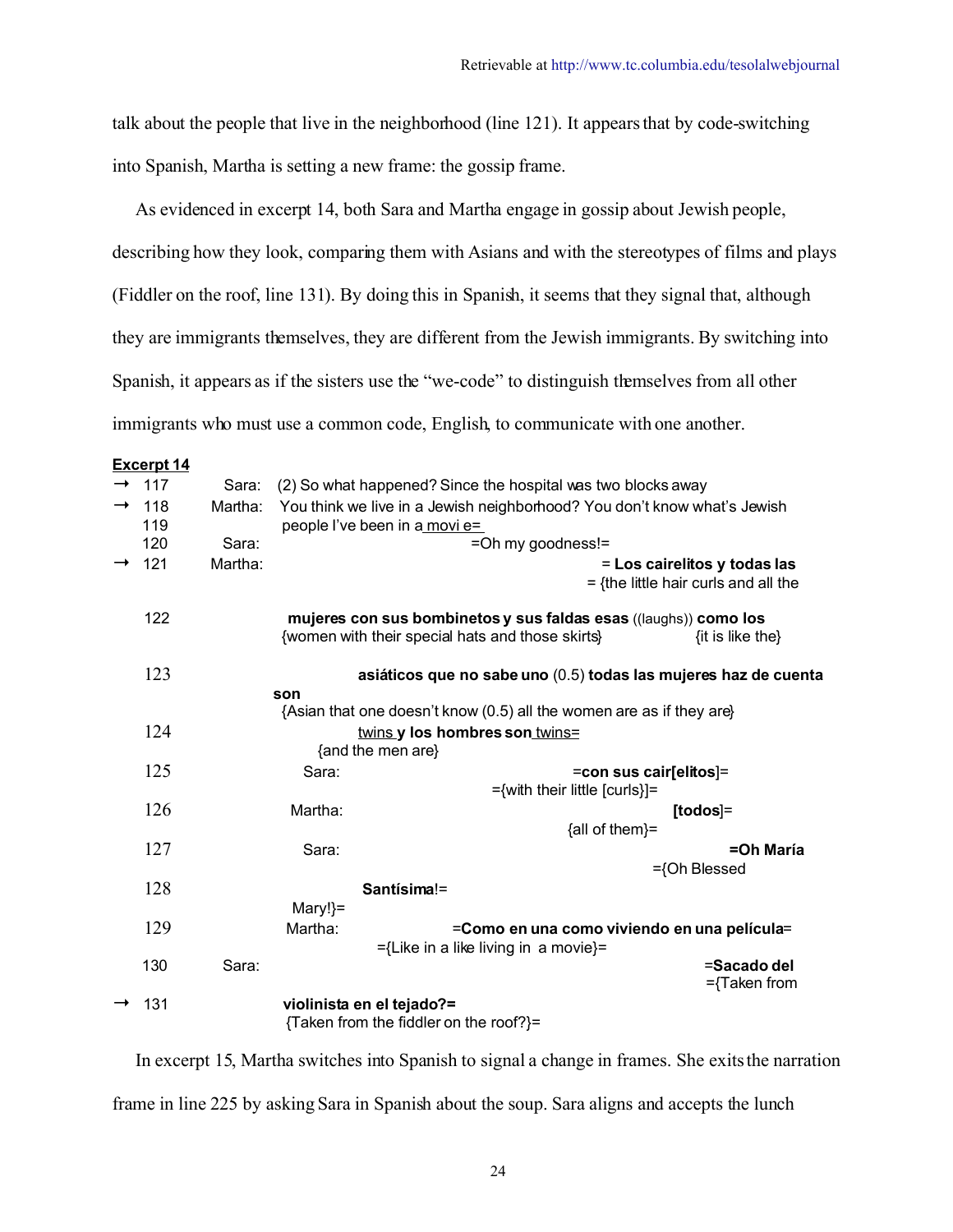frame by replying in Spanish (line 226). Furthermore, she uses the words "micha y micha" which are in fact a very informal way of saying "mitad y mitad" {half and half}. This change not only of language, but of style, seems to reinforce solidarity between the sisters. The lunch frame is carried about solely in Spanish. Martha switches to English to continue with the narration frame in line

230.

#### **Excerpt 15**

| 223<br>224        |         | Martha: ((changing voice)) so you do not want a preliminary ((going back to her own voice))<br>no no I am open to any possibility ((changing her voice)) so in the match what |
|-------------------|---------|-------------------------------------------------------------------------------------------------------------------------------------------------------------------------------|
| 225               |         | happened? ((back to her own voice)) I only applied for categoricals (0.5) <b>Esto es</b><br>$\{$ Is this $\}$                                                                 |
| 226               |         | todo lo que hay ya? ((referring to the soup))<br>{all that's left}                                                                                                            |
| 227               | Sara:   | Micha y micha podemos poner más=                                                                                                                                              |
|                   |         | {Half and half we can make more}                                                                                                                                              |
| 228               | Martha: | =Si porque esto no va a alcanzar                                                                                                                                              |
|                   |         | {Yes because this is not going to beenough}                                                                                                                                   |
| 229               | Sara:   | (9) Vas a comer esto aquí o en la computadora                                                                                                                                 |
|                   |         | {Are you going to eat this here or in the computer}                                                                                                                           |
| $\rightarrow$ 230 | Martha: | <b>En la computadora</b> (3) so with him and then at the end I said again stressing<br>{In the computer}                                                                      |
| 231               |         | that so I wanted to make it clear that my goal is the categorical                                                                                                             |

 The data also shows that code-switching does not only signal a change in frames (e.g. narration vs. gossiping), but that it also signals the places where the events take place (United States and Mexico). As shown in excerpt 16, Sara sets the events in New York City stating that Carla should come when they are in New York (line 326), then she refers to the e-mail sent by Carla that talks about her trip to the United States(line 327). She talks about the trip in English, thus apparently distancing the events from Mexico. Martha uses English in line 331 to refer to the Rotary Club, an international organization that was created in the United States.

 However, in line 333, Martha code-switches into Spanish to start the gossip frame that revolves around criticizing and mocking Andrés, a businessman from their hometown. In line 334 she mentions "en una sociedad que lo permite" {in a society that allows it}, apparently signaling that this society is the Mexican society since she makes the comment in Spanish and not in English.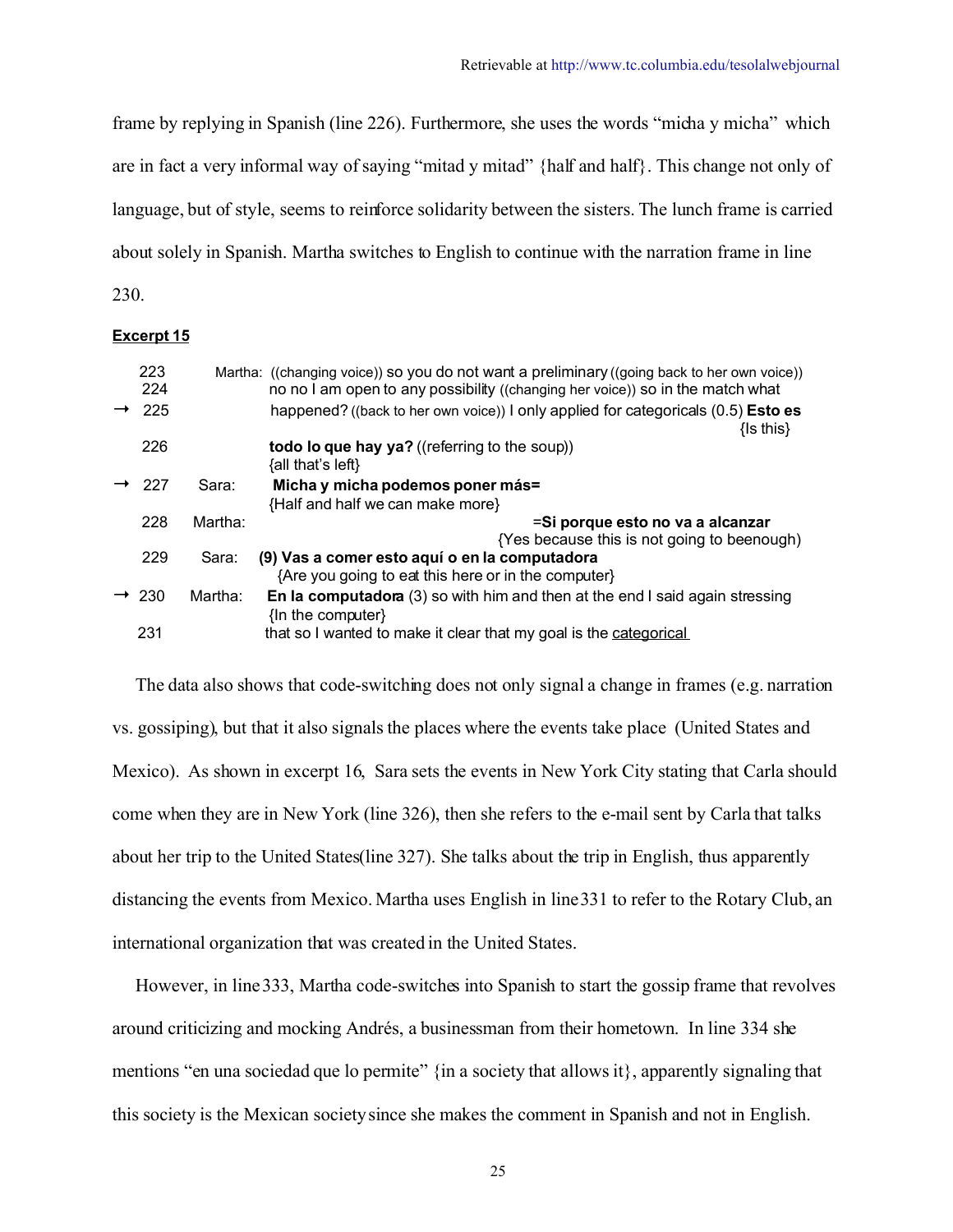Both sisters distance the actions from the United States and bring them all the way back to Mexico

by carrying the gossip frame in Spanish (lines 337-359). Finally, in line 360, Martha concludes by

saying that it is very different from what happens here, closing the

gossip frame with this statement in Spanish and going back to the narration frame immediately

after in English (lines 360-361).

| <u>Excerpt 16</u>                             |         |                                                                                                                                                                                                                                                                                                                                                                                           |
|-----------------------------------------------|---------|-------------------------------------------------------------------------------------------------------------------------------------------------------------------------------------------------------------------------------------------------------------------------------------------------------------------------------------------------------------------------------------------|
| $\rightarrow$ 326<br>327<br>328<br>329<br>330 | Sara:   | Well, she should come in the summer when we are still here and stay for a<br>longer period but I guess that will not be possible you know (0.5) she wrote<br>an e-mail the ticket is for thirty days so that's why because trip is only going<br>to be two weeks because decc> <b>Andrés</b> < did not do things on time so they<br>only have two weeks one in Germany and one in Holland |
| $\rightarrow$ 331                             | Martha: | He doesn't realize that the Rotary Club does things one year ahead                                                                                                                                                                                                                                                                                                                        |
| 332                                           | Sara:   | Yeah and gosh he makes so much money it's unbelievable                                                                                                                                                                                                                                                                                                                                    |
| $\rightarrow$ 333                             | Martha: | Es lo que digo, como le hacen, como hacen ese dinero es a través de<br>{That's what I say, how do they do it, how do they make that much money}                                                                                                                                                                                                                                           |
| $\rightarrow$ 334                             |         | mañas y trucos en una sociedad que lo permite<br>{it's through cunning and tricks in a society that allows it}                                                                                                                                                                                                                                                                            |
| 335                                           | Sara:   | Te voy a decir que en el caso de él pues si mañas=<br>{Let me tell you that in his case well yes it is cunning}=                                                                                                                                                                                                                                                                          |
| 336                                           | Martha: | =mañas siempre hay<br>{there is always cunning}                                                                                                                                                                                                                                                                                                                                           |
|                                               |         | 337-359 ((From lines 337 to 359 Martha and Sarah engage in criticizing and mocking Andrés by<br>quoting him in Spanish as he makes false promises to his teachers)                                                                                                                                                                                                                        |
| 359                                           | Martha: | estoy esperando que venga el mármol de Italia ((going back to her<br>{I'm waiting for the marble to come from Italy}                                                                                                                                                                                                                                                                      |
| $\rightarrow$ 360                             |         | own voice)) cosa que es muy diferente de lo que pasa aquí (0.5) so<br>{something that is very different from what happens here}                                                                                                                                                                                                                                                           |
| $\rightarrow$ 361<br>362                      |         | that's what she said at the end ((changing her voice)) there are certain<br>possibilities ((changing to her own voice)) and I said thank you yes I'm interested                                                                                                                                                                                                                           |

## *Construction of identity as elite bilinguals*

 There are two instances in the conversation in which inter-sentential code-switching across turns seems to construct the participants' identity as elite bilinguals. This is accomplished not only by the words spoken, but by interlocutors' language choice, which seems to distance them from the circumstantial bilinguals or monolingual Mexicans who immigrate to the United States.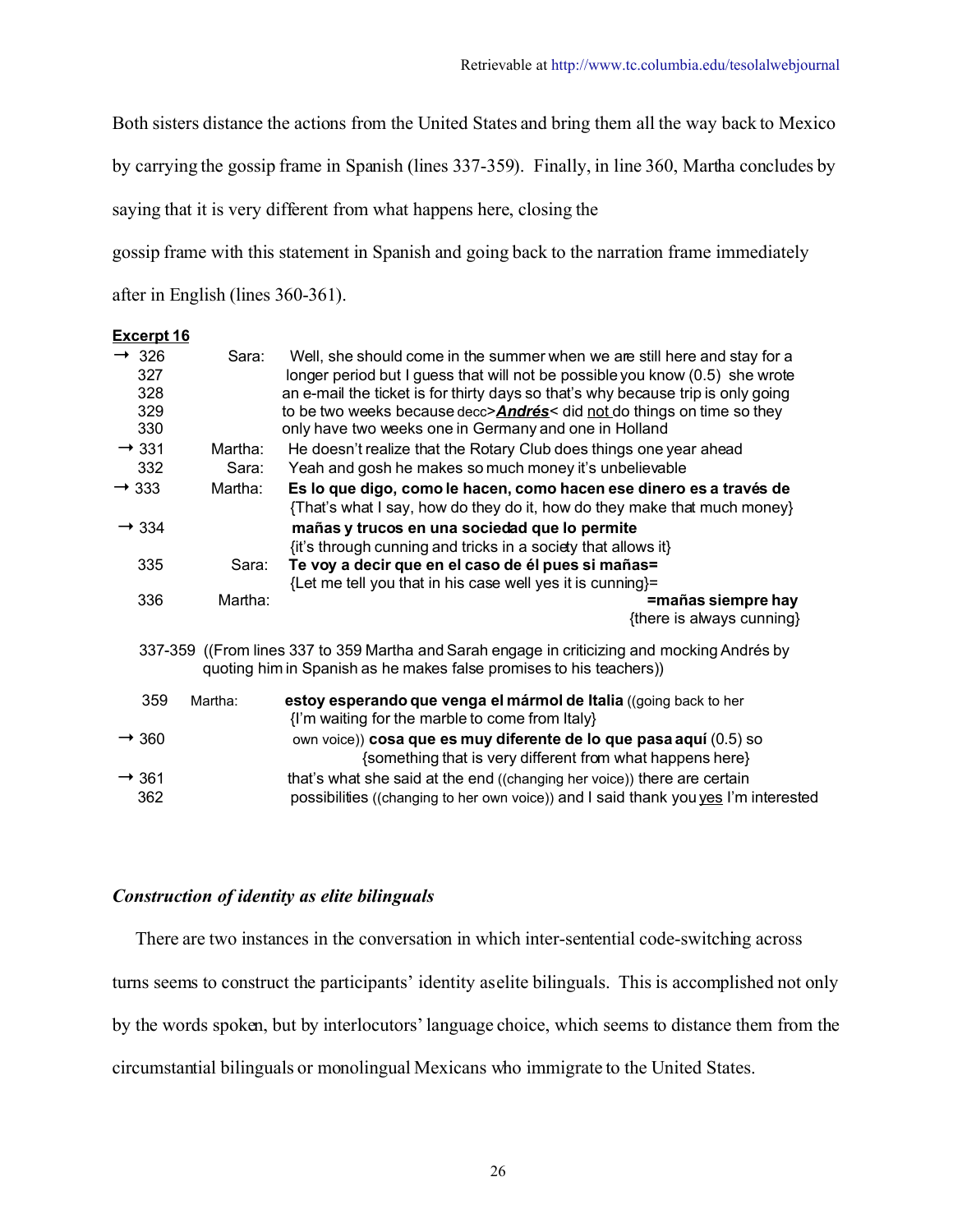In excerpt 17, Martha and Sarah are talking about the neighborhood where St. Mark's hospital is located. Martha describes the Jewish environment and then, in line 133, she comments that there is, as usual, a Mexican restaurant. Martha also comments on the negative characteristics of the man seated outside of it, and Sara aligns with her (lines 133-135). In line 137 Martha uses the expression "tal cual nuestra gente" {that's how our people are} to continue the gossip about the Mexicans in New York, but in this case Sara completely misaligns. In line 138 Sara switches into English and misaligns with Martha. Sara questions Martha "our kind?" and then stresses the word "sorry" and goes on saying "they are from our country but they are not our kind". Sara could have said this in Spanish and misalign with Martha. However, it seems that by choosing English to state these words, she does not only misalign with Martha, but distances herself from that man seated outside the restaurant and from all immigrants alike. That is, she, who speaks English and is a graduate student, should not be confused with "them", the Mexican immigrants who idle outside ethnic restaurants and do not speak English. By replying in English she is thus showing she can speak English and she is an elite bilingual having fluent knowledge of English before her arrival in the US. Her sister knows this and Sara has no need to tell her that, but it appears that by using English she reassures herself of her position and presents herself as an elite bilingual. It is also interesting to note that Sara switches again back into Spanish to keep on criticizing the man outside the restaurant (line 139). It appears that once she has distanced herself from him, she feels free to criticize him in Spanish and carry on the gossip frame.

|                   | <b>Excerpt 17</b> |                                                                                             |                                |  |  |  |  |
|-------------------|-------------------|---------------------------------------------------------------------------------------------|--------------------------------|--|--|--|--|
| 129               | Martha:           | =Como en una como viviendo en una película=<br>$=\{$ Like in a like living in a movie $\}=$ |                                |  |  |  |  |
| 130               | Sara:             |                                                                                             | =Sacado del<br>$=\{Taken from$ |  |  |  |  |
| 131               |                   | violinista en el tejado?=                                                                   |                                |  |  |  |  |
|                   |                   | {Taken from the fiddler the roof?}=                                                         |                                |  |  |  |  |
| 132               | Martha:           | =decc>Totalmente< acc--o sea --pero no                                                      |                                |  |  |  |  |
|                   |                   | $=\{$ decc>Completely< acc—that is—but there}                                               |                                |  |  |  |  |
| $\rightarrow$ 133 |                   | más no falta restorante tapatío, ah y afuera sentado un chaparro gordo                      |                                |  |  |  |  |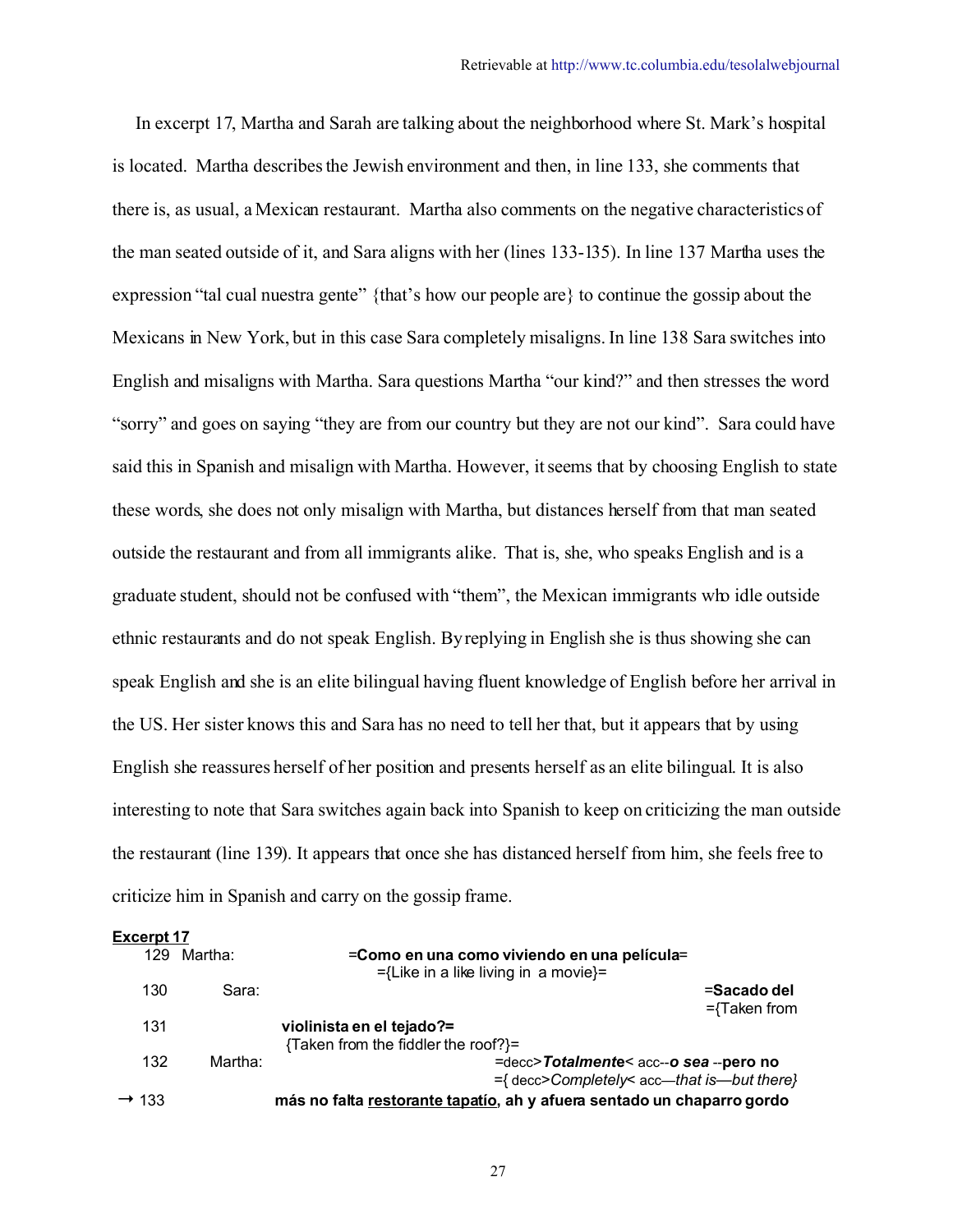|                   |         | is always tapatio <sup>2</sup> restaurant, ah and seated outside a short fat man} |
|-------------------|---------|-----------------------------------------------------------------------------------|
| 134               |         | así gordo feo que nunca falta                                                     |
|                   |         | {like this fat and ugly like the ones there are always there}                     |
| 135               | Sara:   | Sí, abundan en New York                                                           |
|                   |         | {Yes, there are plenty in}                                                        |
| $\rightarrow$ 136 | Martha: | Tal cual, nuestra gente                                                           |
|                   |         | {That's how our people are}                                                       |
| -137              | Sara:   | Our kind? Sorry, they are from our country but they are not our kind              |
| 139               |         | (0.5) Umm, ahí echando a perder el cuadro                                         |
|                   |         | {there, ruining the view}                                                         |
| 140               | Martha: | Si, totalmente                                                                    |
|                   |         | {Yes, competely}                                                                  |
|                   |         |                                                                                   |

 As stated earlier, code-switching often signaled a change in topic. In excerpt 18 Martha is narrating in English part of her interview with one of the doctors at St. Mark's. However, in line 260, she code-switches to signal a topic change. The topic now is no longer the interview but the ABSITE exam. Sara and Martha are both aligned talking in Spanish about the test. However, when Sara points out about how some people score low even if it is in their language (lines 265- 267), Martha misaligns with her and switches into English challenging Sara and saying "And, and?" (line 268). It seems that by challenging Sara in English and not in Spanish, Martha is presenting herself as someone who knows English and therefore cannot argue that language is an intervening factor on her test performance. She appears to distance herself from those immigrants who blame their bad results on their language proficiency. Sara then aligns with Martha and replies in English, acknowledging that what matters is the content, that not knowing English is not an excuse (lines 269 and 272). With this, Sara is also constructing their identity as elite bilinguals, because even if she recognizes that they are Spanish dominant, (line 269) she believes that they should be able to cope with everything in English (line 272).

 Switching into English to recognize the role of English in the workplace and not disputing it seems to distance the sisters from monolingual immigrants or circumstantial bilinguals who

<span id="page-27-0"></span><sup>&</sup>lt;sup>2</sup> The adjective "tapatío" refers to someone/something that was born/produced/representative of the state of Jalisco, México.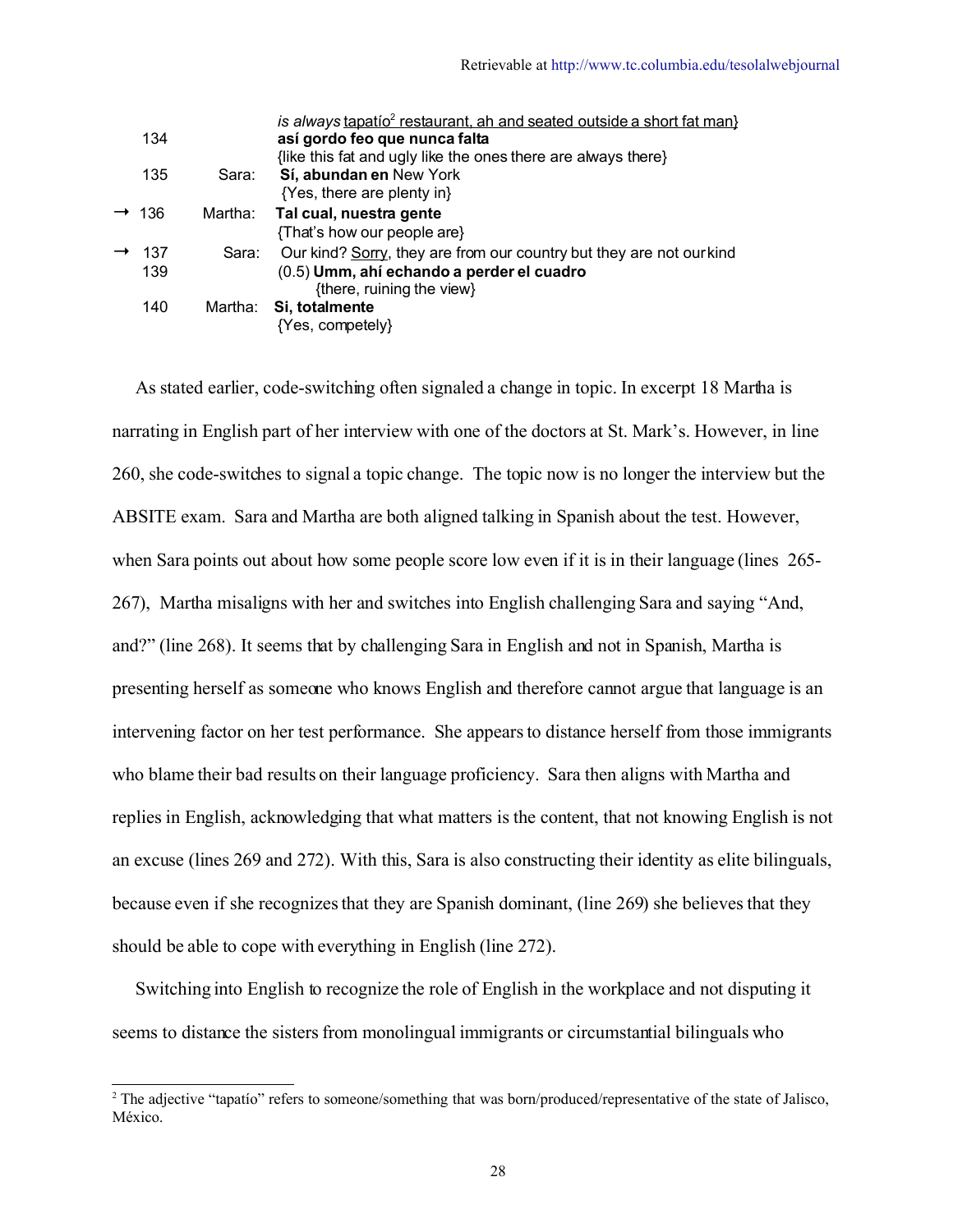complain about the dominance of English and feel that their native language is undermined and

even threatened. The data suggests that neither Martha nor Sara feel their L1 is undermined or

endangered by English and consequently portray themselves as elite bilinguals.

#### **Excerpt 18**

| 251<br>252<br>253<br>254<br>255<br>256 | Martha: | And the other doctor the female doctor she told me ((changing her voice))<br>you know Martha here you have a high possibility of getting a categorical<br>afterwards decc>of course you have to proof yourself you have to get good<br>grades in the ABSITE< we are pushing for eighty percent, ((going back to her<br>own voice)) I got a fifty-five ((changing her voice again)) we are shooting for an<br>eighty= |
|----------------------------------------|---------|----------------------------------------------------------------------------------------------------------------------------------------------------------------------------------------------------------------------------------------------------------------------------------------------------------------------------------------------------------------------------------------------------------------------|
| 257                                    | Sara:   | =eighty-eight or eighty?                                                                                                                                                                                                                                                                                                                                                                                             |
| 258                                    | Martha: | eighty                                                                                                                                                                                                                                                                                                                                                                                                               |
| 259                                    | Sara:   | $(0.5)$ O well                                                                                                                                                                                                                                                                                                                                                                                                       |
| $\rightarrow$ 260                      | Martha: | Si he sabido de gente que saca treinta                                                                                                                                                                                                                                                                                                                                                                               |
|                                        |         | {I have known of people who score thirty}                                                                                                                                                                                                                                                                                                                                                                            |
| 261                                    | Sara:   | Ah claro                                                                                                                                                                                                                                                                                                                                                                                                             |
|                                        |         | {Ah of course}                                                                                                                                                                                                                                                                                                                                                                                                       |
| 262                                    | Martha: | Claro eso no me sirve de nada                                                                                                                                                                                                                                                                                                                                                                                        |
|                                        |         | {Of course that doesn't help me at all}                                                                                                                                                                                                                                                                                                                                                                              |
| 263                                    | Sara:   | Pues no mal de muchos consuelo de tontos pero=                                                                                                                                                                                                                                                                                                                                                                       |
| 264                                    | Martha: | {Well no because misfortune of others is just a fool's comfort but}<br>$=Pero=$<br>{But}                                                                                                                                                                                                                                                                                                                             |
|                                        |         |                                                                                                                                                                                                                                                                                                                                                                                                                      |
| $\rightarrow$ 265                      | Sara:   | =Pero que<br>{But that}                                                                                                                                                                                                                                                                                                                                                                                              |
| 266                                    |         | ((chaging to an extremely high pitch of voice)) ellos sacan treinta y es en su<br>{they get thirty and it is in their}                                                                                                                                                                                                                                                                                               |
| 267                                    |         | idioma                                                                                                                                                                                                                                                                                                                                                                                                               |
|                                        |         | {language}                                                                                                                                                                                                                                                                                                                                                                                                           |
| $\rightarrow$ 268                      | Martha: | And, and?                                                                                                                                                                                                                                                                                                                                                                                                            |
| $\rightarrow 269$                      |         | Sara: Because in a way even if it's content one in a certain way is at a                                                                                                                                                                                                                                                                                                                                             |
| 270                                    |         | disadvantage                                                                                                                                                                                                                                                                                                                                                                                                         |
| 271                                    |         | Martha: Yes but but still that doesn't count                                                                                                                                                                                                                                                                                                                                                                         |
| $\rightarrow$ 272                      |         | Sara: Well, of course it doesn't count it shouldn't count because the instructions                                                                                                                                                                                                                                                                                                                                   |
| 273                                    |         | you will be giving and receiving are going to be in English and everything                                                                                                                                                                                                                                                                                                                                           |
| 274<br>275                             |         | has to be in English that's not an excuse that's just reality (0.5) so what<br>happened.                                                                                                                                                                                                                                                                                                                             |

 There were also two instances in which intra-sentential code-switching seems to construct the participants' identity as elitebilinguals. In excerpt 19, while talking in Spanish about the other residents and their medical schools, Martha adapts the words "Berkeley" and "Harvard" phonologically, thus pronouncing them in perfect English, something a Spanish monolingual speaker would not be able to do. By showing she can pronounce these proper nouns in correct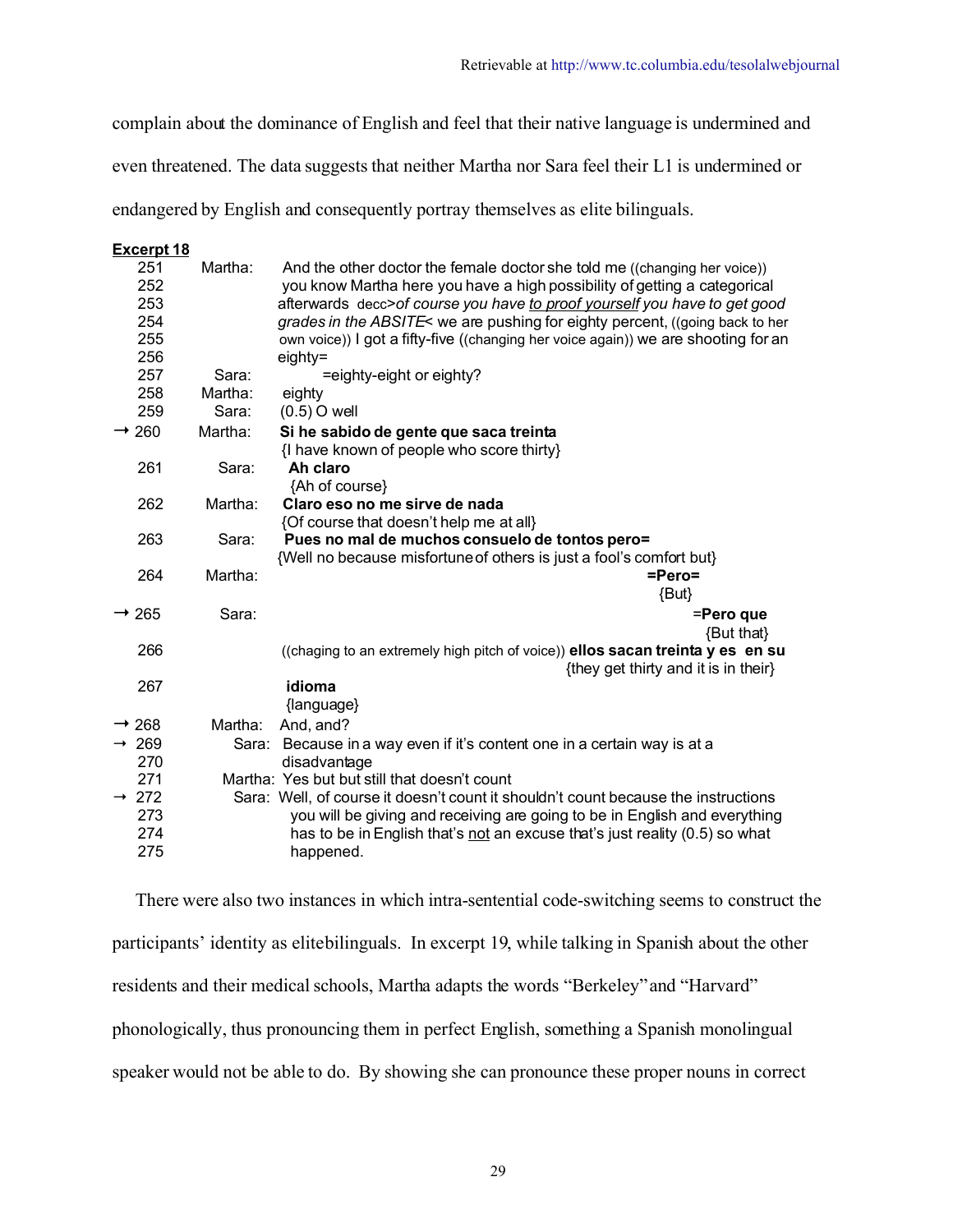English, and not in the Spanish version, Martha seems to position herself as an educated elite bilingual (Myers-Scotton 1993a).

| Excerpt 19       |         |                                                                                                                                       |
|------------------|---------|---------------------------------------------------------------------------------------------------------------------------------------|
| $\rightarrow$ 16 | Martha: | dar un tratamiento de acuerdo a donde estudio Rusia Berkeley Harvard.<br>{give a treatment depending on where he/she studied, Russia} |
| 17               |         | A donde sea que hayan ido.<br>{wherever they went to study}                                                                           |

 In excerpt 20, while exchanging gossip about the Mexican residents in a New York neighborhood, Sara inserts the work "New York" in an otherwise Spanish sentence. In line 135 she uses "New York" instead of the Spanish version "Nueva York", and she also adapts it phonologically into English. By showing, that she can pronounce this proper noun in English, Sara seems to position herself as an educated elite bilingual (Myers-Scotton, 1993a).

| Excerpt 20<br>134 | Martha: | así gordo feo que nunca falta<br>{like this fat and ugly like the ones there are always there} |
|-------------------|---------|------------------------------------------------------------------------------------------------|
| $\rightarrow$ 135 | Sara:   | Sí, abundan en New York<br>{Yes, there are plenty in}                                          |
| 136               | Martha: | Tal cual, nuestra gente<br>{That's how our people is}                                          |

## **CONCLUSION**

 This study provides evidence that code-switching occurs in bilingual speech even at the most intimate level. It also illustrates the great variety of functions code-switching played in the interaction of two Spanish/English bilingual sisters of Mexican descent. The study demonstrates that code-switching can be used by the speakers to accomplish more than one function at once, and that it is therefore advisable to analyze the functions concurrently instead of separately.

 The analyses of the data showed that code-switching was used to quote and at the same time to signal changes in footing, thus allowing the participants to presents themselves as animators, authors or principals of the quotes. It also evidenced that CS was used to signal changes in frames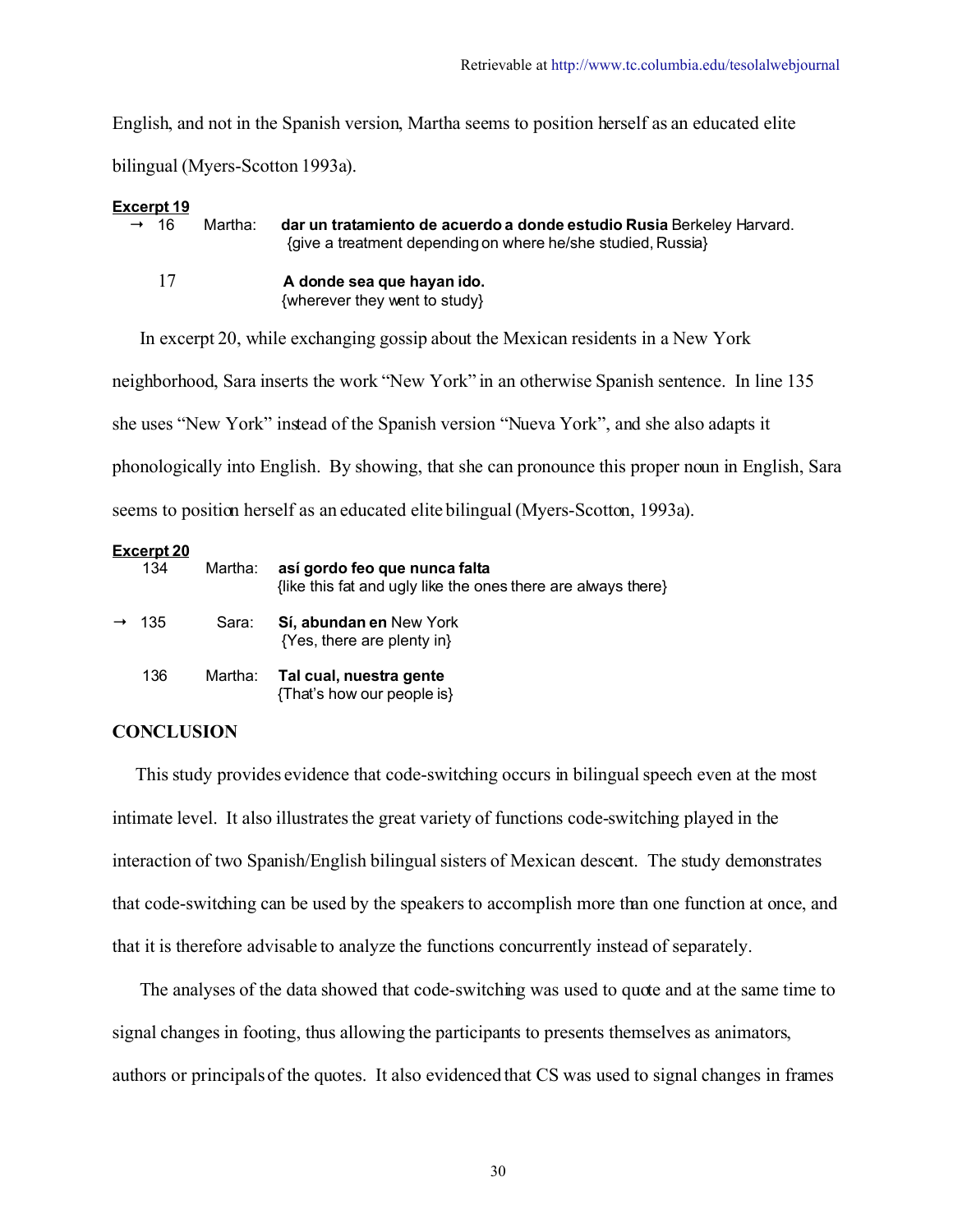and topics, as well as to evaluate the situation. The analyses also showed that by using codeswitching to increase the illocutionary force of a command, changes in frame and footing also occurred. Finally, the analyses seem to suggest that by code-switching into English to show misalignments or to insert a proper noun in an otherwise Spanish utterance, the participants construct their identity as elite bilinguals.

 The analyses evidenced that English was mostly used to narrate formal events that took place in the United States and to quote English speakers. It also evidenced that Spanish was used to complain, to command, to talk about daily issues (i.e. lunch, cleaning) and to gossip. It seems that by code-switching into Spanish, the participants are using the "we-code", thus reinforcing solidarity and intimacy among them. On the other hand, by using English to talk about formal events and to quote English speakers, the participants are acknowledging English as the means of communication for out-group relations.

 Of particular interest were the findings related to the participants' construction as elite bilinguals. There were two instances in the conversation in which the participants misaligned with each other and double signaled their misalignment by code-switching into English. The data suggests that these misalignments had an effect that went above signalingdisagreement: they appear to help the participants construct their identity as elite bilinguals. By code-switching into English on those occasions, the participants appear to distance themselves from the rest of the immigrant population who do not speak English or who speak very limited English. They portray themselves as being fully able to speak English and in an expressive manner, acknowledging and approving of the role of English in the workplace. By doing this, they seem to show that they do not feel that their native language is being threatened by the dominance of English in most domains of American life.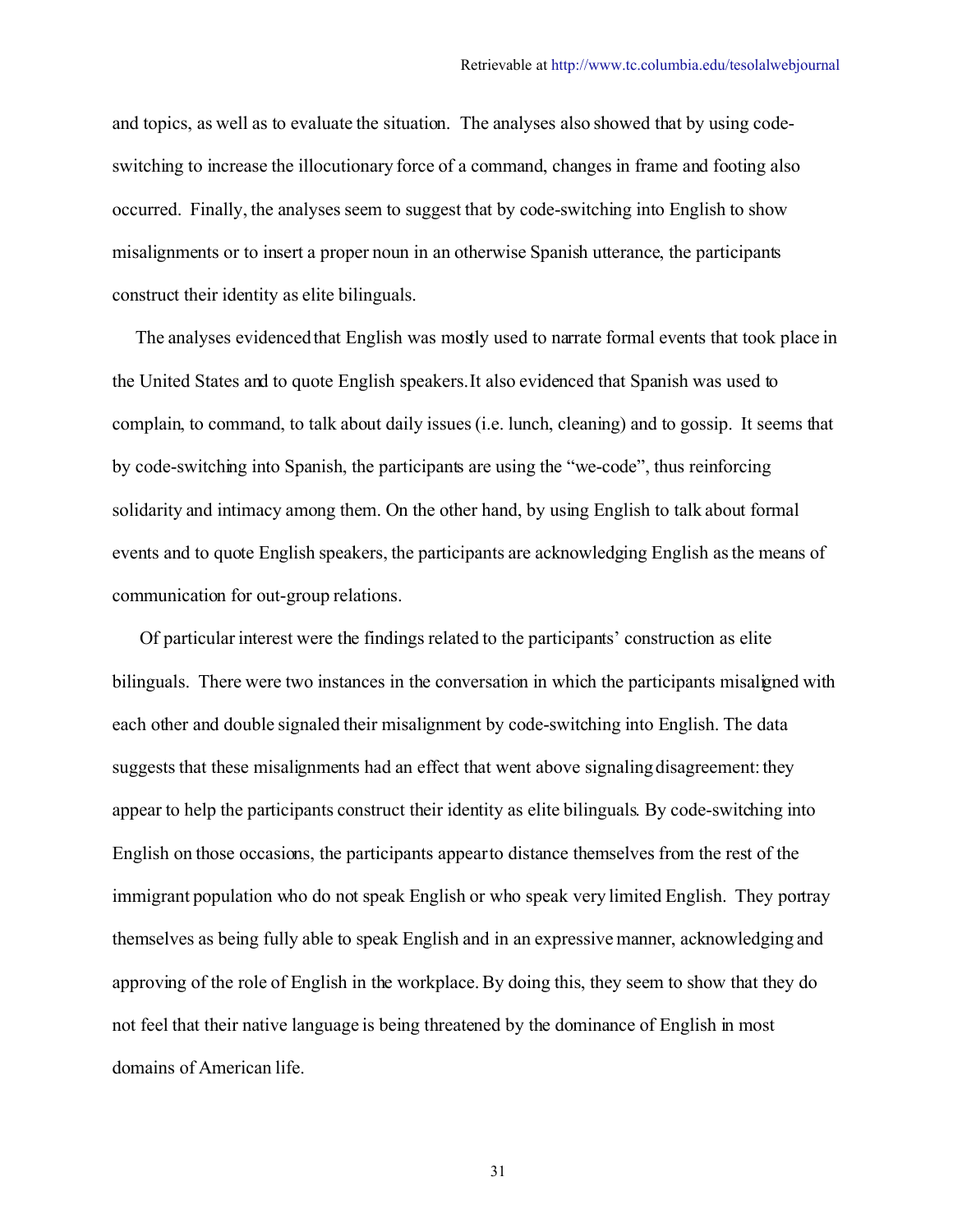This study provides further evidence that bilingual speakers can accomplish withcodeswitching what monolingual speakers can accomplish only through other contextualization cues. Furthermore, it illustrates that by code-switching bilingual speakers double-signal their changes in frames, alignment and footing, thus making it easier for the other participants to identify those changes and react accordingly. The study evidences that code-switching is often used with other contextualization cues, and that, by doing so, bilingual speakers are able to produce a discursive effect far greater than monolinguals can.

#### **Limitations of the study**

 A significant limitation of this study is the inability to generalize the results due to the number of participants and the limited data corpus. It would be necessary to record more conversations both between the participants and between them, their friends and their co-workers in order to identify how code-switching operates when talking to non-family members and in the work environment. These conversations would also help identify whether code-switching produces changes in footing from a *participation framework* perspective. A fuller documentation of interaction would then show whether the two participants construct their identity as elite bilinguals by means of code-switching in the presence of others.

## **Directions for further research**

 Since there seems not to be extensive research on recent immigrants withextensive formal education, there is great need for the expansion of such work. Studies of CS in Spanish/English bilinguals of Mexican descent have been carried out mainly with first generation immigrants who arrive with little formal education or with second generation Mexican-Americans. It would be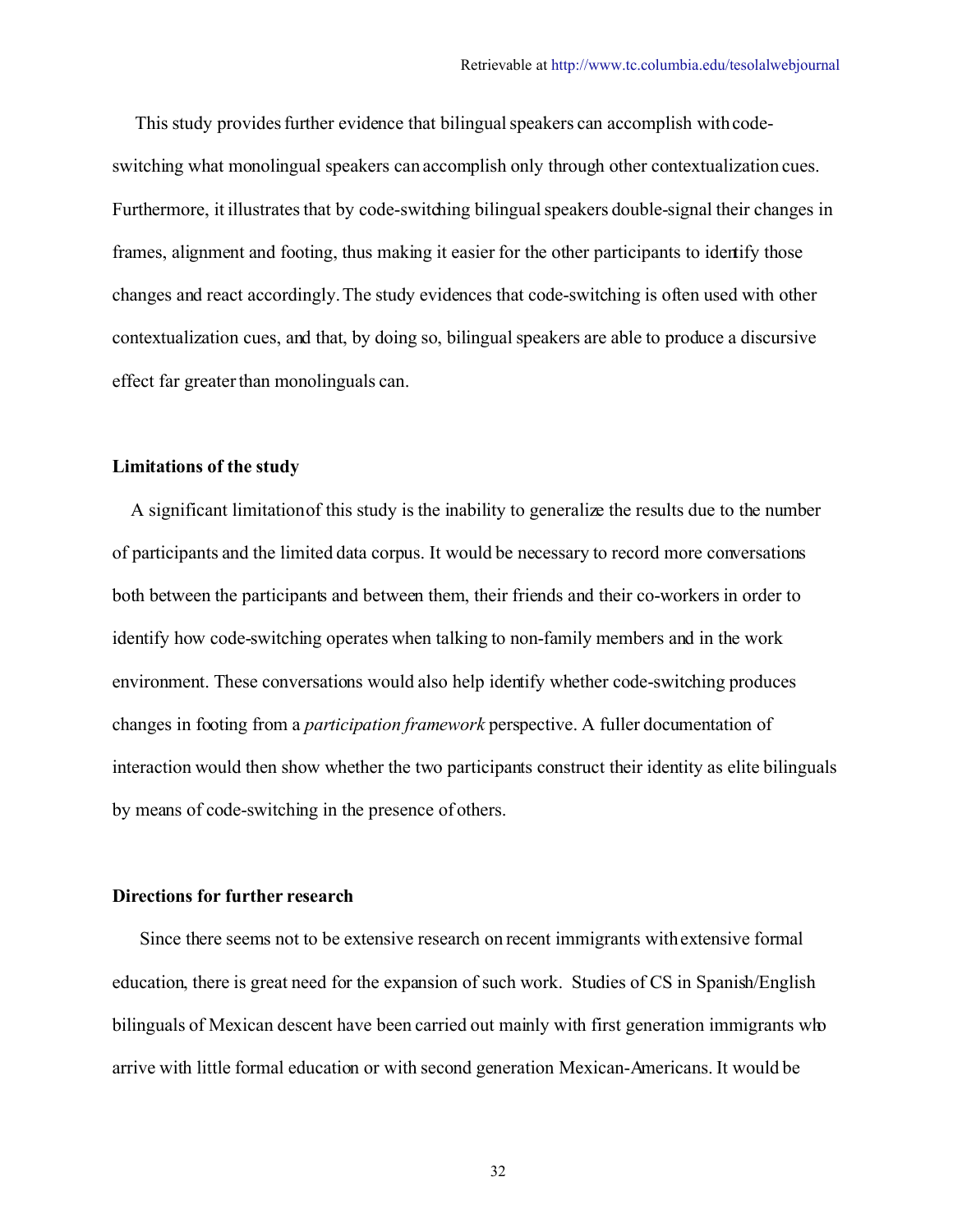interesting to conduct parallel research on both populations to find out whether the participants use code-switching as means to construct their identity as circumstantial or elite bilinguals.

#### **REFERENCES**

Alfonzetti, G. (1998). The conversational dimension in code-switching between Italian and dialect in Sicily. In P. Auer (Ed*.), Code-switching in conversation: Language, interaction, and identity* (pp. 180-214). London: Routledge*.*

Auer, P. (1984). *Bilingual Conversation.* Amsterdam: John Benjamins.

- Backus, A. M. (1996). *Two in one: Bilingual speech of Turkish immigrants in The Netherlands*. Tilburg, The Netherlands: Tilburg University Press.
- Beebe, L. M. (1977). Dialect code-switching of bilingual children in their second language.*CUNY Forum*, *3*, 141-158*.*
- Beebe, L. M. (1981). Social and situational factors affecting the communicative strategy of dialect code-switching. *International Journal of the Sociology of Language, 31*, 139-146.
- Blom, J. P., & Gumperz, J.J. (1972). Social meaning in linguistic structures: Code-switching in Norway. In J.J. Gumperz & D. Hymer (Eds.), *Directions in sociolinguistics: The ethnography of communication (*pp. 407-434). New York: Holt, Rinehart, and Winston.

Bloomfield, L. (1935). *Language.* London: George Allen and Unwin Ltd.

Bolonyai, A. (2005). 'Who was the best?': Power, knowledge and rationality in bilingual girls' code choices*. Journal of Sociolinguistics, 9*, 3-27.

Bourdieu, P. (1991). *Language and symbolic power.* Cambridge, MA: Harvard University Press.

Boztepe, E. (2003). Issues in code-switching: Competing theories and models. *Teachers College, Columbia University Working Papers in TESOL & Applied Linguistics, 3*(2). Retrieved September 15, 2006, from<http://journals.tc-library.org/index.php/tesol/article/view/32/37>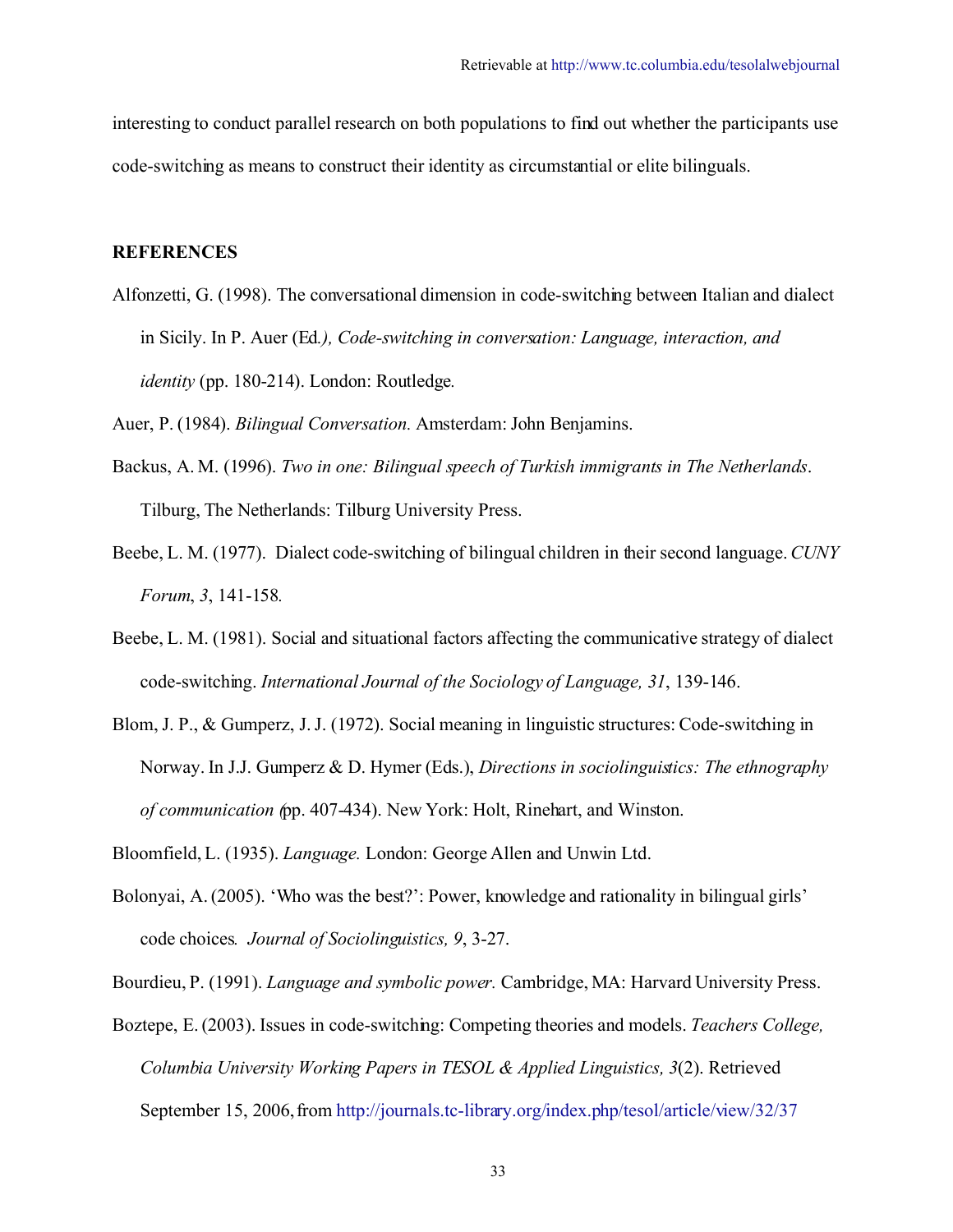- Cromdal, J., & Aronsson, K. (2000). Footing in bilingual play*. Journal of Sociolinguistics 4, 435- 457.*
- Crystal, D. (1997). *The Cambridge Encyclopedia of Language*. Cambridge, UK: Cambridge University Press.
- Gal, S. (1978). Variation and change in patterns of speaking: Language shift in Austria. In D. Sankoff (Ed.), *Linguistics variation: Models and methods* (pp. 227-238). New York: Academic Press.
- García, M. (1981). Preparing to Leave: Interaction at a Mexican-American FamilyGathering. In R.P. Durán (Ed.), *Latino language and communicative behavior* (pp. 195-216). Norwood, NJ: Ablex.
- Garcia, O. (1997). Bilingual Education. In F. Coulmas (Ed.), *The handbook of sociolinguistics* (pp. 405-420). Oxford, UK: Blackwell.
- Gardner-Chloros, P. (1991). *Language selection and switching in Strasbourg*. Oxford, UK: Oxford University Press.
- Gardner-Chloros, P., Charles, R., & Cheshire, J. (2000). Parallel patterns? A comparison of monolingual speech and bilingual code-switching discourse. *Journal of Pragmatics, 32*, 1305- 1341.
- Goffman, E. (1974). *Frame analysis*. New York: Harper & Row.
- Goffman, E. (1979). Footing. *Semiotica, 25*, 1-29.
- Goffman, E. (1981). *Forms of Talk.* Philadelphia: University of Pennsylvania Press.
- Gumperz, J. J. (1982). *Discourse strategies.* Cambridge, UK: Cambridge University Press.
- Gumperz, J. J. (1997). Contextualization and understanding. In A. Duranti & C. Goodwin (Eds.), *Rethinking context: Language as an interactive phenomenon* (pp. 229-252). Cambridge,UK: Cambridge University Press.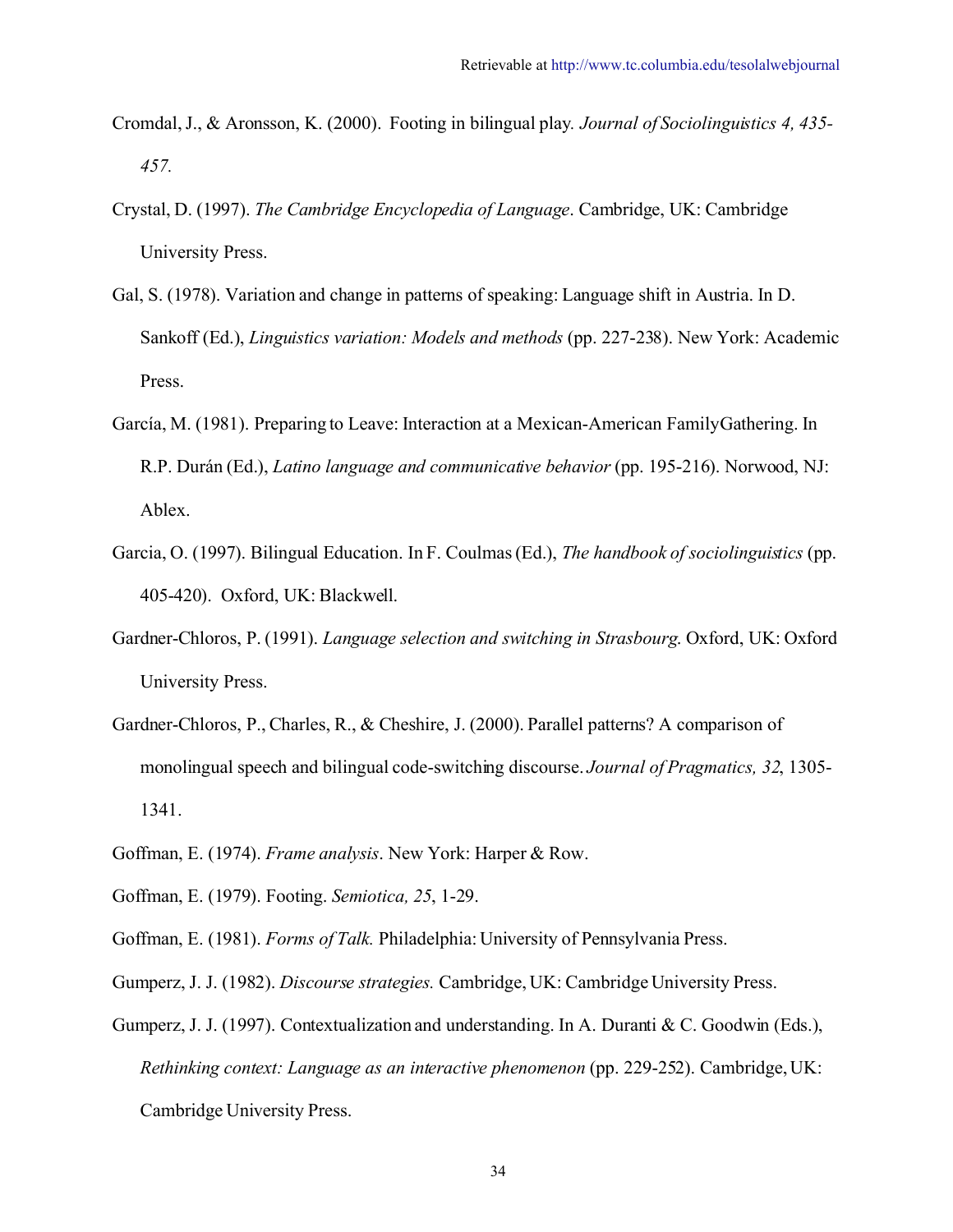- Gumperz, J. J. (2001). Interactional sociolinguistics: A personal perspective. In D. Schiffrin, D. Tannen, & H. Hamilton (Eds.), *Handbook of discourse analysis* (pp. 215-228). Malden, MA: Blackwell.
- Gysels, M. (1992). French in urban Lubumbashi Swahili: Codeswitching, borrowing, or both. *Journal of Multilingual and Multicultural Development, 13*, 41-55.
- Haugen, E. (1953). *The Norwegian Language in America.* Pennsylvania: University of Pennsylvania Press.
- Jisa, H. (2000). Language mixing in the weak language: Evidence from two children. *Journal of Pragmatics, 31*, 1363 -1386.
- Kachru, B. B. (1983). On mixing. In B. Kachru (Ed.), *The Indianization of English: The English language in India* (pp. 193-207). New Delhi, India: Oxford University Press.
- Li, W. (1995). Variations in patterns of language choice and code-switching by three groups of Chinese/English speakers in Newcastle upon Tyne. Multilingua, *14*, 297-323.
- Lo, A. (1999). Codeswitching, speech community membership, and the construction of ethnic identity. *Journal of Sociolinguistics, 3,* 461-479.
- Macnamara, J. (1966). *Bilingualism and Primary Education*. Edinburgh, UK: Edinburgh University Press.
- Matute-Bianchi, M. E. (1991). Situational ethnicity and patterns of school performance among immigrant and nonimmigrant Mexican-descent students. In M.A. Gibson & J. U. Ogbu (Eds.), *Minority status and schooling: A comparative study of immigrant and involuntary minorities* (pp. 205-247). New York: Garland.
- May, S. (2002a). Accomodating multiculturalismand biculturalism in Aotearoa New Zealand: Implications for language education. *Waikato Journal of Education: Te Hautaa Matauranga o Waikato, 8,* 5-26.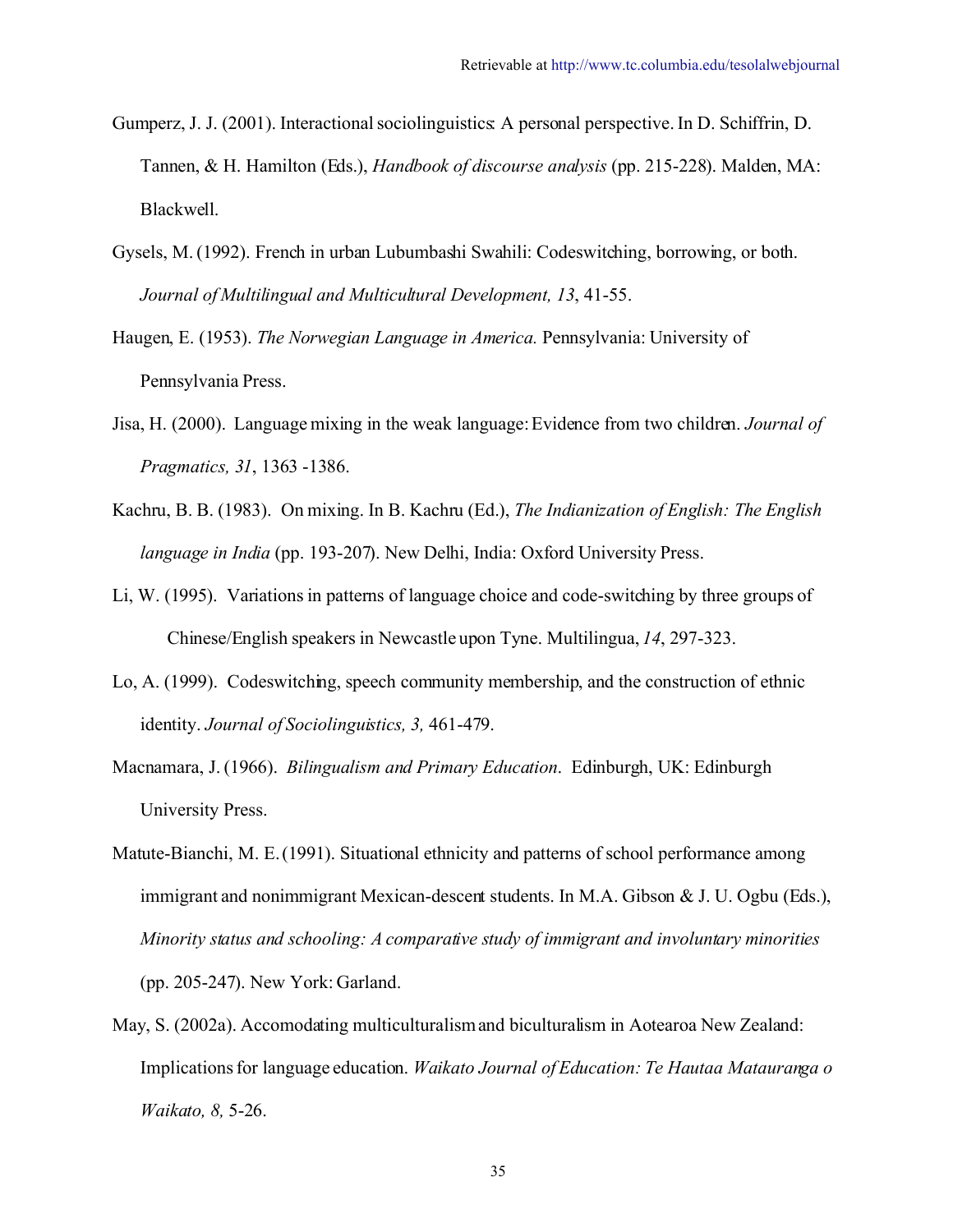May, S. (2002b). The problem with literacy.*English in Aotearoa, 48,* 4-13.

- May, S., Hill, R., & Tiakiwai, S. (2005). *Bilingual/Immersion Education: Indicators of good practice. Final report to the Ministry of Education*. Wilf Malcom Institute of Educational Research. School of Education, University of Waikato, New Zealand.
- Milroy, L., & Muysken, P. (1995). Introduction: Code-switching and bilingualism research. In L. Milroy & P. Muysken (Eds.), *One speaker two languages: Cross-disciplinary perspectives on code-switching* (pp. 1-14). New York: Cambridge University Press.
- Muysken, P. (2000). Bilingual speech: A typology of code-mixing. Cambridge, UK: Cambridge University Press.
- Myers-Scotton, C. (1992). Comparing codeswitching and borrowing*. Journal of Multilingual and Multicultural Development, 12*, 19-39.
- Myers-Scotton, C. (1993a). *Duelling languages: Grammatical structure in codeswitching*. New York: Oxford University Press.
- Myers-Scotton, C. (1993b). *Social motivations for codeswitching: Evidence from Africa*. Oxford, UK: Oxford Univesity Press.
- Poplack, S. (1980). Sometimes I'll start a sentence in English y termino en español: Toward a typology of code-switching*. Linguistics, 18*, 581-618.
- Poplack, S. (1981). Syntactic structure and social function of codeswitching. In R. P. Durán (Ed.), *Latino language and communicative behavior* (pp. 169-184), Norwood, NJ: Ablex.
- Poplack, S., Wheeler, S., & Westwood, A. (1987). Distinguishing language contact phenomena: Evidence from Finnish-English bilingualism. In P. Lilius & M. Saari (Eds.), *The Nordic languages and modern linguistics* (pp. 22-56). Helsinki, Finland: University of Helsinki Press.
- Rampton, B. (1999) Deutsch in Inner London and the animation of an instructed foreign language. *Journal of Sociolinguistics, 3*, 480-504.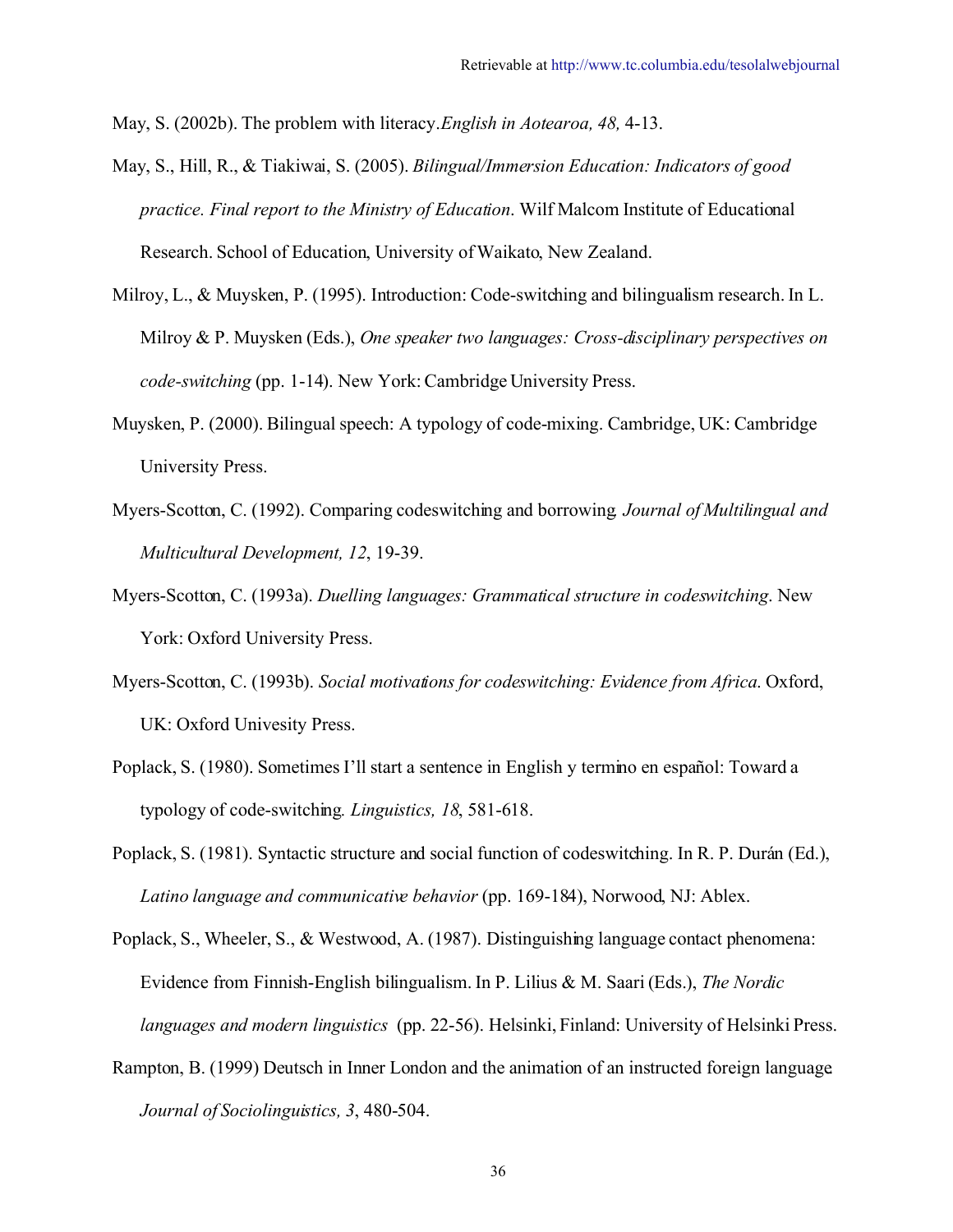Romaine, S. (1995)*. Bilingualism.* Oxford, UK: Blackwell.

- Saville-Troike, M. (1982). *The ethnography of communication: An introduction*. Oxford, UK: Blackwell.
- Scotton, C. M., & Ury, W. (1977). Bilingual strategies: The social functions of code-switching. *Linguistics, 193,* 5 – 20.
- Singh, R. (1985). Grammatical constraints on code-switching: Evidence from Hindi-English. *Canadian Journal of Linguistics, 30,* 33-45.
- Valdés, G. (1988). The language situation of Mexican-Americans. In S. Lee & S.C. Wong (Eds.), *Language diversity: Problem or resource?* (pp. 111-139). New York: Newbury House.
- Valdés, G. (1997). Dual-language immersion programs: A cautionary note concerning the education of language-minority students. *Harvard Educational Review, 67,* 391-428.
- Valdés-Fallis, G. (1977). Codeswitching among bilingual Mexican-American women: Toward an understanding of sex-related language alternation. *International Journal of the Sociology of Language*, *17*, 65-72.
- Valdes, G., & Figueroa, R. A. (1994). *Bilingualism and Testing: a special case of bias*. Norwood, NJ.: Ablex.
- Weinreich, U. (1968). *Languages in Contact*. The Hague, The Netherlands: Mouton.
- Zentella, A.C. (1981) Tá bien, You could answer me en cualquier idioma: Puerto Rican codeswitching in bilingual classrooms. In R.P. Durán (Ed.), *Latino language and communicative behavior* (pp. 109-132). Norwood, NJ: Ablex.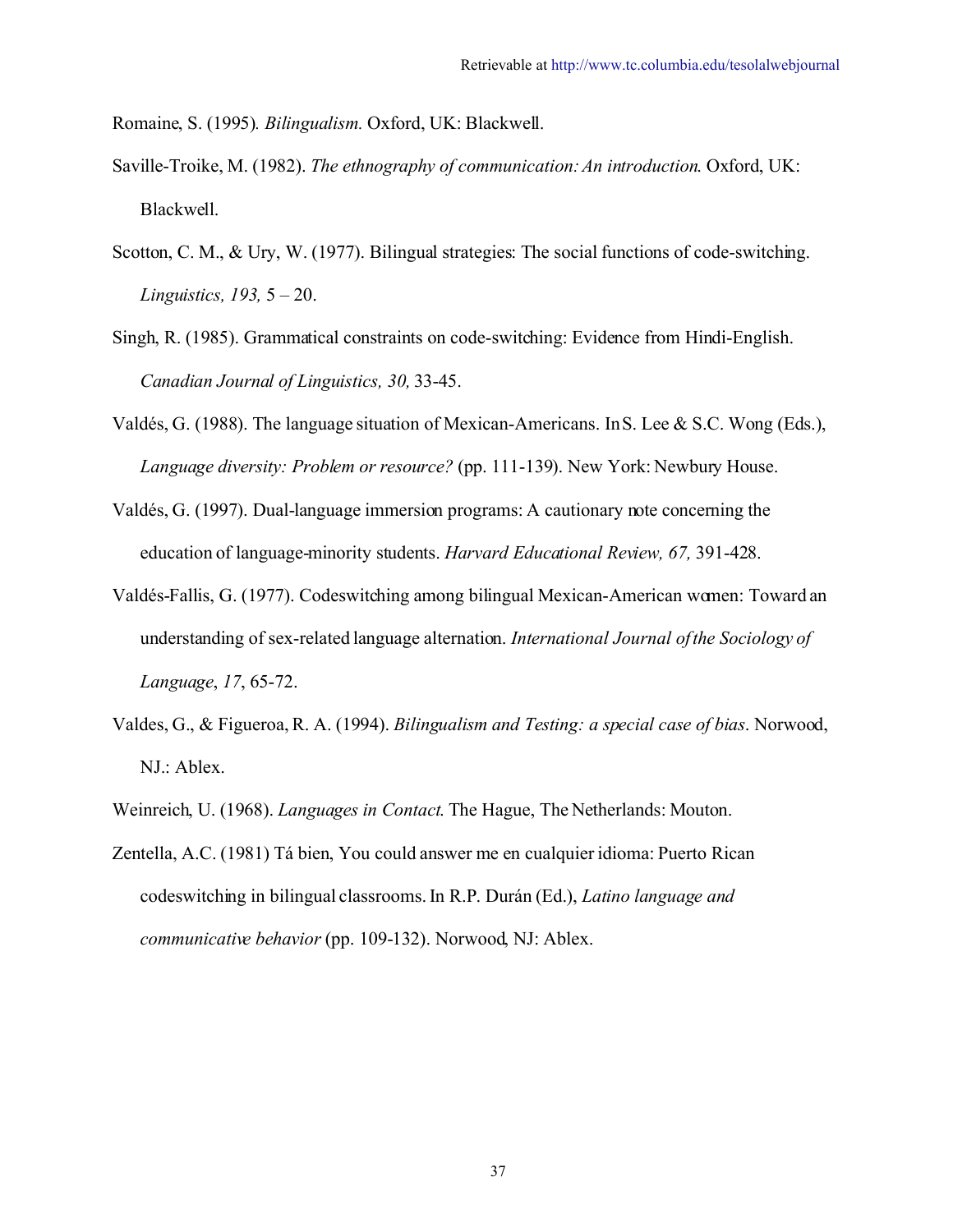## **Appendix 1**

# **Transcription Conventions**

| $\lceil$<br>$\overline{a}$                   | overlap begins                                                                                                                                                                                                 |  |  |  |
|----------------------------------------------|----------------------------------------------------------------------------------------------------------------------------------------------------------------------------------------------------------------|--|--|--|
| $\mathbf{l}$<br>]                            | overlap ends                                                                                                                                                                                                   |  |  |  |
| $=$                                          | No interval between two speakers' utterances. Also links different parts of one<br>speaker's continuous utterance when the speech goes onto another line due to an<br>intervening line by a different speaker. |  |  |  |
| (0.0)                                        | timed pause                                                                                                                                                                                                    |  |  |  |
|                                              | untimed pause (it refers to normal pauses between constituents or utterances)                                                                                                                                  |  |  |  |
|                                              | sound extension (the more, the longer the extension)                                                                                                                                                           |  |  |  |
|                                              | stopping fall in tone                                                                                                                                                                                          |  |  |  |
| $\gamma$                                     | rising inflection                                                                                                                                                                                              |  |  |  |
| ļ                                            | animated tone                                                                                                                                                                                                  |  |  |  |
| $\mathcal{L}$                                | )) researchers comments about the interaction                                                                                                                                                                  |  |  |  |
| $\sqrt{x}$                                   | unintelligible word                                                                                                                                                                                            |  |  |  |
| $\overline{\overline{\mathbf{X}}\mathbf{X}}$ | unintelligible words                                                                                                                                                                                           |  |  |  |
| <b>ABC</b>                                   | increased volume                                                                                                                                                                                               |  |  |  |
|                                              | underline emphasis                                                                                                                                                                                             |  |  |  |
| $\uparrow$                                   | rising intonation in the preceding word or syllable                                                                                                                                                            |  |  |  |
|                                              | falling intonation in the preceding word or syllable                                                                                                                                                           |  |  |  |
|                                              | acc--abc-- encloses speech with an increase in speed delivery                                                                                                                                                  |  |  |  |
|                                              | $\frac{decc}{abc}$ encloses speech with a decrease in speed of delivery                                                                                                                                        |  |  |  |
|                                              | focus of attention                                                                                                                                                                                             |  |  |  |
| English                                      | talk in English in regular script                                                                                                                                                                              |  |  |  |
| <b>Español</b>                               | talk in Spanish in bold script                                                                                                                                                                                 |  |  |  |
| {translation}                                | translation of Spanish into Englis                                                                                                                                                                             |  |  |  |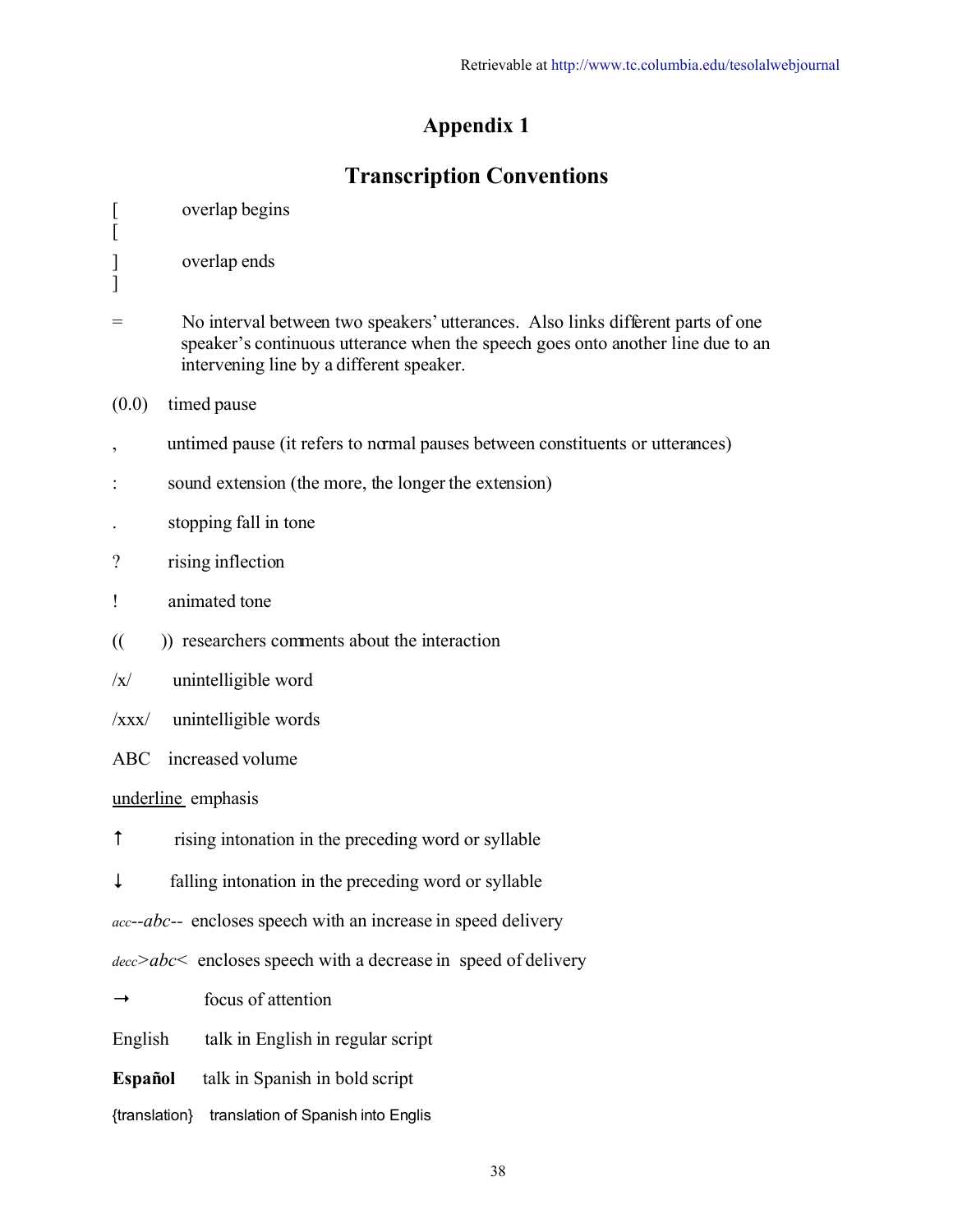## **Appendix 2**

## **Transcript of the conversation between Martha and Sara Martínez**

| $\mathbf{1}$        |         | Sara: Ay <sup>t</sup> , qué bonito es ver llover y no moja:rse<br>{It's so nice to see the rain and not get wet}                                                                                                                                                                                                                                                     |
|---------------------|---------|----------------------------------------------------------------------------------------------------------------------------------------------------------------------------------------------------------------------------------------------------------------------------------------------------------------------------------------------------------------------|
| $\overline{2}$      |         | Martha: Sí, y sobretodo si tiene uno el día libre<br>{Yes, and specially if one has the day off}                                                                                                                                                                                                                                                                     |
| 3                   | Sara:   | Y yo que no puedo salir decc>pues tengo que hacer lo de la escuela<<br>{And I that can't go out because I have schoolwork to do}                                                                                                                                                                                                                                     |
| 4                   | Martha: | Y yo tan solo de no estar oyendo pin pin pint<br>{And I at least I'm not hearing pin pin pin}                                                                                                                                                                                                                                                                        |
| 5<br>6<br>7<br>8    |         | ((Changing to a slight higher pitch))Hi, this is doctor Martinez from team three<br>did some one page me? ((Chaging tone of voice to an ever higher pitch))<br>Yes, hi doctor Martínez, I wanted to ask you about Mr. Suárez.<br>((She returns to her own voice))Y cin: co minutos más tarde otra vez acc--pin<br>{And five minutes later again pin pin pin}         |
| 9<br>10<br>11<br>12 |         | pin pin1--((Changing to a slight higher pitch)) Hi, this is doctor Martinez from<br>team three, did someone page me?((Changing voice to an ever higher pitch))<br>Oh, hi doctor Martínez I wanted to discuss with you the treatment for Miss<br>Smith ((she goes back to her own voice)) y luego otra vez. y a cada rato.<br>{and then again and every short while.} |
| 13                  |         | así es mi vida en el hospital.acc--Si estoy en el operating room no recibo<br>{That's my life in the hospital. acc--If I am in the}<br>{I don't get}                                                                                                                                                                                                                 |
| 14                  |         | ningún page-- pero cuando salgo es un problema porque luego hay<br>{but when I get out it's a problem because then there are}<br>$\{$ any $\}$                                                                                                                                                                                                                       |
| 15                  |         | desavenencias en las indicaciones médicas. cada intern quiere dar un<br>{disagreements in the medical instructions. each}<br>{wants to give a}                                                                                                                                                                                                                       |
| 16                  |         | tratamiento de acuerdo a donde estudio Rusia Berkeley Harvard.<br>{treatment depending on where he/she studied, Russia}                                                                                                                                                                                                                                              |
| 17                  |         | a donde sea que hayan ido. El problema es que todo lo aprendieron de<br>{wherever they went. The problem is that they learnt everything from}                                                                                                                                                                                                                        |
| 18                  |         | de un libro decc>no tienen experiencia< y luego discuten con las<br>{a book decc>they have no experience< and they they argue with the}                                                                                                                                                                                                                              |
| 19                  |         | enfermeras. por ejemplo dicen ((Changing to a dictatorial tone of voice)) Give<br>{nurses. For instance they say}                                                                                                                                                                                                                                                    |
| 20                  |         | him three runs ((Changing to a high pitch with a somewhat upset voice)) Why t                                                                                                                                                                                                                                                                                        |
| 21                  |         | three runs doctor? ((She returns to her own voice)) y no dan una explicación<br>{and they don't give an explanation}                                                                                                                                                                                                                                                 |
| 22                  |         | ((phone rings)) let me answer ((phone rings again)) hello? (0.2) hola? (0.5) Ah                                                                                                                                                                                                                                                                                      |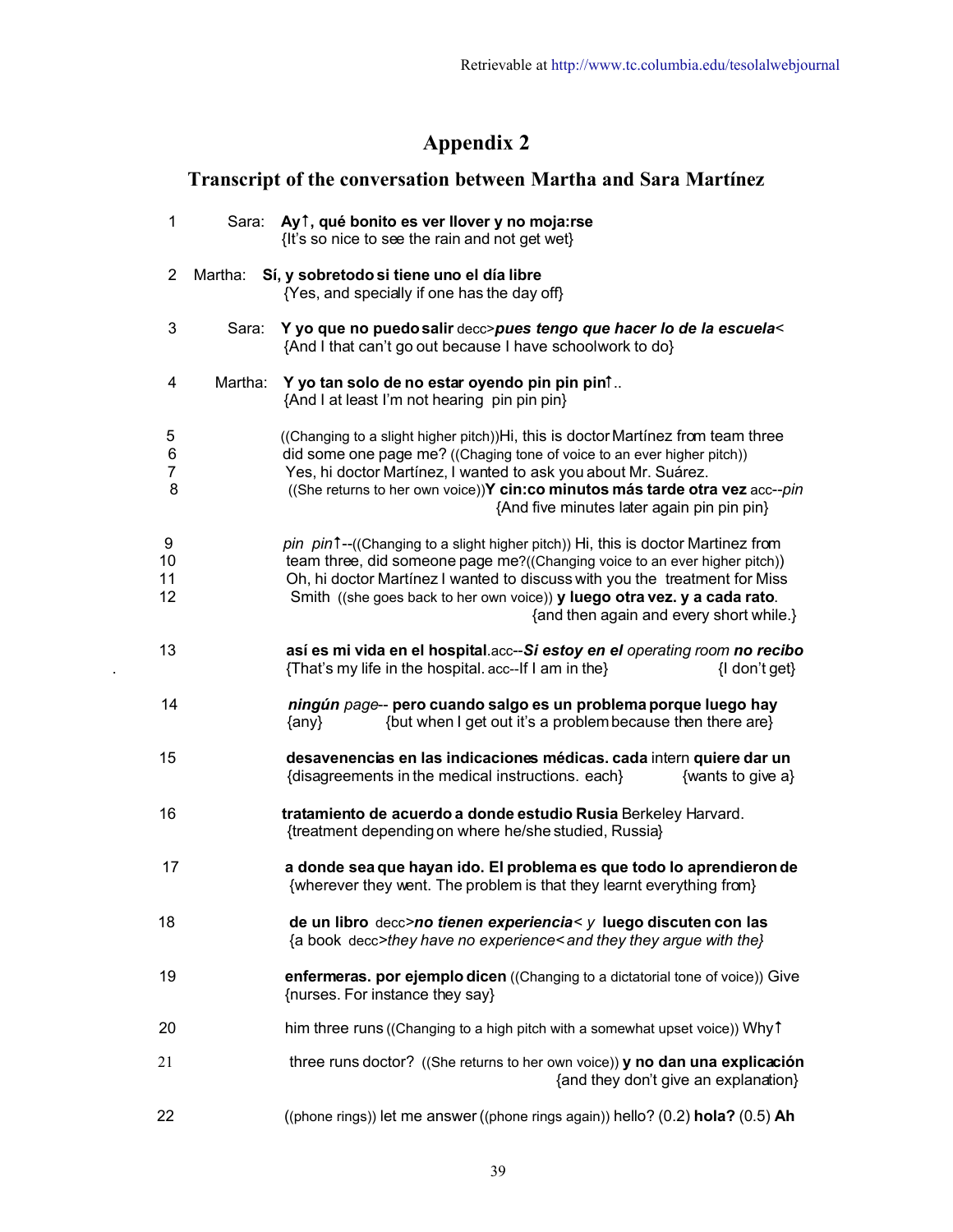- $\{ {\sf Anlo} \}$  and  $\{ {\sf Ahlo} \}$  and  $\{ {\sf Ahlo} \}$ 23 **Pedro quihubo?** cómo estás? (1) Oh, I don't know**, bueno te paso a Sara** {Peter what's up? How are you?} {well I'll put Sara on the phone} 24 (0.2) **bueno quihubo?** (4) **bueno** when? **cuándo? en qué fechas?** (5.5) {OK what's up?} {OK} {when? in what dates?} 25 **Ah!** (0.2) **Caray hijola** (0.3) **pero qué le contaste no le contas** (8) ah hijola {uppss} {but what did you tell him you didn't tell}{ah upss} 26 (0.2) **tú que le contaste cuando te dijo cuéntame de Martha}** (7) **no no** {what didyou tell him what did you tell him when he told you tell me about} 27 **tras** (1.5) **ajá** (19) **si gracias por la advertencia** OK (7.2) **si** (3.2) **bueno** {Martha} {no no ups yeah} {yes thank you for the warning}{yes} {well} 28 **pues a ver que pasa** ((laughter)) (2) **bueno** (1) /xxx/ (8) ((laughter)) {we'll see what happens} {OK}
	- 29 **Asi dijo? órale** (7) **ajá** (8) **bueno Pedro igualmente que estés muy bien** {He said so? wow} {yeah} {well Peter you too I hope you are doing fine}
	- 30 **te paso a Sara hasta luego** bye {Here is Sara see you later}
	- 31 Sara: *acc--Luego me cuentas qué te dijo--* ((Sara takes the phone and walks away)) {Tell me later what he said to you}

 ((Sara walks into her bedroom with the phone, thus making the recording impossible. About ten minutes later Sara comes out of her bedroom with the phone off))

| 32 | Sara:   | Qué pasó? qué te dijo? no oí bien                                            |
|----|---------|------------------------------------------------------------------------------|
|    |         | {What happened? What did he tell you? I didn't hear well}                    |
| 33 | Martha: | That Miguel wants to come again on his return=                               |
| 34 | Sara:   | $=$ Yea:h I just got the e-mail                                              |
| 35 |         | from Carla (0.5) one week before and one week after from the eleventh to     |
| 36 |         | the twentieth and then after the exchange                                    |
| 37 | Martha: | They'd better get used to the idea that I won't be around (0.5) because      |
| 38 |         | decc>I'm extremely busy< (0.2) Because in the hospital, for example          |
| 39 |         | yesterday [As soon]                                                          |
| 40 | Sara:   | [Your eyes] are so red, you have to put some eye drops=                      |
| 41 | Martha: | =As soon                                                                     |
| 42 |         | as I got here when I was in the subways I was thinking acc-as soon as I get  |
| 43 |         | home I'm going to call Dr. Smith and Dr. Jones I'm going to make an          |
| 44 |         | appointment I'm going to go to St. Mary's, in the evening I'm gonna go       |
| 45 |         | running-- well I got here and wanted to sleep but then I started looking for |
| 46 |         | apartments in Queens so I didn't go to bed until like 6 PM                   |
| 47 | Sara:   | (0.2) But how was the interview?                                             |
| 48 | Martha: | ((Yawning)) decc>Allá llegué a las doce< I was there at twelve               |
|    |         | { decc>l got there at around twelve<}                                        |
| 49 | Sara:   | What time was your appointment?=                                             |
| 50 | Martha: | $=One=$                                                                      |
| 51 | Sara:   | =So: acc--las notas que te escribí                                           |
|    |         | ${acc-}$ were the notes I wrote for $}$                                      |
|    |         |                                                                              |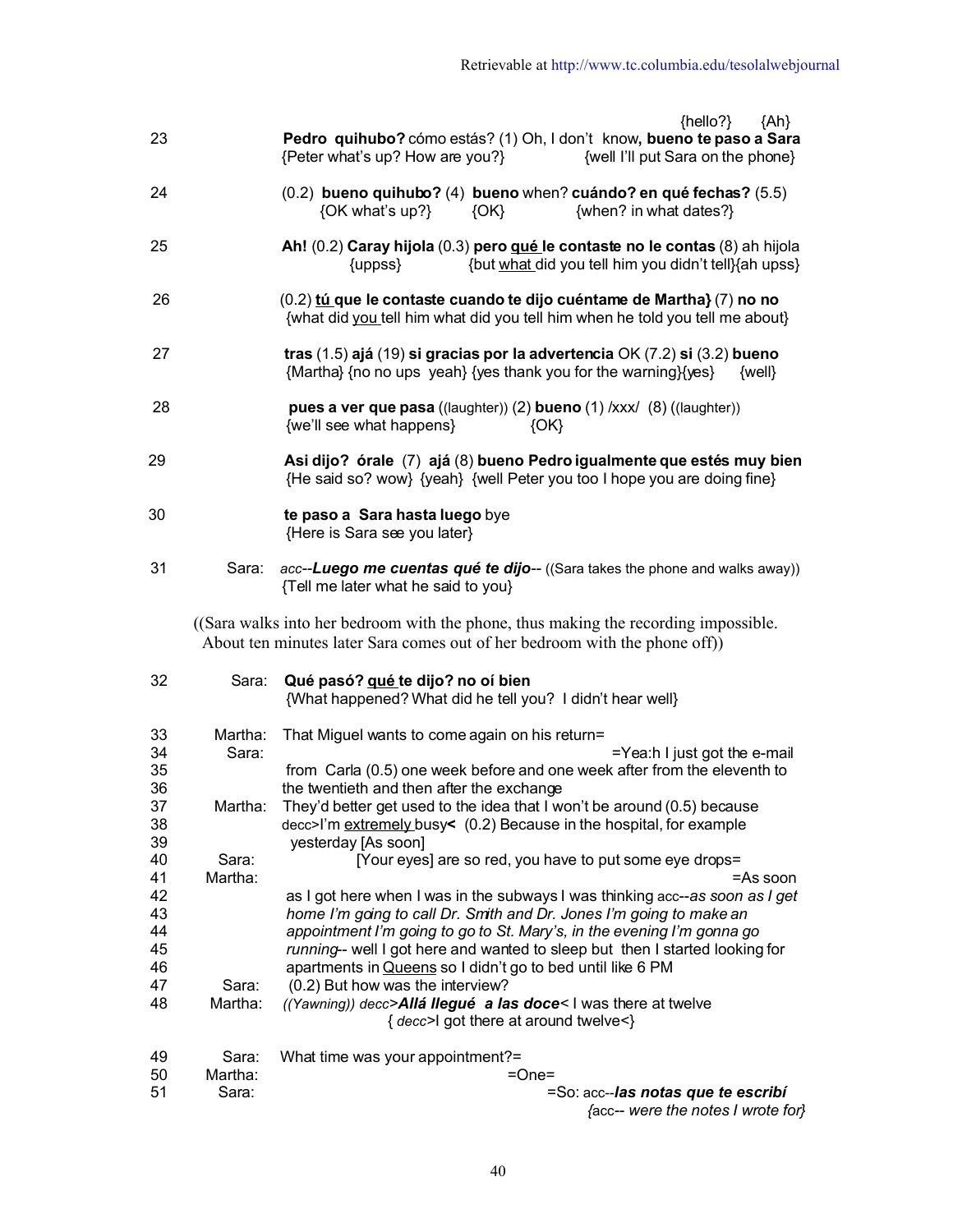| 52       |         | te sirvieron?--<br>{you useful?}                                                          |
|----------|---------|-------------------------------------------------------------------------------------------|
| 53       | Martha: | Guess what? No=                                                                           |
| 54       | Sara:   | $= No? =$                                                                                 |
| 55       | Martha: | =You take the cross town and then you need to take                                        |
| 56       |         | the $\underline{D}$ or $\underline{C}$ change at Columbus Circle=                         |
| 57       | Sara:   | =Oh! But so the map is not right, but                                                     |
| 58       |         | then it was the same, you went to fifty-ninth then?                                       |
| 59       | Martha: | Oh yeah, it worked perfectly but look at the map here look at the crosstown               |
| 60       |         | look a the map ((giving Sara the map))                                                    |
| 61       | Sara:   | But here it doesn't show apparently on ninety sixth street they have the                  |
| 62       |         | $A, C, E, D =$                                                                            |
| 63       | Martha: | =No, no, no because [look]                                                                |
| 64       | Sara:   | [AH:::] I didn't pay attention I even thought of                                          |
| 65       |         | telling you like if it doesn't come go to fifty-ninth street, acc--because that's         |
| 66       |         | What I did the other time?- but acc--you figured it out-- So, what happened?              |
| 67       |         | Qué hiciste cuando llegaste a las doce?                                                   |
|          |         | {What did you do when you got there at twelve?}                                           |
| 68       | Martha: | I arrived (1) and I waited                                                                |
| 69       | Sara:   | Where?                                                                                    |
| 70       | Martha: | Fifteen minutes downstairs in another chair where [/xxx/]                                 |
| 71       | Sara:   | [Ah OK] ((laughs))                                                                        |
| 72       | Martha: | The hospital (0.5) is a huge building is big acc--of course not like St. Mary's           |
| 73       |         | -- but it's very (0.5) it is (0.5) not cool, in a way I think like St. Vincent's          |
| 74       |         | looks better                                                                              |
| 75       | Sara:   | Which one looks better?                                                                   |
| 76       | Marta:  | St. Vincent's (0.2) it's more /x/ than St. Mark's, but it's in the city, so I'm going     |
| 77<br>78 |         | from worse to worse to worse bu: the you see for my: purpose ((yawning))                  |
| 79       |         | I go to the hospital (0.2) and I come home only to sleep and I don't do anything          |
| 80       | Sara:   | else for [me]                                                                             |
| 81       | Martha: | [For] you it makes no differ[rence]<br>acc--[It makes] no difference-and we'll pay a much |
|          |         |                                                                                           |
| 82       |         | lower rent $\downarrow$ the thing is we'll have to look for an apartment decc>close to a  |
| 83       |         | subway station< within walking distance acc--it doesn't matter if I have to walk          |
| 84       |         | six blocks-- instead of just crossing the street                                          |
| 85       | Sara:   | I also will have to walk the six blocks too so that will make both of us                  |
| 86       | Martha: | I think that being closer to the subway station it's better because in any case           |
| 87       |         | whenever I want to go out at least I know that the subway station is close                |
| 88       | Sara:   | And of course, if we can also be close to the hospital?                                   |
| 89       | Martha: | ((Yawning)) /xxx/                                                                         |
| 90       | Sara:   | (2) bueno, qué pasó?<br>{well, what happened?                                             |
| 91       | Martha: | It's a preliminary position so nothing new in the application /xxx/                       |
| 92       | Sara:   | Preliminary?                                                                              |
| 93       | Martha: | Yes, preliminary,=                                                                        |
| 94       | Sara:   | =but do you think?=                                                                       |
| 95       | Martha: | =here they offer me also a preliminary                                                    |
| 96       |         | but here after that preliminary I have to go look elsewhere over there=                   |
| 97       | Sara:   | $=$ but                                                                                   |
| 98       |         | you don't know if over there they are going to offer you=                                 |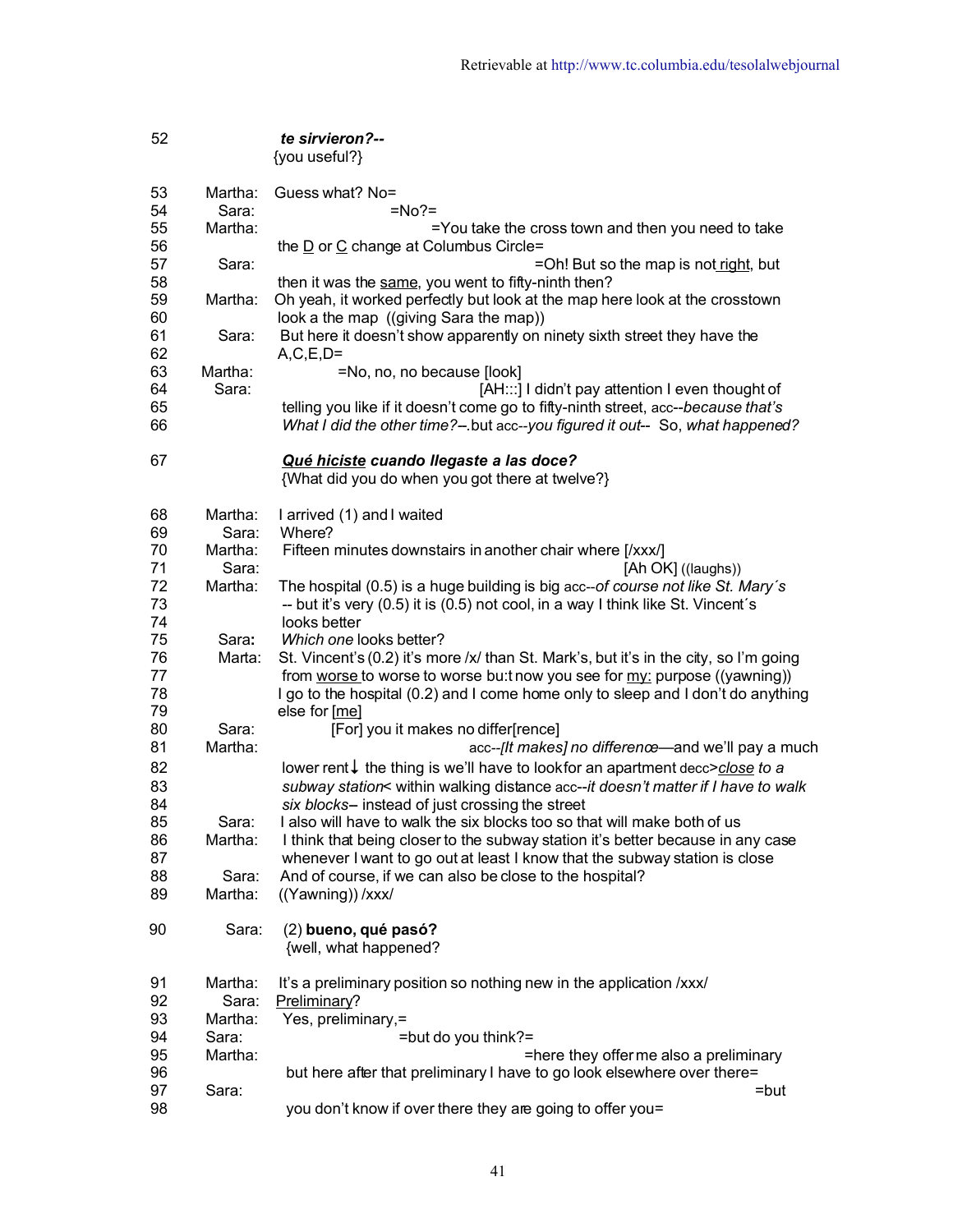| 99<br>100<br>101<br>102<br>103<br>104<br>105 | Martha:<br>Sara: | =but there's at least<br>(0.5) here there's a policy so a lesser chance that they will give me a<br>position (0.5) over there the first thing that the doctor told me well here the<br>first think Dr. Jones told me it's a very competitive program maybe the most<br>that we can do is give you a push to something elsewhere=<br>$=$ You told me that<br>before< $(0.2)$ Um, <b>déjame ir a ver la sopa</b> $((\text{Sara goes to the kitchen}))$ |
|----------------------------------------------|------------------|------------------------------------------------------------------------------------------------------------------------------------------------------------------------------------------------------------------------------------------------------------------------------------------------------------------------------------------------------------------------------------------------------------------------------------------------------|
| 106                                          |                  | {let me go check the soup}<br>la quieres caldosa o cómo?<br>{do you want it with broth?}                                                                                                                                                                                                                                                                                                                                                             |
| 107                                          | Martha:          | Mira primero caldosa para tomarla como sopita<br>{First with broth to take it like little soup}                                                                                                                                                                                                                                                                                                                                                      |
|                                              |                  | ((Five minutes later Sara calls from the kitchen))                                                                                                                                                                                                                                                                                                                                                                                                   |
| 108                                          | Sara:            | Ya está<br>{It's ready}                                                                                                                                                                                                                                                                                                                                                                                                                              |
| 109                                          | Martha:          | <b>Ya voy</b> (Martha enters the kitchen 20 seconds later)) The subway is about two<br>{I'm coming}                                                                                                                                                                                                                                                                                                                                                  |
| 110<br>111<br>112                            | Sara:<br>Martha: | big blocks away from the hospital?<br>Is that the closest to the hospital?<br>Yes, ((looking down and with a complaining voice)) este bote ya se llenó, a ver<br>{this trash can is already full,}                                                                                                                                                                                                                                                   |
| 113                                          |                  | si lo vas cambiando, siempre es lo mismo<br>{why don't you change it, it's always the same}                                                                                                                                                                                                                                                                                                                                                          |
|                                              |                  | (Martha goes to the dish washer and starts emptying it, Sarah empties the garbage can, closes the bag and puts<br>in a new bag, then proceeds to wash her hands - about three minutes elapse between lines 113 and 114)                                                                                                                                                                                                                              |
| 114                                          | Sara:            | Let's eat first and then I'll empty the dish-washer                                                                                                                                                                                                                                                                                                                                                                                                  |
| 115                                          | Martha:          | como si si fueras a vaciar la lavadora<br>{as if you were going to empty the dishwasher}                                                                                                                                                                                                                                                                                                                                                             |
| 116                                          | Sara:            | Sí luego lo hago<br>{Yes I'll do it later}                                                                                                                                                                                                                                                                                                                                                                                                           |
|                                              |                  | ((Martha closes the dishwasher and goes to the table))                                                                                                                                                                                                                                                                                                                                                                                               |
| 117<br>118<br>119                            | Sara:<br>Martha: | (2) So what happened? Since the hospital was two blocks away<br>You think we live in a Jewish neighborhood? You don't know what's Jewish<br>people l've been in a movi e=                                                                                                                                                                                                                                                                            |
| 120<br>121                                   | Sara:<br>Martha: | =Oh my goodness!=<br>= Los cairelitos y todas las<br>$=$ {the little hair curls and all the                                                                                                                                                                                                                                                                                                                                                          |
| 122                                          |                  | mujeres con sus bombinetos y sus faldas esas ((laughs)) como los<br>{women with their special hats and those skirts}<br>{it is like the}                                                                                                                                                                                                                                                                                                             |
| 123                                          |                  | asiáticos que no sabe uno (0.5) todas las mujeres haz de cuenta<br>son<br>{Asian that one doesn't know (0.5) all the women are as if they are}                                                                                                                                                                                                                                                                                                       |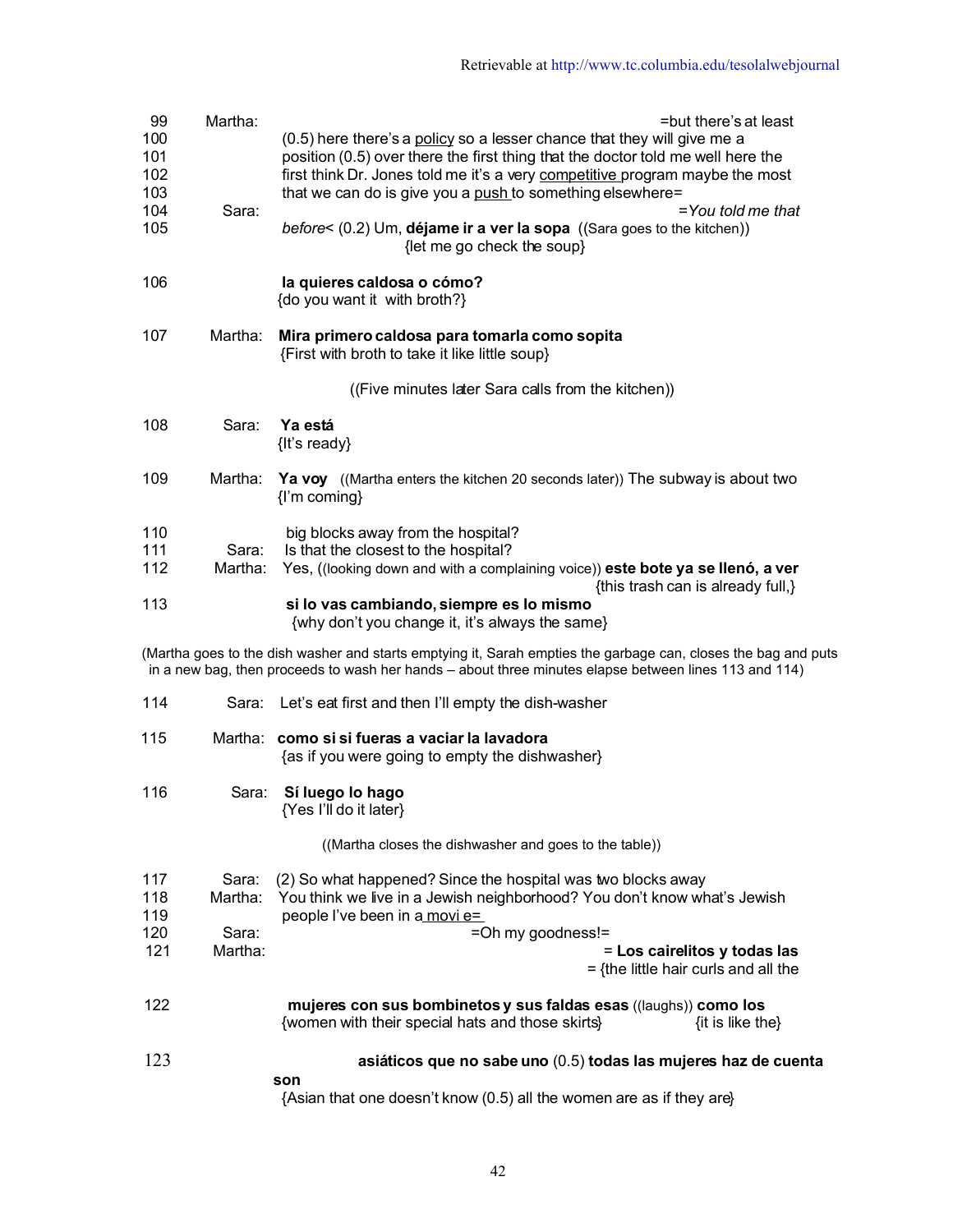| 124 |         | twins y los hombres son twins=<br>{and the men are}                                                                                                                      |                                                                                          |                 |
|-----|---------|--------------------------------------------------------------------------------------------------------------------------------------------------------------------------|------------------------------------------------------------------------------------------|-----------------|
| 125 |         | Sara:                                                                                                                                                                    |                                                                                          |                 |
|     |         |                                                                                                                                                                          | =con sus cair[elitos]=<br>={with their little [curls}]=                                  |                 |
| 126 |         | Martha:                                                                                                                                                                  |                                                                                          | $[todos] =$     |
|     |         |                                                                                                                                                                          | ${all of them}$ =                                                                        |                 |
| 127 |         | Sara:                                                                                                                                                                    |                                                                                          | =Oh María       |
|     |         |                                                                                                                                                                          |                                                                                          | ={Oh Blessed    |
| 128 |         | Santísima!=                                                                                                                                                              |                                                                                          |                 |
|     |         | Mary!}=                                                                                                                                                                  |                                                                                          |                 |
| 129 |         | Martha:                                                                                                                                                                  | =Como en una como viviendo en una película=                                              |                 |
|     |         |                                                                                                                                                                          | ={Like in a like living in a movie}=                                                     |                 |
| 130 | Sara:   |                                                                                                                                                                          |                                                                                          | =Sacado del     |
|     |         |                                                                                                                                                                          |                                                                                          | $=\{Taken from$ |
| 131 |         | violinista en el tejado?=                                                                                                                                                |                                                                                          |                 |
|     |         | {the fiddler on the roof?}=                                                                                                                                              |                                                                                          |                 |
| 132 | Martha: |                                                                                                                                                                          | =decc>Totalmente< acc--o sea --pero nomás<br>={ decc>Completely< acc-that is--but there} |                 |
| 133 |         | no falta restorante tapatío, ah y afuera sentado un chaparro gordo así<br>{is always a tapatio <sup>3</sup> restaurant, ah and seated outside a short fat man like this} |                                                                                          |                 |
| 134 |         | gordo feo que nunca falta<br>{fat and ugly like the ones there are always there}                                                                                         |                                                                                          |                 |
| 135 | Sara:   | Sí, abundan en New York<br>{Yes, there are plenty in}                                                                                                                    |                                                                                          |                 |
| 136 | Martha: | Tal cual, nuestra gente<br>{That's how our people is}                                                                                                                    |                                                                                          |                 |
| 137 | Sara:   |                                                                                                                                                                          | Our kind? Sorry, they are from our country but they are not our kind                     |                 |
| 138 |         | (0.5) Umm, ahí echando a perder el cuadro<br>{there, ruining the view}                                                                                                   |                                                                                          |                 |
| 139 | Martha: | Sí, totalmente<br>{Yes, competely}                                                                                                                                       |                                                                                          |                 |
| 140 | Sara:   | Clash!                                                                                                                                                                   |                                                                                          |                 |
| 141 | Martha: | But getting along.                                                                                                                                                       |                                                                                          |                 |
| 142 | Sara:   | Yeah, there's no reason for them not to get along                                                                                                                        |                                                                                          |                 |
| 143 | Martha: | No reason?                                                                                                                                                               |                                                                                          |                 |
| 144 | Sara:   | Well, I know in the sense that /xxx/ you know (0.5) So:                                                                                                                  |                                                                                          |                 |
| 145 | Martha: |                                                                                                                                                                          | So: they told me the position that we have now the first doctor he was like              |                 |
| 146 |         |                                                                                                                                                                          |                                                                                          |                 |
| 147 |         |                                                                                                                                                                          | asked me a couple of questions I answered him and then he started talking                |                 |
| 148 |         |                                                                                                                                                                          | about himself and then he said ((chaging her tone of voice)) no I'm talking about        |                 |
| 149 |         |                                                                                                                                                                          | myself you should go first ((going back to her own voice)) and then he started           |                 |
| 150 |         |                                                                                                                                                                          | asking me more questions about me like he said ((changing her tone of voice))            |                 |
| 151 |         |                                                                                                                                                                          | how is it that you came across to learn French? How is it that you know                  |                 |

<span id="page-42-0"></span><sup>&</sup>lt;sup>3</sup> The adjective "tapatío" refers to someone/something that was born/produced/representative of, the state of Jalisco, México.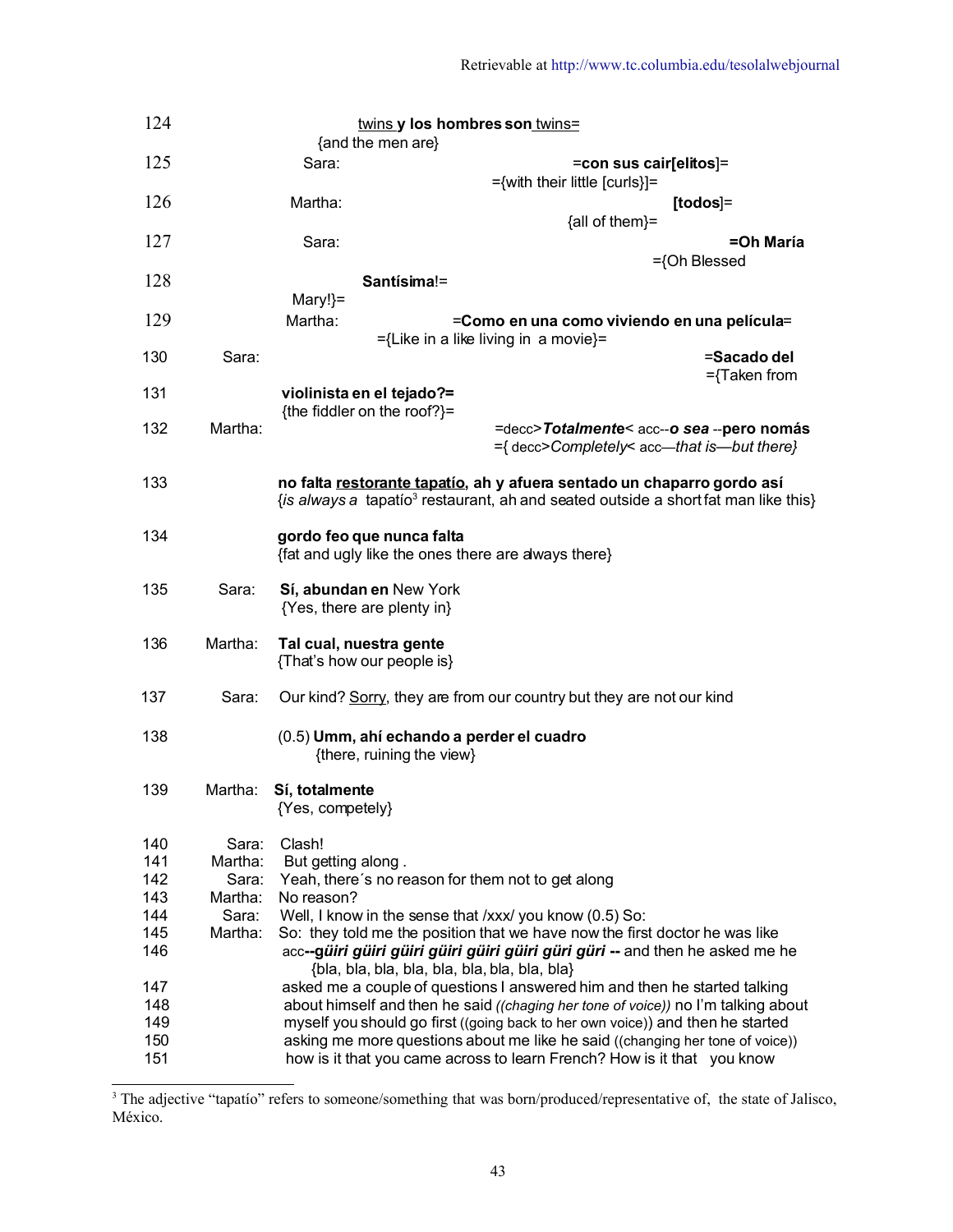| 152 |         | French? ((going back to her own voice)) Oh because because (0.5) one of my                                                           |
|-----|---------|--------------------------------------------------------------------------------------------------------------------------------------|
| 153 |         | sisters went over to France to study [her Master's Degree]                                                                           |
| 154 | Sara:   | [How did he know?] Did you put that                                                                                                  |
| 155 |         | in your CV?=                                                                                                                         |
| 156 | Martha: | $=$ Yes $=$                                                                                                                          |
| 157 | Sara:   | $=$ Oh OK $=$                                                                                                                        |
| 158 | Martha: | =((chaging her tone of voice)) Oh no I only ask                                                                                      |
| 159 |         | because I worked for Air France two years ((back to her own voice))really?                                                           |
|     |         | Where did he work?=                                                                                                                  |
| 160 | Sara:   |                                                                                                                                      |
| 161 | Martha: | =Air France=                                                                                                                         |
| 162 | Sara:   | $=Oh!=$                                                                                                                              |
| 163 | Martha: | =Really? ((changing her tone of voice))Yes                                                                                           |
| 164 |         | ((going back to her own voice)) before medical school I asked=                                                                       |
| 165 | Sara:   | $=$ Ah $=$                                                                                                                           |
| 166 | Martha: | $=$ ((changing                                                                                                                       |
| 167 |         | her tone of voice)) Well yes oh no, before and during actually=                                                                      |
| 168 | Sara:   | =before what?=                                                                                                                       |
| 169 | Martha: | $=$ (going                                                                                                                           |
| 170 |         | back to her own voice)) before and during=                                                                                           |
| 171 | Sara:   | =What's that?=                                                                                                                       |
| 172 | Martha: | $=$ during $=$                                                                                                                       |
| 173 | Sara:   | =Ah before                                                                                                                           |
|     |         |                                                                                                                                      |
| 174 |         | and during OK acc--I didn't get it -                                                                                                 |
| 175 | Martha: | ((Walking towards the sink)) mira esto no se lavo bien, hay que fijarse (0.5)<br>{see this is not clean, one needs to pay attention} |
| 176 |         | but but (0.5) then he said I did it more for the benefits than for the pay                                                           |
| 177 | Sara:   | Smart person                                                                                                                         |
| 178 | Martha: | He was good=                                                                                                                         |
| 179 | Sara:   | $=$ How old was he? $=$                                                                                                              |
| 180 | Martha: | = Young, he even told me about his wife                                                                                              |
| 181 |         | ((chaging her tone of voice)) my wife she she was a resident at St. Mary's                                                           |
| 182 |         | ((going back to her voice)) really!? (0.2) pedriatics, pediatrics so he was more                                                     |
| 183 |         |                                                                                                                                      |
|     |         | like you know ((changing her voice)) I know Dr. Jones she worked here ((going                                                        |
| 184 |         | back to her own voice)) Oh wow!=                                                                                                     |
| 185 | Sara:   | = ah! so they definitely know you were there                                                                                         |
| 186 |         | because Dr. Jones sent you right?                                                                                                    |
| 187 | Martha: | I guess because the other doctor said °well Dr. Jones has spoken very                                                                |
| 188 |         | highly of you <sup>o</sup> y luego otra vez °Dr. Jones has spoken very higly of you°<br>{and then again}                             |
| 189 |         | es nada más para que veas y yo pues thank you very much, thank you<br>{so you can have an idea and then I}                           |
| 190 |         | very much /xxx/ so so then first by the way when I first arrived the secretary                                                       |
| 191 |         | the secretary that I had to write an e-mail since I got there she was (0.2) ((raising                                                |
| 192 |         | her pitch and with an enthusiastic voice)) Martha! (0.2) ((going back to her own                                                     |
| 193 |         |                                                                                                                                      |
| 194 |         | voice)) haz de cuenta que llego la reina de Pru:sia! (0.2) and then that                                                             |
|     |         | {just as if the Ja: va queen had arrived}                                                                                            |
| 195 |         | office where they took me=                                                                                                           |
| 195 | Sara:   |                                                                                                                                      |
|     |         | =mmm=                                                                                                                                |
| 196 | Martha: | =the female surgeon who interviewed me she                                                                                           |
| 197 |         | has a new office sheremodeled it=                                                                                                    |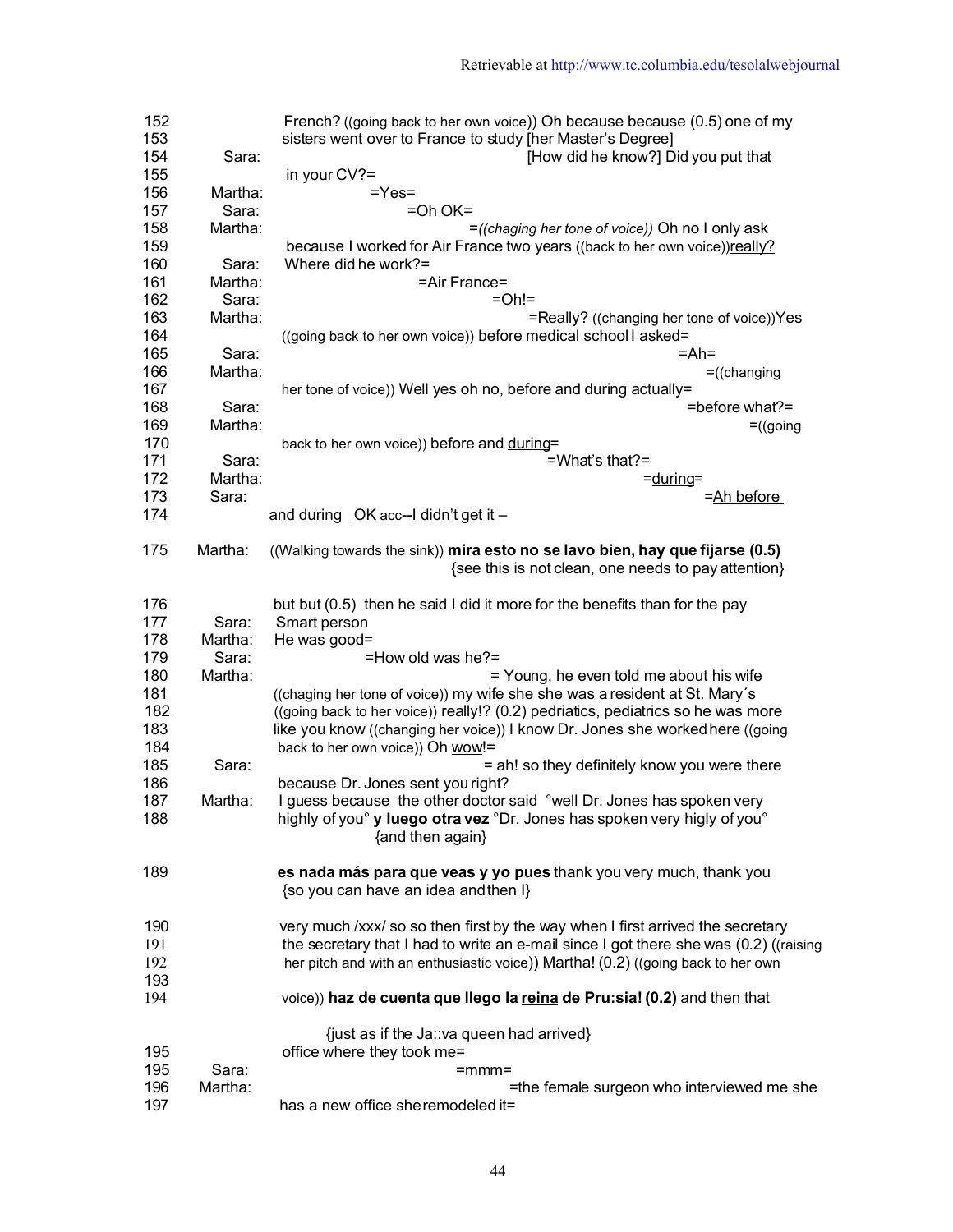| 198 | Sara:   | =mmmm=                                                                                     |
|-----|---------|--------------------------------------------------------------------------------------------|
| 199 | Martha: | =it's like they gave her like a /xxx/                                                      |
| 200 |         | part in the hospital, she closed it, she painted it, she redid everything the floor        |
| 201 |         | the doors, it's like you are in a poor hospital you walk through the doors those           |
| 202 |         | doors that are crystal that is like blurry you know=                                       |
| 203 | Sara:   | $=$ yeah                                                                                   |
| 204 | Martha: | those doors with the metal handle with lock, it was such a nice office, with nice 205      |
|     |         | furniture, very cozy, her secretary all charming very very charming secretary 207<br>(0.2) |
|     |         | and then /xxx/ the secretary of Dr. Peck saw me, because I                                 |
| 208 |         | my appointment was at one but she was there at one ten she was worried                     |
| 209 |         | ((raising pitch of voice)) have you been waiting long? ((back to her normal voice)) 210    |
|     |         |                                                                                            |
|     |         | No no I just got here a few minutes ago ((raising pitch of voice)) oh oh OK (0.2)          |
| 211 |         | Oh! you must be very tired ((back to her normal voice)) no no, I was very                  |
| 212 |         | lucky because I got here fast /xxx/ and then she was ((raising pitch of voice))            |
| 213 |         | nice to meet you nice to meet you=                                                         |
| 214 | Sara:   | $=$ that was the secretary right?=                                                         |
| 215 | Martha: | $=$ yes the                                                                                |
| 216 |         | secretary (0.5) pero no tenia necesidad de=                                                |
|     |         | {but she did not have the need to}                                                         |
| 217 | Sara:   | =ser amable                                                                                |
|     |         | {be kind}]                                                                                 |
| 218 |         | (0.2) especialmente en esta ciudad                                                         |
|     |         | {particularly in this city}                                                                |
|     |         |                                                                                            |
| 219 | Martha: | Y después de eso So the first male doctor went well he said ((changing her                 |
|     |         | {and after that}                                                                           |
| 220 |         | voice)) I understand you are interested in a categorical but because you want to           |
| 221 |         | get to a preliminary you are looking for a preliminary that has more possibilities         |
| 222 |         | of getting to a categorical ((going back to her own tone of voice)) exactly ((changing     |
| 223 |         | her voice again)) so you do not want a preliminary ((going back to her own voice))         |
| 224 |         | no no I am open to any possibility ((changing her voice)) so in the match what             |
| 225 |         | happened? ((back to her own voice)) I only applied for categoricals (0.5) Esto es          |
|     |         | {Is this                                                                                   |
| 226 |         | todo lo que hay ya? ((referring to the soup))                                              |
|     |         | all that's left}                                                                           |
|     |         |                                                                                            |
| 227 | Sara:   | Micha y micha podemos poner más=                                                           |
|     |         | {Half and half we can make more}                                                           |
|     |         |                                                                                            |
| 228 | Martha: | =Si porque esto no va a alcanzar                                                           |
|     |         | {Yes because this is not going to beenough)                                                |
|     |         |                                                                                            |
| 229 | Sara:   | (9) Vas a comer esto aquí o en la computadora                                              |
|     |         | {Are you going to eat this here or in the computer}                                        |
|     |         |                                                                                            |
| 230 | Martha: | En la computadora $(3)$ so with him and then at the end I said again stressing             |
|     |         | {In the computer}                                                                          |
|     |         |                                                                                            |
| 231 |         | that so I wanted to make it clear that my goal is the categorical (0.5) yes I am           |
| 232 |         | interested in a preliminary considering that I do not have a program and there             |
| 233 |         | might be a possibility and he said ((changing her tone of voice)) well you know            |
| 234 |         | what happens at this hospital is that we do we do kick people out                          |
| 235 |         |                                                                                            |
|     | Sara:   | Oh my god!                                                                                 |
| 236 | Martha: | ((Going back to her own voice))He didn't say that like warning me that he was              |
| 237 |         | going to kick me out                                                                       |
| 238 | Sara:   | Oh no in the contrary someone who's here might get kicked out and you might                |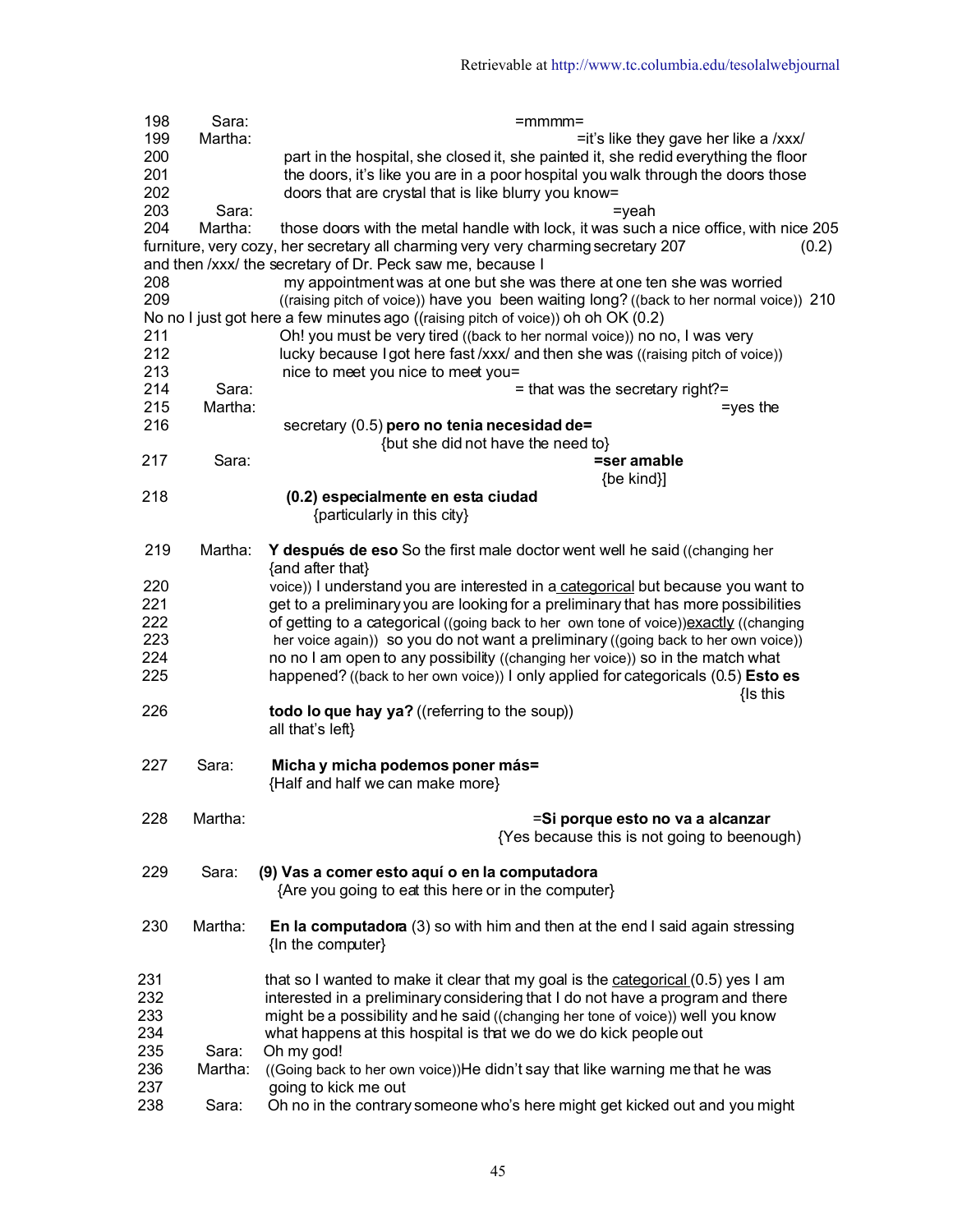| 239        |         | get the place=                                                                                                                                            |
|------------|---------|-----------------------------------------------------------------------------------------------------------------------------------------------------------|
| 240        | Martha: | =exactly ((changing her voice again)) because you know many                                                                                               |
| 241<br>242 |         | times we unfortunately find out too late that we made a mistake you know in<br>the match the PG1 the first year residents we choose them without knowing  |
| 243        |         | them and then when they are here we realize that we made a mistake and                                                                                    |
| 244        |         | that's why we prefer to give it someone like you and not someone like that                                                                                |
| 245        |         | ((going back to her own voice)) pero el ya hablándome como protegiéndome                                                                                  |
|            |         | {but he already talking like protecting me}                                                                                                               |
| 246        | Sara:   | Mmm                                                                                                                                                       |
| 247        | Martha: | Pero te voy a decir no conozco la honestidad del doctor pero yo creo por<br>{Let me tell you I do not know how truthful the doctor is but I believe from} |
| 248        |         | que he visto [que]<br>{from what I've seen [that]}                                                                                                        |
| 249        | Sara:   | [aquí] la gente no te promete algo así a menos que te va<br>{[here] people don't promise you anything like that unless}                                   |
| 250        |         | a cumplir                                                                                                                                                 |
|            |         | {they are going to stick to their word}                                                                                                                   |
| 251        | Martha: | And the other doctor the female doctor she told me ((changing her voice))                                                                                 |
| 252<br>253 |         | you know Martha here you have a high possibility of getting a categorical                                                                                 |
| 254        |         | afterwards decc>of course you have to proof yourself you have to get good<br>grades in the ABSITE< we are pushing for eighty percent, ((going back to her |
| 255        |         | own voice)) I got a fifty-five ((changing her voice again)) we are shooting for an                                                                        |
| 256        |         | eighty=                                                                                                                                                   |
| 257        | Sara:   | =eighty-eight or eighty?                                                                                                                                  |
| 258        | Martha: | eighty                                                                                                                                                    |
| 259        | Sara:   | $(0.5)$ O well                                                                                                                                            |
| 260        | Martha: | Si he sabido de gente que saca treinta<br>{I have known of people who score thirty}                                                                       |
| 261        | Sara:   | Ah claro<br>{Ah of course}                                                                                                                                |
| 262        | Martha: | Claro eso no me sirve de nada<br>{Of course that doesn't help me at all}                                                                                  |
| 263        | Sara:   | Pues no mal de muchos consuelo de tontos pero=<br>{Well no because misfortune of others is just a fool's comfort but}                                     |
| 264        | Martha: | =Pero=                                                                                                                                                    |
|            |         | $\{But\}$                                                                                                                                                 |
| 265        | Sara:   | =Pero que<br>{But that}                                                                                                                                   |
| 266        |         | ((chaging to an extremely high pitch of voice)) ellos sacan treinta y es en su<br>{they get thirty and it is in their}                                    |
| 267        |         | idioma<br>{language}                                                                                                                                      |
| 268        | Martha: | And, and?                                                                                                                                                 |
| 269        | Sara:   | Because in a way even if it's content one in a certain way is at a                                                                                        |
| 270        |         | disadvantage                                                                                                                                              |
| 271        |         | Martha: Yes but but still that doesn't count                                                                                                              |
| 272        |         | Sara: Well, of course it doesn't count it shouldn't count because the instructions                                                                        |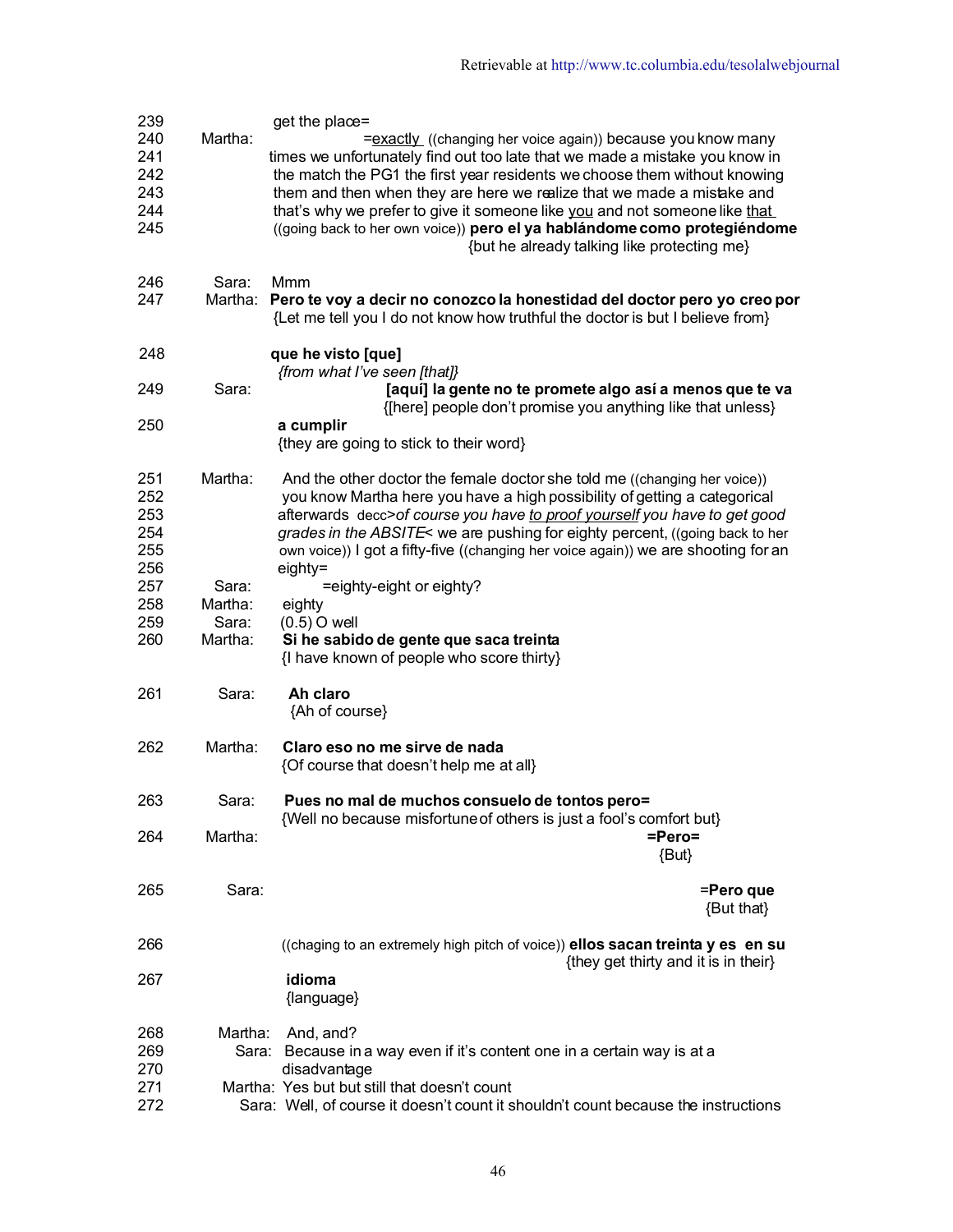| 273<br>274 |         | you will be giving and receiving are going to be in English and everything<br>has to be in English that's not an excuse that's just reality (0.5) so what     |
|------------|---------|---------------------------------------------------------------------------------------------------------------------------------------------------------------|
| 275        |         | happened?                                                                                                                                                     |
| 276        | Martha: | She concluded that there is a high possibility that I can get there because                                                                                   |
| 277        |         | things chance a lot in their program I know that also some residents take a                                                                                   |
| 278        |         | year off for research but she didn't mention anything about that=                                                                                             |
| 279        | Sara:   | =the problem is that you do a research year you have to go back                                                                                               |
| 280        |         | Martha: Where?                                                                                                                                                |
| 281        | Sara:   | What kind of visa would you get if you are a fellow instead of working? If                                                                                    |
| 282        |         | you do a research year?                                                                                                                                       |
| 283        | Martha: | No I can't take a research year what I meant is that someone takes a                                                                                          |
| 284        |         | research year=                                                                                                                                                |
| 285        | Sara:   | $=$ I know $=$                                                                                                                                                |
| 286        | Martha: | =and I can use that position I do not mean that for                                                                                                           |
| 287        |         | me (0.5) I told her that well yes I am very interested but I still have to get                                                                                |
| 288        |         | everything through the residency manager and he is not here this week so:                                                                                     |
| 289        |         | it is not the residency coordinator not the surgeon who's in charge of the                                                                                    |
| 290        |         | program but the secretary but he is away for this week it is just like Michael                                                                                |
| 291        |         | who is also away=                                                                                                                                             |
| 292        | Sara:   | =mmm=                                                                                                                                                         |
| 293        | Martha: | =but she told me ((chaging her voice)) go ahead I'll                                                                                                          |
| 294        |         | interview you and ((going back to her own voice)) then she said ((changing her                                                                                |
| 295        |         | voice)) said Dr. Jones has spoken very highly of you ((back to her own voice))                                                                                |
| 296        |         | °oh thank you thank you° and then half way through ((chaging her voice                                                                                        |
| 297        |         | again)) Dr. Jones has spoken very highly of you ((going back to her own                                                                                       |
| 298        |         |                                                                                                                                                               |
|            |         | voice)) /xxx/                                                                                                                                                 |
| 299        | Sara:   | That means that you were there only because of her                                                                                                            |
| 300        | Martha: | Mira que amable la doctora pues una recomendación de ella no la<br>{See how nice the doctor is because they cannot leave a recommendation                     |
| 301        |         | pueden dejar=                                                                                                                                                 |
|            |         | $\{from her\}$ =                                                                                                                                              |
| 302        | Sara:   | =así nomás                                                                                                                                                    |
|            |         | $=\{just like that\}$                                                                                                                                         |
|            |         |                                                                                                                                                               |
| 303        | Martha: | (3) so: it's taking the chance well it's actually taking the risk I have to take it                                                                           |
| 304        |         | and decide another year of enjoying here getting a lot of experience and                                                                                      |
| 305        |         | pushing for them to make an exception like accepting a person with very                                                                                       |
| 306        |         | poor grades                                                                                                                                                   |
| 307        | Sara:   | (2) so is the neighborhood nice?                                                                                                                              |
| 308        | Martha: | No, not at all it's like construction it's nothing no no no no no it's it's                                                                                   |
|            |         | {no no no no no}                                                                                                                                              |
| 309        |         | depressing like St. Vincent is hiphop you know                                                                                                                |
| 310        | Sara:   | Oh my goodness                                                                                                                                                |
| 311        | Martha: | Park avenue is hip hop                                                                                                                                        |
| 312        | Sara:   | What's the prince ranges of the apartments you saw?                                                                                                           |
| 313        | Martha: | Well in the internet is much a waste of time it's not=                                                                                                        |
| 314        | Sara:   | =Of course                                                                                                                                                    |
| 315        | Martha: | I couldn't find any in that area                                                                                                                              |
| 316        | Sara:   | So we will have to go and luck for it                                                                                                                         |
| 317        | Martha: | I am not sure what the price will be but definitely cheaper than here                                                                                         |
| 318        |         | We need to find something near the subway station that's I would prefer                                                                                       |
| 319        |         | also because when Carla visits I'm thinking of her she doesn't want to go                                                                                     |
| 320<br>321 |         | to the hospital she wants to go out the problem with the train station is that<br>she has to walk up the stairs so I have to look for a bus line where is the |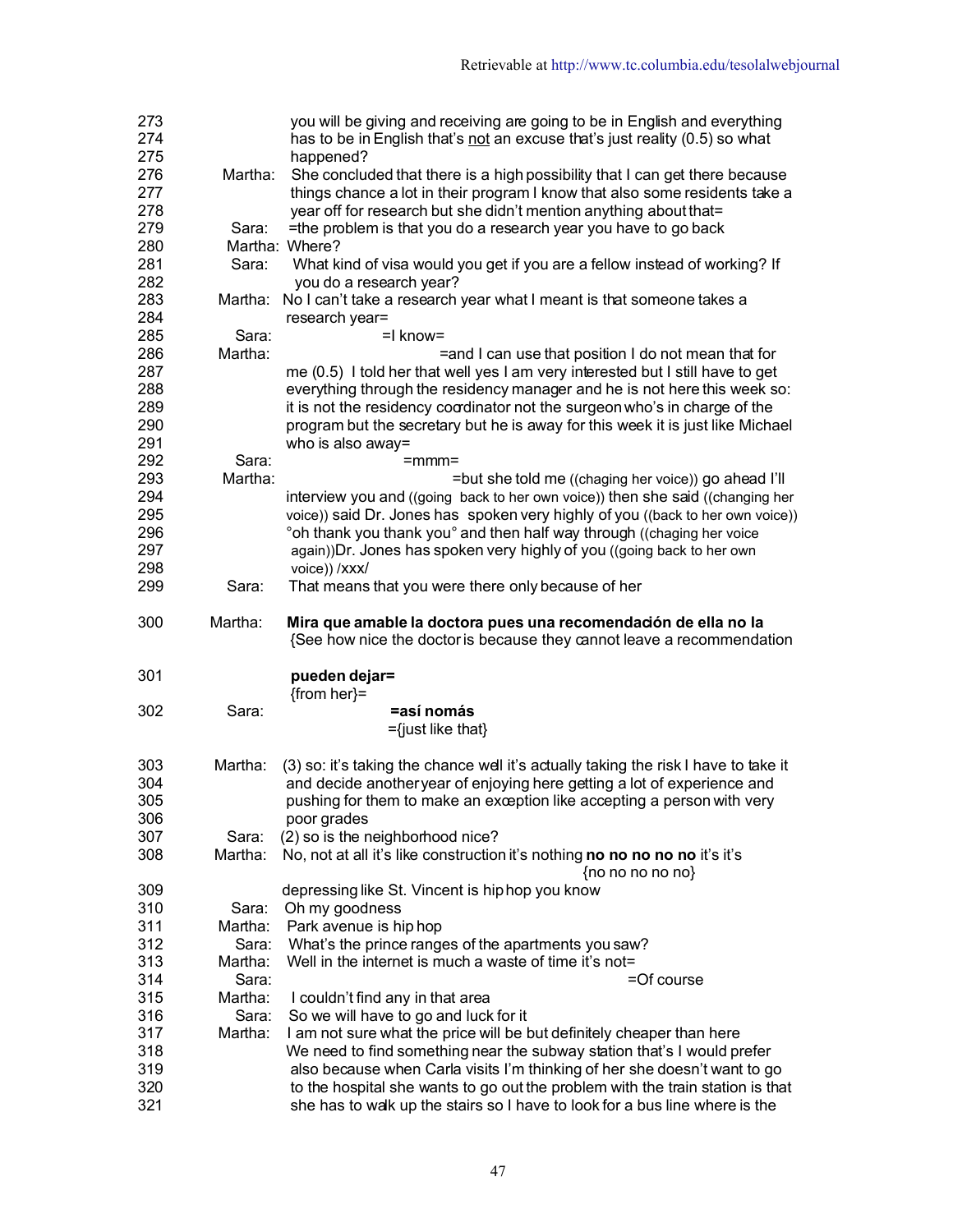| 322<br>323 |         | bus stop maybe is better to live closer to the bus stop than to the subway<br>station=                                                              |                                                 |
|------------|---------|-----------------------------------------------------------------------------------------------------------------------------------------------------|-------------------------------------------------|
| 324        | Sara:   | =mmm=                                                                                                                                               |                                                 |
| 325        | Martha: | =Because of Carla                                                                                                                                   |                                                 |
| 326        | Sara:   | Well, she should come in the summer when we are still here and stay for a                                                                           |                                                 |
| 327        |         | longer period but I guess that will not be possible you know (0.5) she wrote                                                                        |                                                 |
| 328        |         | an e-mail the ticket is for thirty days so that's why because trip is only going                                                                    |                                                 |
|            |         |                                                                                                                                                     |                                                 |
| 329        |         | to be two weeks because decc> <b>Andrecito</b> < did not do things on time so they                                                                  |                                                 |
| 330        |         | only have two weeks one in Germany and one in Holland                                                                                               |                                                 |
| 331        | Martha: | He doesn't realize that the Rotary Club does things one year ahead                                                                                  |                                                 |
| 332        | Sara:   | Yeah and gosh he makes so much money it's unbelievable                                                                                              |                                                 |
| 333        | Martha: | Es lo que digo, como le hacen, como hacen ese dinero es a través de<br>{That's what I say, how do they do it, how do they make that much money}     |                                                 |
| 334        |         | mañas y trucos en una sociedad que lo permite<br>{it's through cunning and tricks in a society that allows it}                                      |                                                 |
| 335        | Sara:   | Te voy a decir que en el caso de él pues si mañas=<br>{Let me tell you that in his case well yes it is cunning}=                                    |                                                 |
| 336        | Martha: |                                                                                                                                                     | =mañas siempre hay<br>{there is always cunning} |
| 337        |         | Sara: Bueno en el caso de él es explotar a sus trabajadores porque eso es lo<br>{Well in his case it is exploiting his workersbecause that is what} |                                                 |
| 338        |         | que hace les paga el salario mínimo a los maestros y los maestros lo<br>{he does he pays the minimal wage to the teachers and the teachers}         |                                                 |
| 339        |         | aceptan=<br>${accept it}$                                                                                                                           |                                                 |
| 340        | Martha: | =Ahí está                                                                                                                                           |                                                 |
|            |         | {Here it is}                                                                                                                                        |                                                 |
| 341        | Sara:   | Por eso cuando me ofreció ser coordinadora de su escuela ((changing<br>{That's why when he offered me to be his school's supervisor}                |                                                 |
| 342        |         | a slightly higher pitch)) decc>no muchas gracias<<br>{no thank you very much}                                                                       |                                                 |
| 343        |         | Martha: Por eso te digo con alguna maña=<br>{That's why I tell you with some sort of cunning}                                                       |                                                 |
| 344        | Sara:   | =Sí claro<br>{Yes of course}                                                                                                                        |                                                 |
| 345        |         | Martha: ((chaging her tone of voice making it sweet sounding)) Si mire usted profesor                                                               | {Yes look (respectful) you)}                    |
| 346        |         | profesora el próximo año les vamos a poner un cuarto de maestros<br>{teacher (female) teacher next year we are going to have a teacher's room}      |                                                 |
| 347        |         | con aire acondicionado ((going back to her own voice)) cada año les dice<br>{with air conditioning}                                                 | {every year he tells them}                      |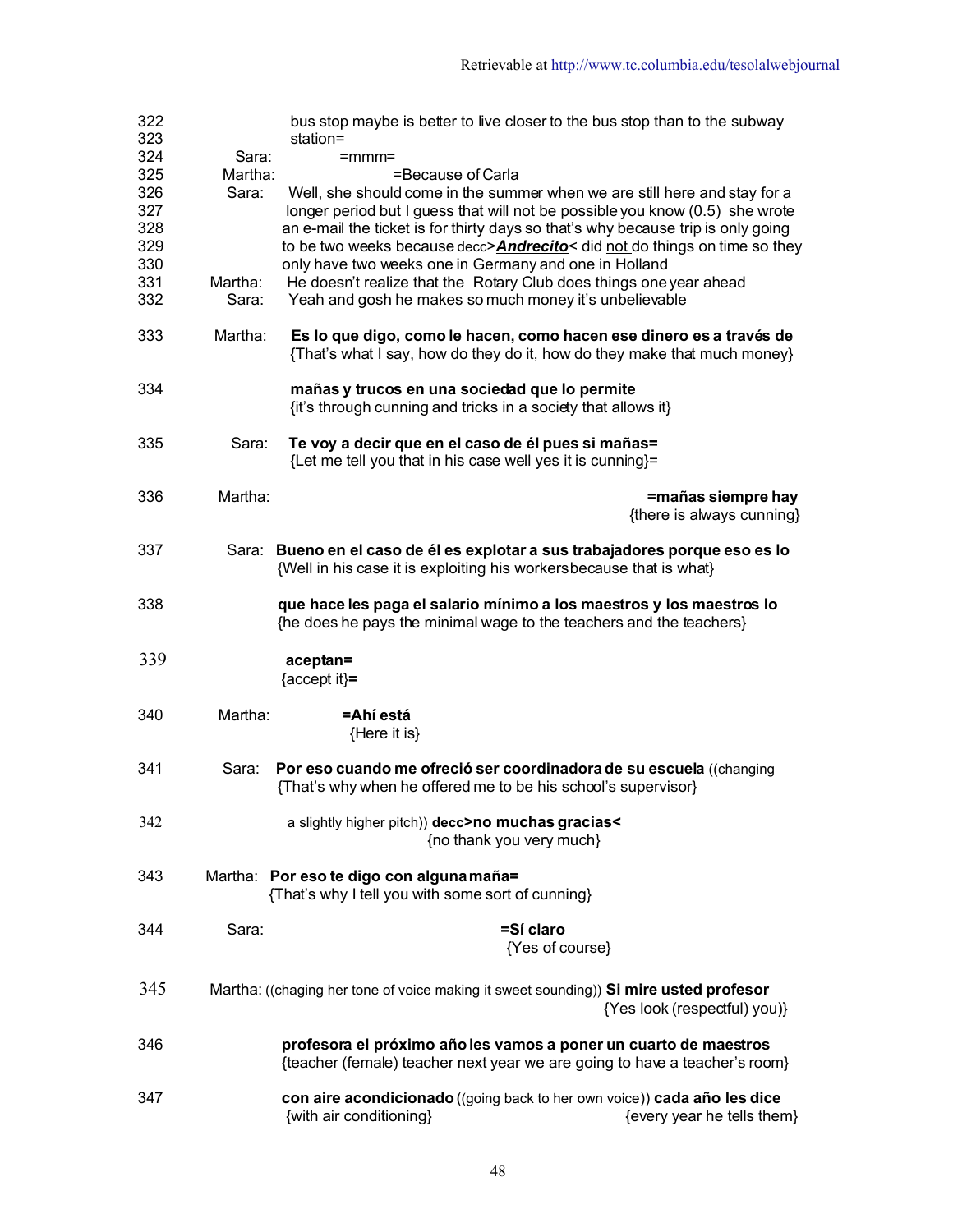| 348               |         | eso cada año renuncian y cada año contratan nuevos. si me<br>{that and every year they resign and every year he hires new teachers. you}                           |
|-------------------|---------|--------------------------------------------------------------------------------------------------------------------------------------------------------------------|
| 349               |         | entiendes?=<br>{understand me?}=                                                                                                                                   |
| 350               | Sara:   | =Claro si eso es lo que hace<br>={Of course yes that is what she does}                                                                                             |
| 351               | Martha: | Si le dicen está muy fea esta sala de maestros no hay baños ((changing<br>{If they tell him that the teacher's room is very ugly there are norestrooms}            |
| 352               |         | her tone of voice making it sweet sounding)) es que les vamos a poner un<br>{it's that we are going to make for you}                                               |
| 353               |         | baño con mármol y estoy esperando a que llegue el mármol de Italia<br>{a marble bathroom and I'm waiting for the marble to come from Italy}                        |
| 354               | Sara:   | Ah bueno<br>{Yeah right}                                                                                                                                           |
| 355               | Martha: | Nomás que llegue el mármol de Italia les pongo su baño para los<br>{As soon as the marble comes from Italy I will build the bathroom}                              |
| 356               |         | profesores=<br>for the teachers}                                                                                                                                   |
| 357               | Sara:   | =De qué lugar de Italia es ese mármol famoso? de Carrara?<br>{What place of Italy is this famous marble from? From Carrara?}                                       |
| 358               | Martha: | ((going back to her own voice)) Así queda él bien ((chaging her tone of voice))<br>{that way he makes a good impression}                                           |
| 359               |         | estoy esperando que venga el mármol de Italia ((going back to her<br>{I'm waiting for the marble to come from Italy}                                               |
| 360               |         | own voice)) cosa que es muy diferente de lo que pasa aquí (0.5) so<br>{something that is very different from what happens here}                                    |
| 361               |         | that's what she said at the end ((changing her voice)) there are certain                                                                                           |
| 362               |         | possibilities ((going back to her own voice)) and I said thank you yes I'm                                                                                         |
| 363               |         | interested (0.2) ahora siguiente paso                                                                                                                              |
| 364               | Sara:   | {now next step}<br>Esperar=<br>{Wait}                                                                                                                              |
| 365               | Martha: | =Entonces le escribí a la Doctora Jones I wrote to her I met<br>{Then I wrote to Doctor Jones}                                                                     |
| 366<br>367<br>368 |         | with Dr. Alper and Dr. Golok today and they were both very kind and they<br>told me that they will review my application in consideration for a PG1<br>preliminary |
| 369               | Sara:   | You told her preliminary right?                                                                                                                                    |
| 370               | Martha: | Yes, yes, and then I said Dr. Golok tells me that (0.2) depending on my                                                                                            |
| 371<br>372        |         | performance maybe there is the possibility that I could have a categorical<br>position in the program next year because there are usually many changes             |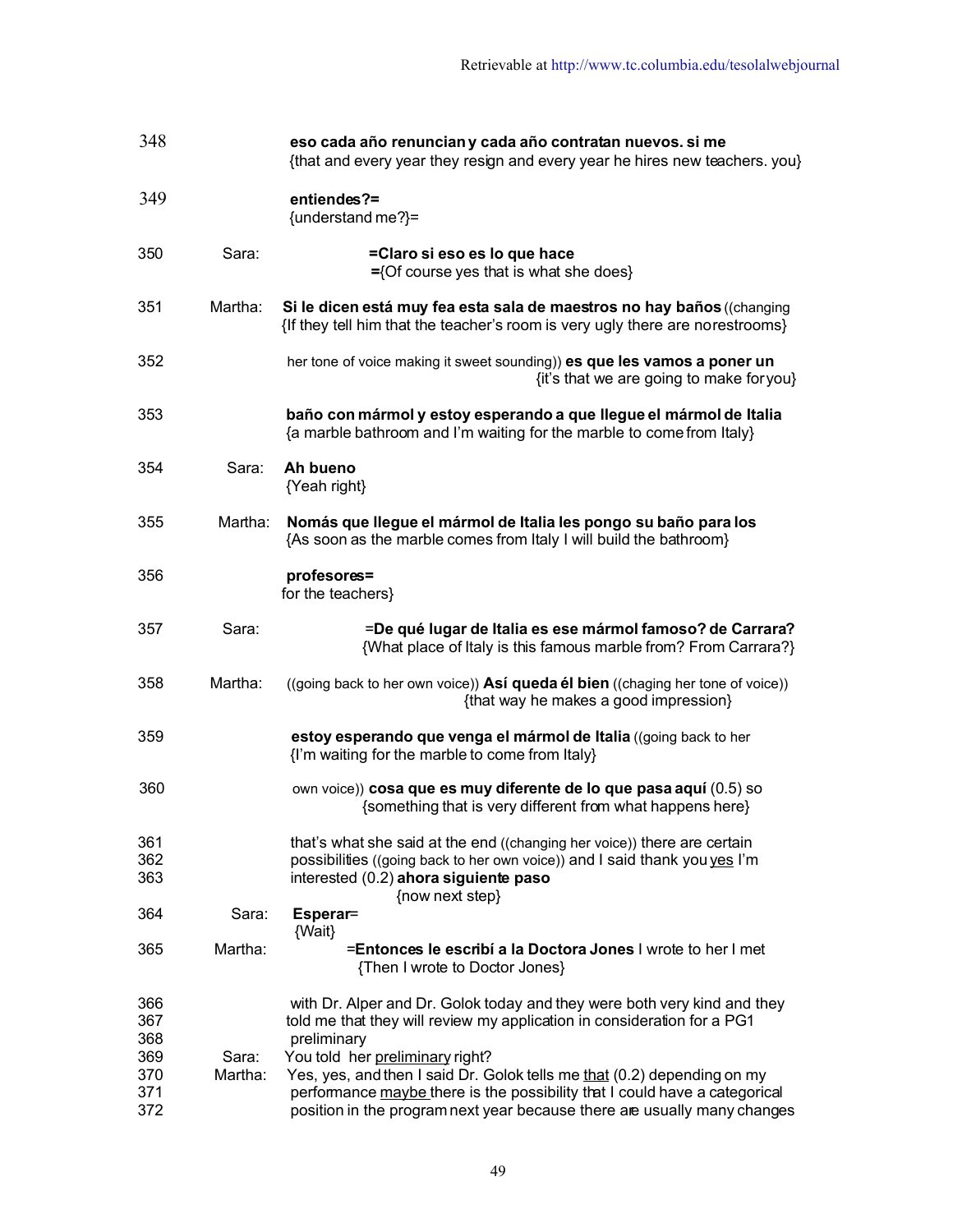| 373        | in their program (0.2) and a position is likely to open punto Dr. Alper and<br>{period}                                                                               |
|------------|-----------------------------------------------------------------------------------------------------------------------------------------------------------------------|
| 374<br>375 | Dr. Golok stressed many times the fact that you had recommended my<br>application before hand. thank you very much. pues la tengo que<br>{because I have to keep her} |
| 376        | mantener así (0.5) imaginate después de que atiende a tanta gente.<br>{imagine after she deals with so many people}<br>{like this}                                    |
| 377        | siempre le están reclamando ((changing her tone of voice)) Doctora Jones<br>{They are always complaining to her}<br>{Doctor Jones}                                    |
| 378        | como no me consiguió un lugar ((going back to her own voice)) si ella no es<br>{how come you didn't get me a spot}<br>{she is not an}                                 |
| 379        | agencia de conseguir spots<br>{agency to get}                                                                                                                         |
| 380        | Por eso ella te está ayudando porque mira tú nunca le reclamaste<br>Sara:<br>{That's why she's helping you because look you never complained to her}                  |
| 381        | nomás le dijiste ((imitating Martha's voice)) Let me un[derstand]<br>{you only told her}                                                                              |
| 382        | Martha:<br>[Let me un] derstand=                                                                                                                                      |
| 383        | Sara:<br>=understand ((laughs))                                                                                                                                       |
| 384        | Martha: Qué crees que me dijo el residente el chief de allá ((changing her voice))<br>{What do you think the resident the}<br>{from there told me}                    |
| 385        | so how come they are not living you another preliminary? ((going back to                                                                                              |
| 386        | her voice)) Es el enamorado ay tan buena gente<br>{It's the one in love ay such a good person}                                                                        |
| 387        | Sara: El que se va a casar?<br>{The one who is getting married?}                                                                                                      |
| 388        | Martha: Sí el que se va a casar el chief el más joven está en las nubes. Aparte le<br>{Yes the one who is getting married the} {the youngest he's distracted now}     |
| 389        | pregunte sobre su fiancé Her name is::: y le hice mmm:: porque nunca<br>{and I said mmm:: because I never}<br>{besides I asked him about his}                         |
| 390        | hago un comentario personal ni nada nunca nunca pero como él estaba<br>{make a personal comment or anything never never but because he was}                           |
| 391        | hablando de su fiancé a la hora del lunch le pregunté what's her name<br>{speaking about his}<br>{time I asked}<br>{during}                                           |
| 392        | changing her tone of voice)) Her name is:: ((going back to her own voice)) $y$ se<br>$\{and he\}$                                                                     |
| 393        | quedó así pensativo entonces le hice asi ((changing her voice)) sh cómo<br>{stayed like this thinking so I did like this}<br>$\{ sh. \; how\}$                        |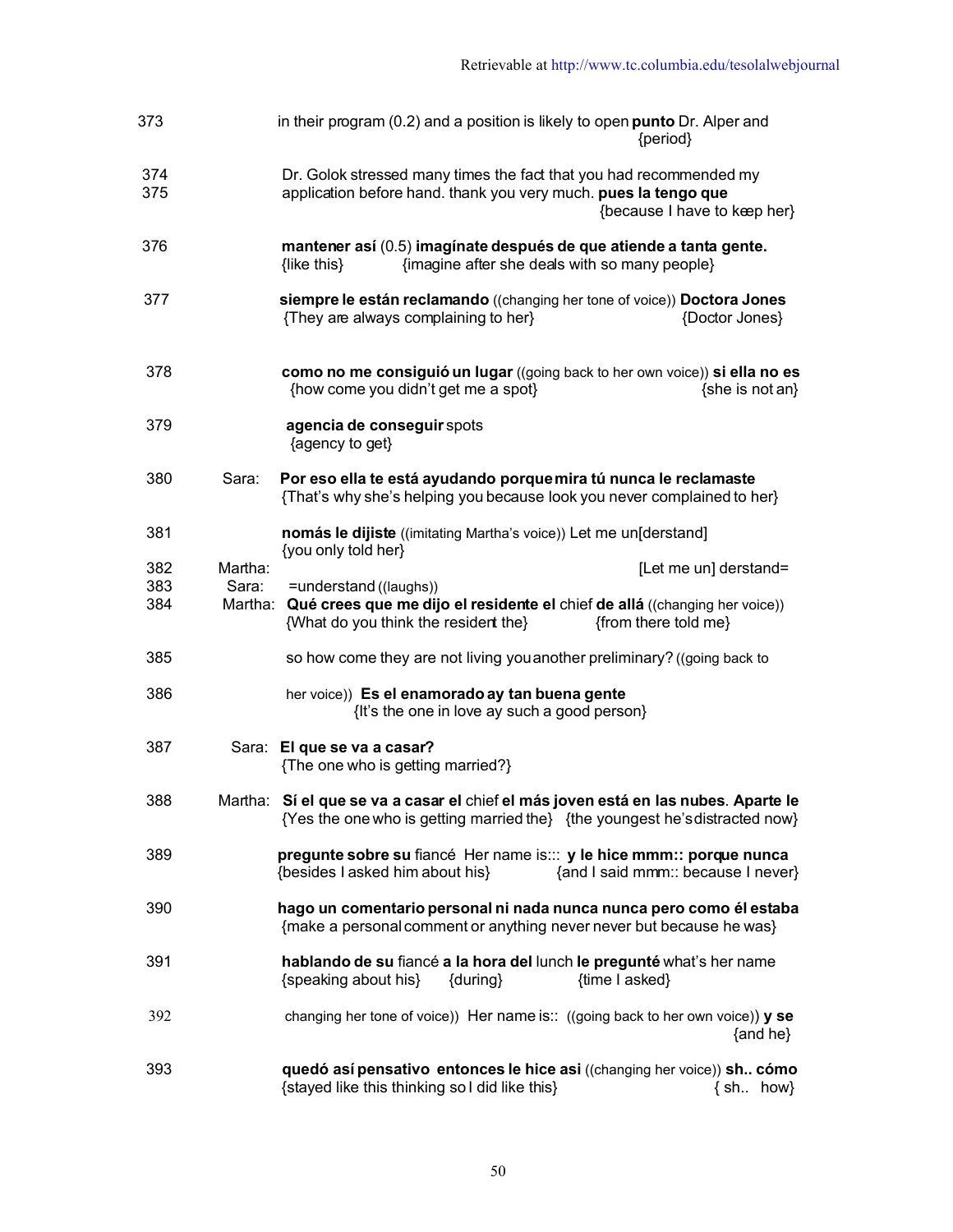| 394                      | que no sabes su nombre ((going back to her own voice)) nada que ver<br>{is it that you don't know her name}<br>{that was so weird}                                                                                                                                                                                             |
|--------------------------|--------------------------------------------------------------------------------------------------------------------------------------------------------------------------------------------------------------------------------------------------------------------------------------------------------------------------------|
| 395                      | pero entonces me dijo ((chaging her voice)) so what? so: preliminary Matha?<br>{but then he told me}                                                                                                                                                                                                                           |
| 396<br>397<br>398<br>399 | That's the interview you went for. How about St. Mary's because that's your<br>back up right? ((changing to a sad voice)) I mean It's nothing guaranteed.<br>((chaging to a surprised voice)) What do you mean is nothing guaranteed?<br>((going back to her own voice)) Pero a él no le puedo decir<br>{But I can't tell him} |
| 400                      | Sara:<br>No, claro<br>{Of course not}                                                                                                                                                                                                                                                                                          |
| 401                      | Martha: Porque la doctora Jones lo hizo discretamente. even so when she told me<br>{Because doctor Jones did it discreetly}                                                                                                                                                                                                    |
| 402                      | the way she told me that she gave me the position she's really like                                                                                                                                                                                                                                                            |
| 403                      | making an extra effort. I lost my position here and I wanted to made that                                                                                                                                                                                                                                                      |
| 404                      | very clear at first ((chaging her voice)) so how about St. Mary's? What do you                                                                                                                                                                                                                                                 |
| 405                      | mean is nothing guaranteed? ((changing to her own voice)) Well, it's like she                                                                                                                                                                                                                                                  |
| 406                      | told me I have to wait ((changing to an upset voice)) Wait for what? ((going back                                                                                                                                                                                                                                              |
| 407                      | to her own voice)) He couldn't believe it (0.2) it's just because I know that she                                                                                                                                                                                                                                              |
| 408                      | already contacted me that she already told me that of course I have the                                                                                                                                                                                                                                                        |
| 409                      | position that I can relax decc>he couldn't believe it <he ((changing="" like="" td="" to<="" was=""></he>                                                                                                                                                                                                                      |
| 410                      | an upset tone of voice)) what's the problem? ((going back to her regular voice)) Well I                                                                                                                                                                                                                                        |
| 411                      | don't know maybe another applicant will drop out ((changing tone of voice))                                                                                                                                                                                                                                                    |
| 412                      | nobody is going to drop out=                                                                                                                                                                                                                                                                                                   |
| 413                      | Sara:<br>=Of course not it is more likely that they'll drop                                                                                                                                                                                                                                                                    |
| 414                      | dead than they'll drop out=                                                                                                                                                                                                                                                                                                    |
| 415                      | Martha:<br>= ((changing to an angry tone of voice))Nobody is going                                                                                                                                                                                                                                                             |
| 416                      | to drop out what is she waiting for? ((going back to her own voice))                                                                                                                                                                                                                                                           |
| 417                      | acc--Hubieras visto como se puso-                                                                                                                                                                                                                                                                                              |
|                          | {You should have seen how upset he was}                                                                                                                                                                                                                                                                                        |
| 418                      | Sara:<br>Y tú no puedes decir nada<br>{And you can't say anything}                                                                                                                                                                                                                                                             |
| 419                      | Martha:<br>((with an angry tone)) What is she waiting for? ((going back to normal                                                                                                                                                                                                                                              |
| 420                      | voice)) Claro yo a todo esto desde el día que les dije No I didn't match<br>{Of course in relation to this ever since they day I told them}                                                                                                                                                                                    |
| 421                      | and ((chaging her voice)) what are you going to do? ((using a determined voice))                                                                                                                                                                                                                                               |
| 422                      | I'll have to look for a position ((going back to normal voice)) una gran sonrisa<br>{a big smile}                                                                                                                                                                                                                              |
| 423                      | ni el mero día ni al día siguiente que necesitaba unas tres horas para ir<br>{note even the day itself or the next day in which I needed three hours to go}                                                                                                                                                                    |
| 424                      | a hacer siquiera unas cartas. le dije ((changing voice)) Matt can I ask you a<br>{make at least a few letters. I told him}                                                                                                                                                                                                     |
| 425                      | favor? ((Chaging voice)) Yes yes ((going back to her normal voice)) porque<br>{because}                                                                                                                                                                                                                                        |
| 426<br>427               | everybody was like totally not working because the next day when I was in<br>the media room working I called him like at 4 PM ((chaging her voice)) Matt I                                                                                                                                                                     |